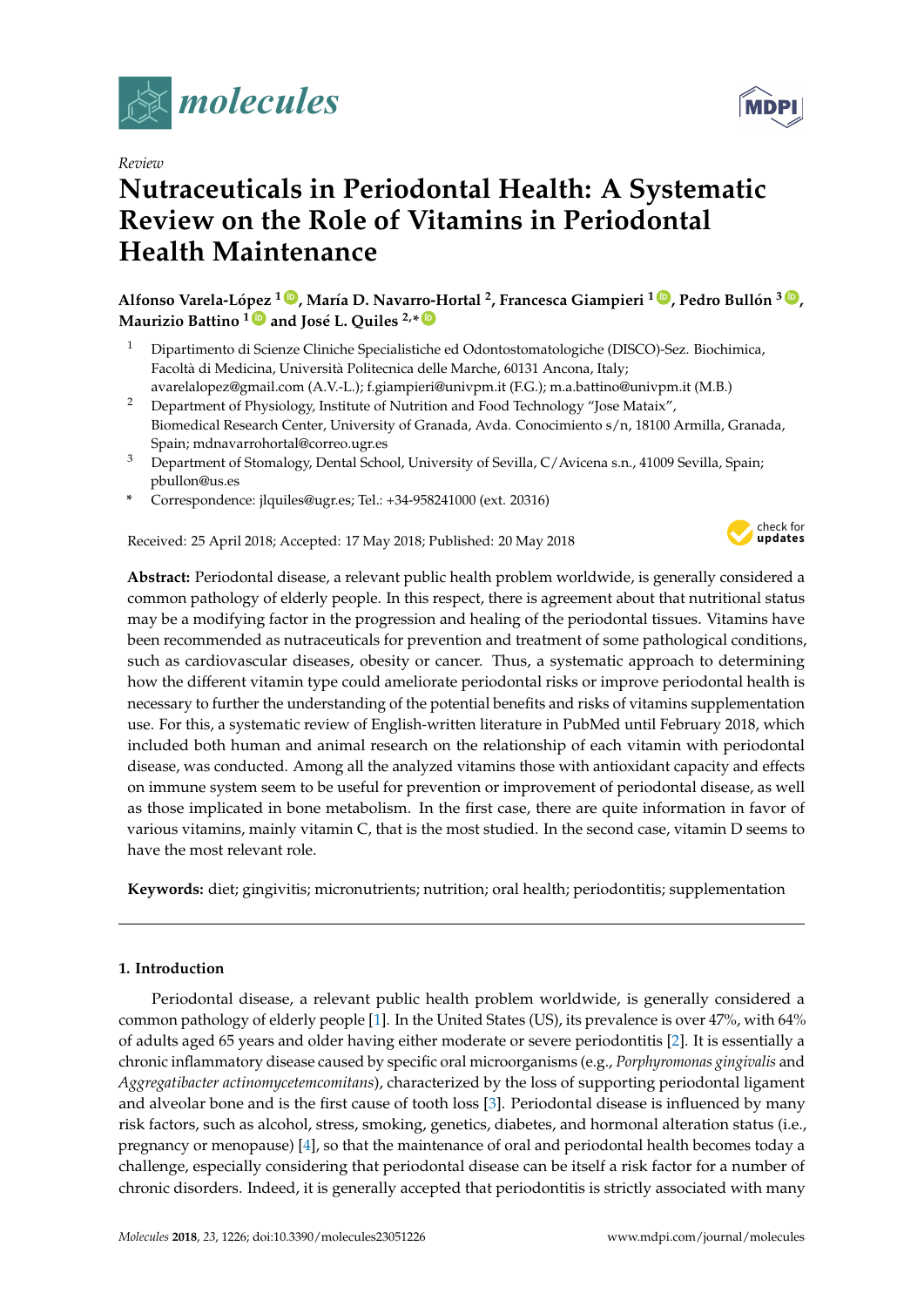chronic diseases, such as type 2 diabetes mellitus (DM2), cardiovascular diseases, inflammatory bowel disease and rheumatoid arthritis [\[5\]](#page-25-4). Therefore, there is a growing interest in the relationship between oral health and systemic health.

Undoubtedly, oral microorganisms are indispensable for the pathogenesis of periodontal disease, but, among risk factors, nutrition represents an influential aspect that is often neglected [\[1\]](#page-25-0). Indeed, nutritional factors have a vital importance for the equilibrium between oral microorganisms and the host response, from which depends the onset and progression of periodontal disease [\[6,](#page-25-5)[7\]](#page-25-6). In the past, health-focused dietary approaches have mostly focused in reducing the consumption of "undesirable" dietary components such as sodium, refined sugars, and saturated fats. However, attention on promoting the consumption of "curative nutrients" has been expanded. This perception of "food or nutrient as a medicament" has encouraged the search of a growing number of new substances categorized from dietary supplements to "nutraceuticals", with the aim of improving human health, making us fitter and more resilient to disease [\[8,](#page-25-7)[9\]](#page-25-8). "Nutraceuticals" are a category of substances without a legal definition, often sold as dietary supplements or components of conventional foods [\[10\]](#page-25-9). Zeisel [\[11\]](#page-25-10) defined nutraceuticals as dietary supplements that delivers a concentrated form of a biologically active component of food in a non-food matrix to enhance health. A dietary supplement is a product that is intended to supplement the diet that bears or contains one or more ingredients like, vitamin, mineral, an herb, an amino acid or a concentrate, metabolite, constituent, extract, or combinations of these.

Because the scientific characterization and commercial regulation of such substances vary from country to country [\[8,](#page-25-7)[11,](#page-25-10)[12\]](#page-25-11), their popularity imposes the medical and scientific community a constant revision of their therapeutic potentials. Nutritional status of the host has been widely recognized as a possible promoting factor in many inflammatory conditions such as periodontal diseases [\[13,](#page-25-12)[14\]](#page-25-13). Actually, the consumption of specific foods or extracts of specific foods have been shown to have an effect on both the oral health and the general health of patients with periodontal disease [\[6,](#page-25-5)[7,](#page-25-6)[15\]](#page-25-14). Among dietary factors, those nutrients that exert antioxidant and immunomodulatory effects [\[6,](#page-25-5)[7,](#page-25-6)[16,](#page-25-15)[17\]](#page-25-16) or are implicated in bone metabolism [\[6,](#page-25-5)[7,](#page-25-6)[18\]](#page-25-17) could be a promising candidate for the prevention or the management of periodontal diseases. Vitamins that have been recommended as nutraceuticals for prevention and treatment of some pathological conditions, such as cardiovascular diseases, obesity or cancer [\[6](#page-25-5)[,19\]](#page-25-18), could have an interesting role. In fact, they are susceptible to be delivered as tablets or added to foods and a 20–30% of Americans currently consume multivitamin supplements daily, indicating high public interest in the prevention of chronic diseases through a nutrition-based approach [\[19\]](#page-25-18).

In this context, epidemiologic studies generally evaluate foods rather than specific bioactive food components and there is still a scarcity of reports describing any effects of dietetic interventions on periodontitis. Thus, a systematic approach to determining how the different types of vitamins could ameliorate periodontal risks or improve periodontal health is necessary to understand the potential benefits and risks of vitamins supplementation. The aim of this review is to analyze the main published data until February 2018 on the relationship between vitamins and the development and progression of periodontal disease both in humans and animals.

### **2. Results and Discussion**

Our initial search detected 6055 publications. Title and abstract screening left 51 potential articles according to the inclusion and exclusion criteria. Full-text screening and reading led to a final number of 41 articles which were included in this this review. All vitamins, except vitamin K, were represented in the selected literature, although several studies evaluate the effects of different vitamins role at the same time. The results from these studies concerning each vitamin, as well as their most relevant methodological aspects for the aim of this review, are presented and discussed in separated sections below.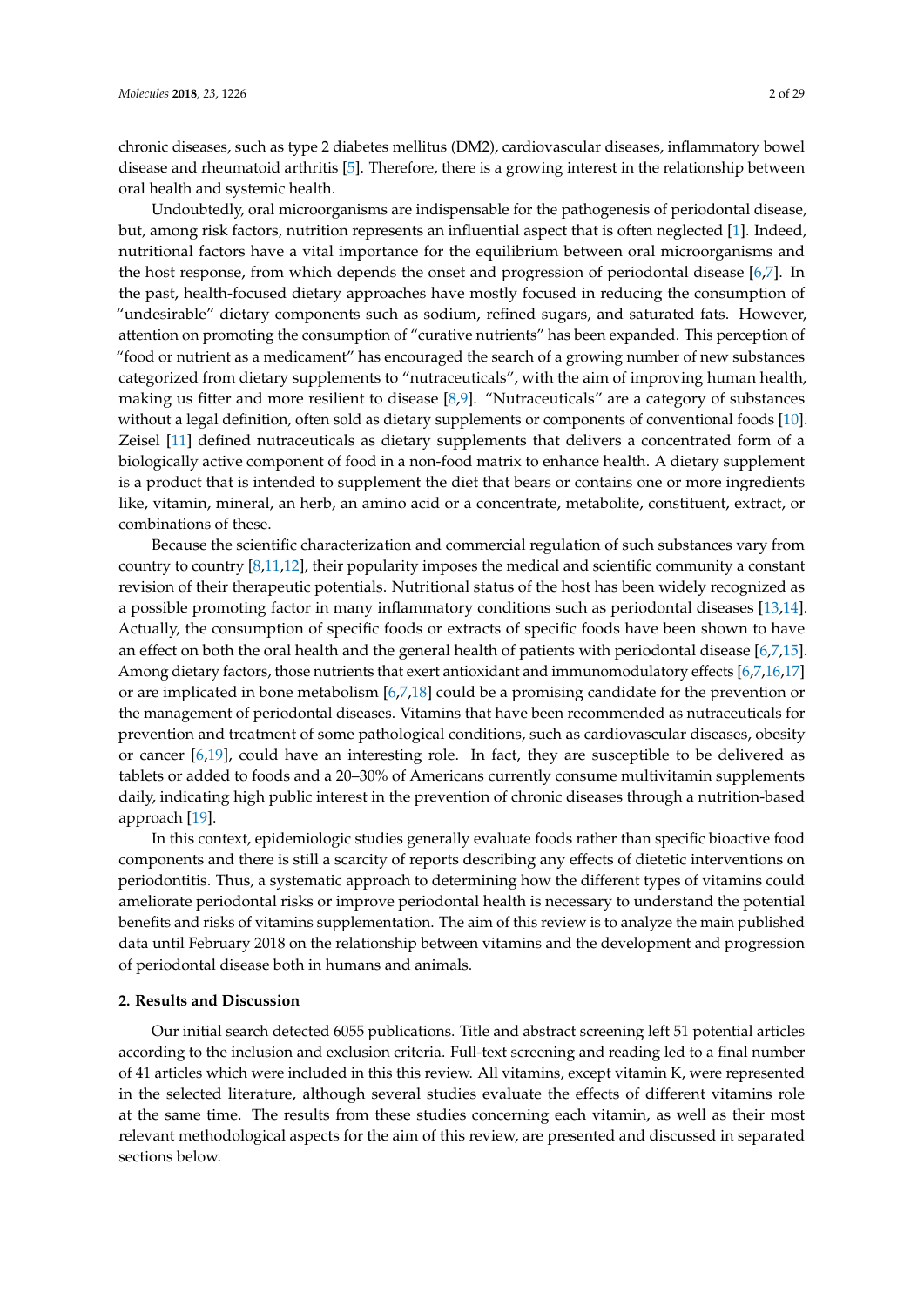In general, evidence supporting certain grade of relationship of vitamins with periodontal health is reduced in many cases. Most of information is provided by observational studies, particularly cross-sectional studies, and many of them were performed in specific groups. These groups differed in age, disease or health condition making thus difficult to translate these findings to the overall population. In addition to that, few articles deepened on the mechanisms under the observed relationships. Among other reasons, this could be due to methodological approach of this review. However, there are other reasons inherent to studies investigating diet or nutrition role in a pathology or disease outcomes [\[14\]](#page-25-13). For instance, possible relationships reported between nutritional status and disease outcomes are usually non-linear and typically exhibit a threshold effect [\[19\]](#page-25-18). Likewise, the methodology used to obtain data about both, dietary intakes and nutritional status, leads to other problems. However, dietary intakes estimation methods are usually susceptible to memory errors and bias [\[14\]](#page-25-13). Likewise, nutritional status biomarkers are not meaningful for certain nutrients [\[20\]](#page-25-19). Unfortunately, it was also not uncommon that dietary supplements also were ignored or normalized with the same value for all subjects. Lastly, there is also a wide variability with respect to the evaluation of periodontal health in the selected studies. Concerning this, assessed outcomes included various clinical parameters obtaining in the oral examinations (probing pocket depth (PPD), clinical attachment loss (CAL), bleeding on probing (BOP)), but also different indexes (Russell's Periodontal Index (RPI), Community Periodontal Index (CPI) or Community Periodontal Index of Treatment Needs (CPITN), Periodontal Index (PI), or Gingival Index (GI)) as well as different disease definitions or classifications. Likewise, number and loss of teeth were taken into account, although these depend only partially due to periodontitis. Consequently, findings from the studies collected in this review have a complex interpretation. This makes difficult to draw conclusions about the role of the different vitamins in periodontal disease, particularly for those less studied.

### *2.1. Vitamin D*

Vitamin D is an inclusive term for several forms of the hormone cholecalciferol whose biologically active form is 1,25-dihydroxycholecalciferol (1,25(OH)2D3) [\[21\]](#page-25-20). This vitamin is the second most represented nutrient among the observational studies selected in this review with a total of eight articles (Table [1\)](#page-6-0). In detail, we found four cross-sectional, three case-control and two cohort studies. The best-known action of 1,25(OH)2D3 is regulation of plasma calcium and phosphorus levels affecting bone development and metabolism, but it is also essential for cell development and neuromuscular functioning [\[21,](#page-25-20)[22\]](#page-26-0). In addition, vitamin D also has a role in the immune system and inflammation, inhibiting pro-inflammatory cytokines and T-lymphocyte proliferation, at least in vitro [\[23\]](#page-26-1). Actually, antigen-presenting cells, macrophages and lymphocytes express a nuclear receptor for vitamin D. Activities on both, bone and immune system, result interesting for periodontal disease prevention and management since they would be useful preserving alveolar bone and gingival tissue. In contrast with other vitamins, animals can endogenously produce vitamin D by conversion of 7-dehydrocholesterol found in the skin into pre-vitamin D after exposure to the sun [\[24\]](#page-26-2). Thus, sun exposure notably influences RDA [\[25\]](#page-26-3). For this reason, vitamin D status is best determined by the level of serum or plasma 25-hydroxyvitamin D (25(OH)D), which reflects the total contribution from both dietary and endogenous sources. Here, most of selected observational studies assessed nutritional status for this nutrient by 25(OH)D levels in blood, although dietary intakes were estimated in two of the selected cross-sectional studies.

Most interesting results were provided by a 20 year longitudinal study in the U.S. known as the Health Professionals Follow-Up Study, where predicted 25(OH)D score was inversely and dose-dependently associated with self-reported tooth loss and periodontal disease [\[26\]](#page-26-4). However, participant ages ranged from 40 to 75 years old. This has been supported by a cross-sectional study conducted on a sample of 11,202 subjects participating in NHANES III reported an inverse association between serum 25(OH)D and CAL in men and women, but only in subjects over 50 years old in both genders [\[27\]](#page-26-5). In this sense, a cross-sectional study in a male relatively aged segment (62.9  $\pm$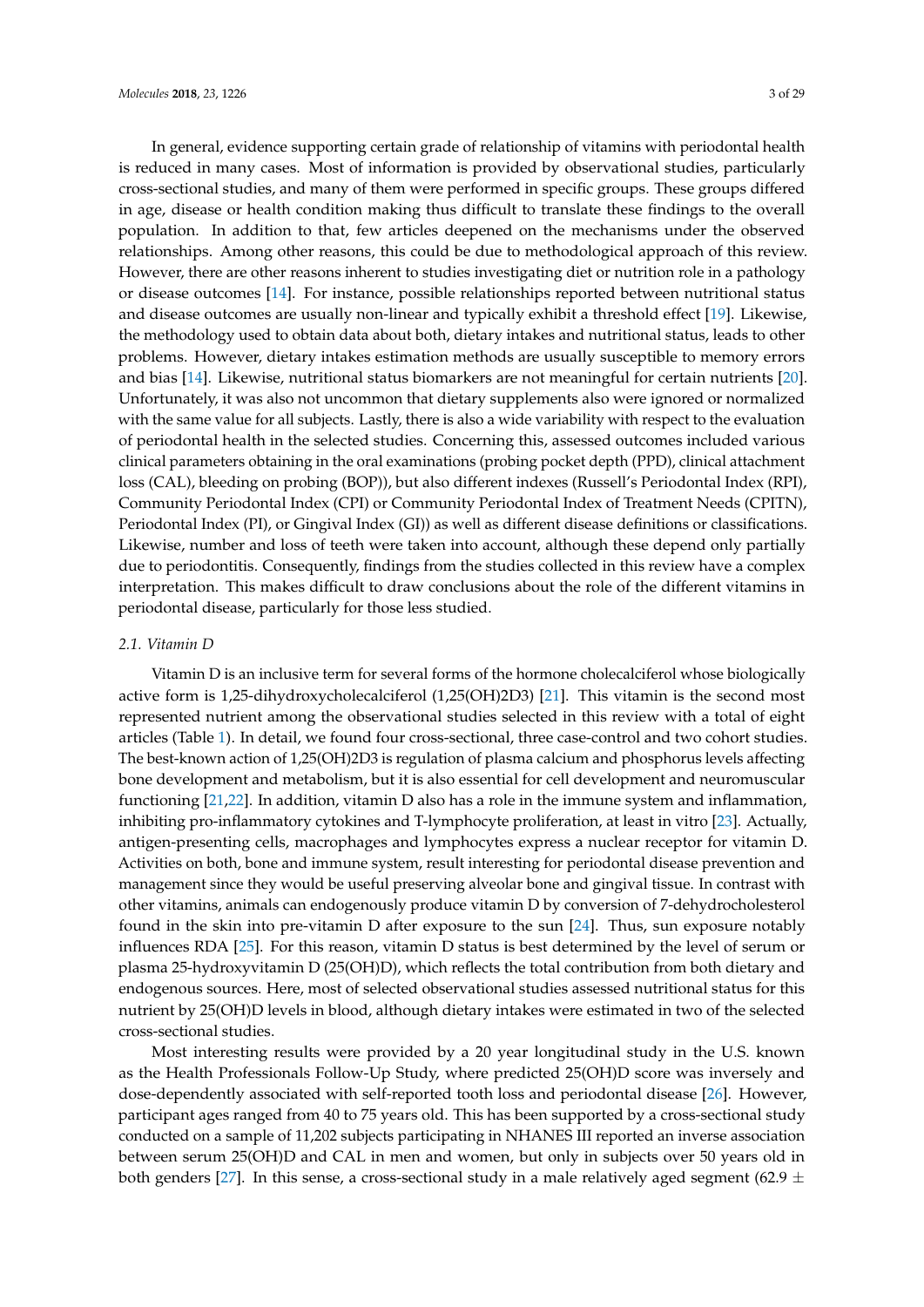7.6 years), but with a more reduced ample size  $(N = 562)$  also suggest this an inverse association between vitamin D intake and severe periodontitis according to American Academy of Periodontology (AAP) criteria. A similar association was found for moderate-to severe ABL (i.e., 40% of ABL at three or more sites) calculated from conventional periapical radiographs [\[28\]](#page-26-6). These studies are in consistency with the previous study and, along with it, point out adults at middle or higher age as risk group where correct vitamin D intake could have a key role in periodontal health maintenance. Similarly, a case control study with a more reduced sample of periodontitis-affected and periodontally healthy subjects from Puerto Rico has reported a associations between serum levels of 25(OH)D and periodontal condition [\[29\]](#page-26-7). In contrast, no significant association was found in a cross-sectional study in a representative sample of Denmark [\[30\]](#page-26-8). Likewise in other cross-sectional study performed on participants in fourth Korea National Health and Nutrition Examination Survey (KNHANES) evaluating association between vitamin D deficiency, in this case determined by serum levels, and prevalence of periodontitis defined by a CPI of 3 or higher in 6011 individuals [\[31\]](#page-26-9). However, no association was observed. On the other hand, stratified analyses revealed a significant association in current smokers [\[31\]](#page-26-9). Absence of association in one of these studies could be due to periodontal health measure since CAL or CPI that is based in PPD and can under evaluate bone loss. Still, this last study suggest that vitamin D could be of important for periodontal health in smokers as occurred for other vitamins.

Combined results from all previous studies suggest that starting to take vitamin D supplementation from middle age could be particularly interesting for preventing periodontal disease advancement. This was expected given the role of vitamin D in bone metabolism as well as role of age as risk factor for bone health maintenance. In this sense, several studies have been performed on subgroups with conditions that represent a risk for bone health. In relation to age, two studies were only focused on postmenopausal women but reported association depending on parameter using to evaluate periodontal health or nutritional status. These included a cohort study [\[32\]](#page-26-10) where no significant associations were found after a 5 year follow-up period with different parameters related to periodontal health. Included parameters were alveolar crestal height (ACH), CAL, PPD and % BOP. Results did not confirm any association with 25(OH)D levels. In contrast, an inverse association was found in a cross-sectional study in which two definitions of periodontal disease, one based on ACH measures and tooth loss and the other based on CDC/AAP criteria, were used [\[33\]](#page-26-11). Likewise, acute oral inflammation was assessed by percentage of BOP and they found that 42% of same group showed lower odds of having 50% of gingival sites that bled or more. Lastly, pregnancy also has been taken into account in a case-control study. In this, women with clinically moderate to severe periodontal disease presented lower levels and higher prevalence of vitamin deficiency than periodontal healthy women [\[34\]](#page-26-12). According to these results, recommendations of vitamin D (and probably calcium)-supplements use for people under physiological or pathological conditions that increase the risk of suffers bone pathologies or pathological alterations, also could contribute to protect periodontal tissues.

Interestingly, in a case-control study that discriminated between patients with generalized aggressive periodontitis and chronic periodontitis, it was noted higher plasma calcifediol levels in patients with aggressive periodontitis compared with healthy controls, but not in chronic periodontitis cases [\[35\]](#page-26-13). Additionally, partial intra-groups correlations with main clinical outcomes (PPD, CAL, bleeding index, % surfaces with BOP) were analyzed and it was found a positive association with BI in this group. Confounding could be explained by the differences among these studies. The first case-control did not evaluate possible confounding effects for skin color or sun exposure (while data collected over a 6 years period) that showed differences between groups when they were analyzed in the second case besides civil status, weight, medical insurance [\[34\]](#page-26-12). This could lead to underestimate towards null the associations with chronic periodontitis. On the other hand, aggressive periodontitis was not considered in the third investigation and it showed inverse relationships with vitamin D compared to more common periodontal disease or chronic periodontitis, although different etiology could be responsible.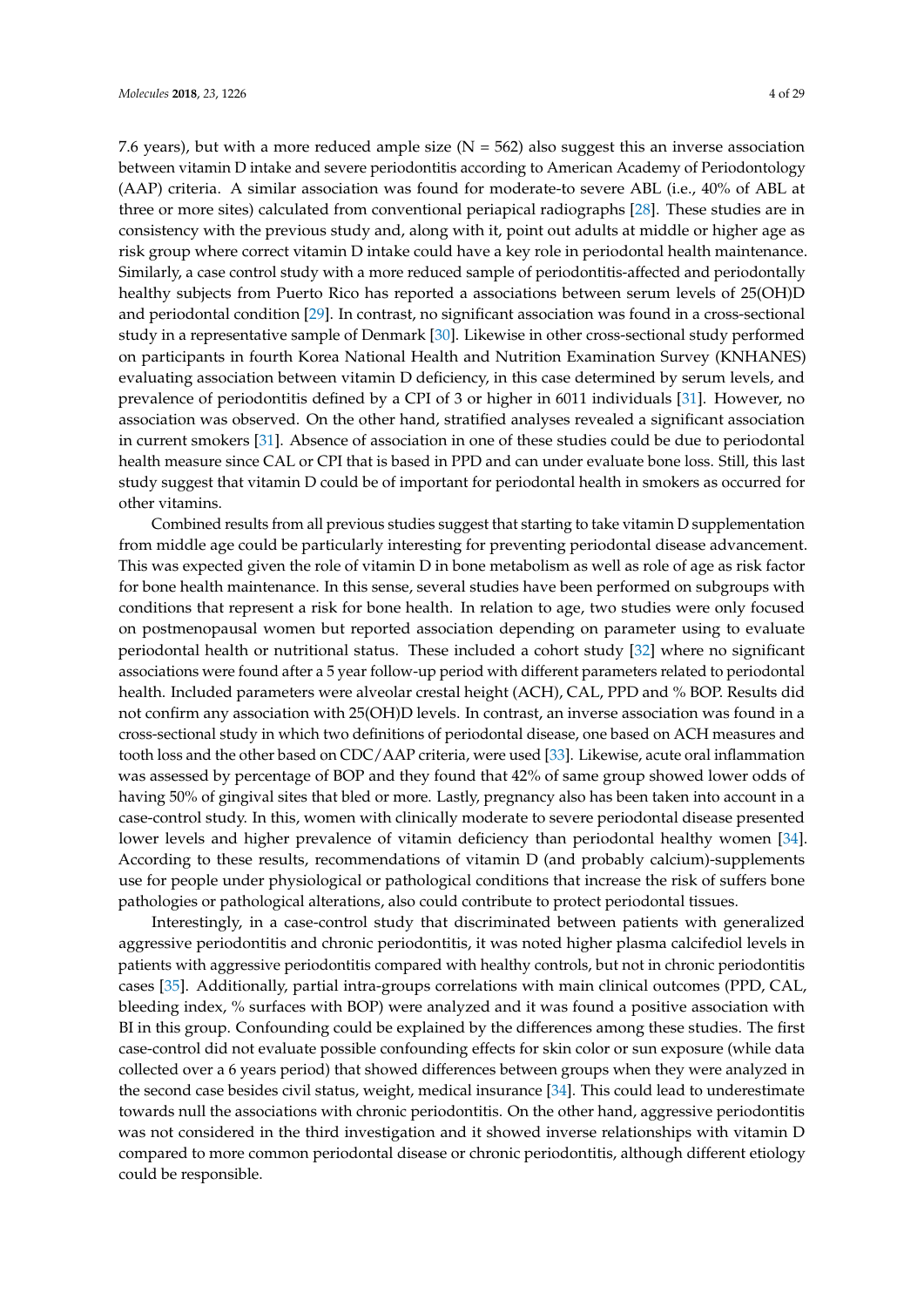| Study<br><b>Type</b>   | Sample                                    | Sex; Age; N                     | Dietary Intake<br>Assessment                                             | Nutritional<br><b>Status</b><br>Assessment                      | Periodonta Status                      | <b>Analysis Results</b><br>$(p$ -Value)                                                                    | Main<br><b>Results/Conclusions</b>                                       | Ref.   |
|------------------------|-------------------------------------------|---------------------------------|--------------------------------------------------------------------------|-----------------------------------------------------------------|----------------------------------------|------------------------------------------------------------------------------------------------------------|--------------------------------------------------------------------------|--------|
| <b>CS</b>              | DANHES 2007-2008                          | Both; $\geq$ 18 y;              | Vitamin D intake by                                                      |                                                                 | Severe<br>periodontitis <sup>1</sup>   | N.S. (mult. logistic reg.)                                                                                 | No association                                                           | [30]   |
|                        | participants (Denmark)                    | $N = 3287$                      | FFQ                                                                      |                                                                 | CAL                                    | N.S. (mult. linear reg.)                                                                                   |                                                                          |        |
|                        | DLS participants (USA)                    | Male; $62.9 \pm 7.6$ y;         | Daily dietary intake<br>(>400 IU, 400-800 IU<br>or $\geq$ 800 IU) by FFQ |                                                                 | Severe<br>periodontal<br>disease $1$   | OR $1 = 0.67$ (95%CI:<br>0.55–0.81); $p < 0.05$ for<br>trend (mult. logistic reg.)                         | Inverse                                                                  |        |
| $\mathbb{C}\mathbf{S}$ |                                           | $N = 562$                       |                                                                          |                                                                 | Moderate to<br>severe ABL <sup>2</sup> | OR $1 = 0.54$ (95%CI:<br>0.30–0.96); $p < 0.05$ for<br>trend (mult. logistic reg.)                         | associations                                                             | $[28]$ |
|                        |                                           |                                 |                                                                          |                                                                 |                                        | N.S. (mult. linerar reg.) in<br>men <50 y old                                                              |                                                                          |        |
|                        | NHANES III participants<br>(USA)          | Both; $>20 y$ ;<br>$N = 11,202$ |                                                                          | Serum levels of<br>25(OH)D<br>(quintile)                        | Mean CAL                               | CAL $2 = +0.39$ mm (95%CI:<br>$0.17-0.60$ ; $p = 0.001$ (mult.<br>linerar reg.) in men<br>$\geq 50$ y old  | Negative<br>association with<br>CAL, only in<br>subjects $\geq$ 50 years |        |
| <b>CS</b>              |                                           |                                 |                                                                          |                                                                 |                                        | N.S. (mult. linerar reg.) in<br>women <50 y old                                                            |                                                                          | $[27]$ |
|                        |                                           |                                 |                                                                          |                                                                 |                                        | $CAL^2 = +0.26$ mm (95%CI:<br>0.09–0.43); $p = 0.008$ (mult.<br>linerar reg.) in women<br>$>50$ y old      |                                                                          |        |
|                        |                                           |                                 |                                                                          |                                                                 | % BOP                                  | N.S. (mult. linerar reg.) in<br>all subsets                                                                |                                                                          |        |
|                        |                                           |                                 |                                                                          |                                                                 |                                        | N.S. (mult. logistic reg.) in<br>non-restricted model                                                      |                                                                          |        |
| CS                     | 4th KNHANES<br>Participants (South Korea) | Both; $>19 y$ ;<br>$N = 6011$   |                                                                          | Serum levels of<br>25(OH)D (>20,<br>$<$ 20 ng/mL)<br>deficiency | $CPI \geq 3$                           | $OR^2 = 1.53 (95\% CI:$<br>$1.07-2.18$ ) (mult. logistic<br>reg.) in model resticted to<br>current smokers | Inverse<br>association only in<br>current smokers                        | $[31]$ |
|                        |                                           |                                 |                                                                          |                                                                 |                                        | N.S. (mult. logistic reg.) in<br>model restricted to<br>non-current smokers                                |                                                                          |        |

**Table 1.** Observational studies on vitamin D association with periodontal disease.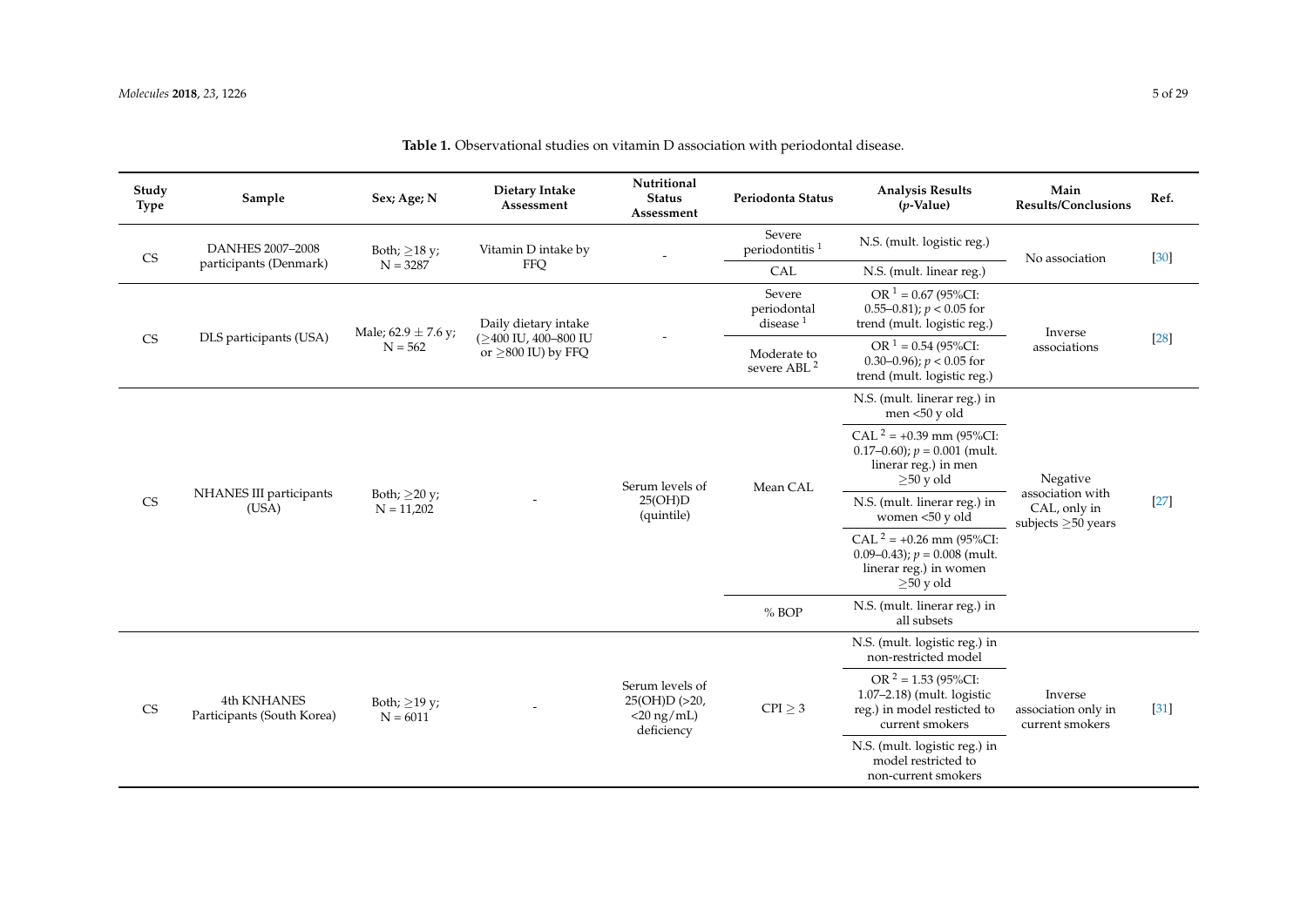### **Table 1.** *Cont*.

| Study<br><b>Type</b>   | Sample                                                                    | Sex; Age; N                                                     | Dietary Intake<br>Assessment | Nutritional<br><b>Status</b><br>Assessment                   | Periodonta Status                                                                                    | <b>Analysis Results</b><br>$(p$ -Value)                                                                                                                                                                    | Main<br><b>Results/Conclusions</b>                                                                                        | Ref.   |
|------------------------|---------------------------------------------------------------------------|-----------------------------------------------------------------|------------------------------|--------------------------------------------------------------|------------------------------------------------------------------------------------------------------|------------------------------------------------------------------------------------------------------------------------------------------------------------------------------------------------------------|---------------------------------------------------------------------------------------------------------------------------|--------|
|                        |                                                                           |                                                                 |                              |                                                              | 50% BOP                                                                                              | $OR = 0.42\%$ (95%CI:<br>21-58%); $p < 0.05$ for<br>trend                                                                                                                                                  |                                                                                                                           |        |
| $\mathbb{C}\mathbf{S}$ | Paticipants in OsteoPerio<br>Study (USA)                                  | Female.<br>Postmenopause;<br>$N = 920$                          |                              | Plasma levels of<br>25(OH)D<br>(Adequate or                  | periodontal<br>disease based on<br>ACH measures <sup>3</sup>                                         | N.S.                                                                                                                                                                                                       | Inverse<br>association with %<br>BOP &<br>periodontal                                                                     | $[33]$ |
|                        |                                                                           |                                                                 | inadequate                   | nutritional status)                                          | periodontal<br>disease based on<br>CDC/AMP<br>criteria <sup>1</sup>                                  | $OR = 33\% (95\% CI:$<br>5–53%) $p < 0.05$ for trend                                                                                                                                                       | disease according<br>to CDC/AAP<br>criteria <sup>5</sup>                                                                  |        |
|                        |                                                                           |                                                                 |                              |                                                              | tooth loss                                                                                           | N.S.                                                                                                                                                                                                       |                                                                                                                           |        |
| <b>CC</b>              | Subjects from an<br>University Health Center<br>(China)                   | Both; 16-64 y;<br>$N = 178$                                     |                              | Plasma levels of<br>25(OH)D                                  | Aggressive<br>periodontitis 4 vs.<br>chronic<br>periodontitis-affected<br>$4$ vs. healthy<br>(Staff) | 29.28 in aggressive<br>periodontitis patients<br>$>21.60$ nmol/L in<br>controls; $p < 0.05$<br>(ANCOVA)                                                                                                    | Plasma 25(OH)D<br>levels in patients<br>with aggressive<br>periodontitis were<br>higher than those<br>of healthy controls | $[35]$ |
|                        |                                                                           |                                                                 |                              | Serum levels of<br>25(OH)D                                   |                                                                                                      | $59 > 100$ nmol/L;<br>$p < 0.001$ (Wilcoxon<br>Mann-Whitney U)                                                                                                                                             |                                                                                                                           |        |
| <sub>CC</sub>          | Women with a singleton<br>pregnancy taking vitamin<br>D supplements (USA) | $27 \pm 6$ for<br>cases/31 $\pm$ 6 y for<br>controls; $N = 235$ |                              | Women with<br>vitamin D<br>deficiency<br>( <b>75</b> nmol/L) | Clinical moderate<br>to severe<br>periodontal<br>disease-affected <sup>5</sup><br>vs. healthy        | $65 > 29\%$ ; $p < 0.001$ ) ( $x^2$<br>Test). Moreover,<br>multivariable analysis<br>showed an adjusted OR<br>of 2.1 between<br>periodontal disease and<br>vitamin D insufficiency<br>$(95\%CI. 0.99-4.5)$ | Subject with<br>periodontal<br>disease had lower<br>serum levels of<br>25(OH)D                                            | [34]   |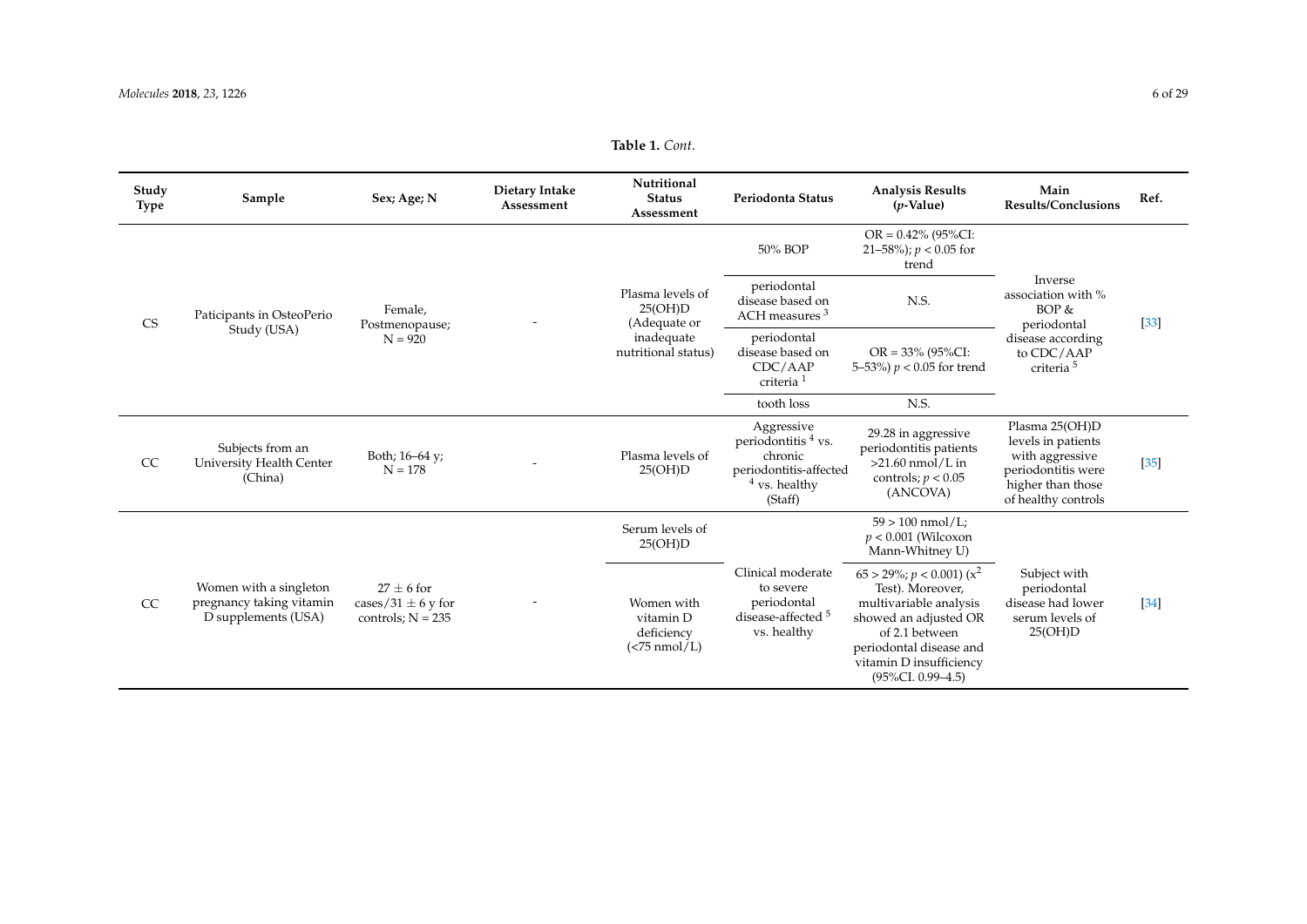#### **Table 1.** *Cont*.

| Study<br>Type | Sample                                                        | Sex; Age; N                            | Dietary Intake<br>Assessment | Nutritional<br><b>Status</b><br>Assessment | Periodonta Status                    | <b>Analysis Results</b><br>$(p\text{-Value})$                             | Main<br><b>Results/Conclusions</b> | Ref.   |
|---------------|---------------------------------------------------------------|----------------------------------------|------------------------------|--------------------------------------------|--------------------------------------|---------------------------------------------------------------------------|------------------------------------|--------|
| CC            | Cases of moderate/severe<br>periodontitis &                   | Both; $35-64$ y;                       |                              | Serum levels of 25<br>(OH) D levels        | periodontal                          | $18.5 (\pm 4.6)$ ng/mL <<br>$24.2 (\pm 7.1)$ ng/mL;<br>$p = 0.006$ .      | Inverse                            | [29]   |
|               | periodontally healthy<br>controls aged. (Puerto<br>Rico, USA) | $N = 38$                               |                              | Serum levels of 25<br>(OH) D levels        | disease                              | $OR = 0.885 (95\% CI:$<br>$0.785 - 0.997$ ) $p < 0.05$<br>for trend       | association                        |        |
|               |                                                               |                                        |                              | Plasma levels of<br>25(OH)D                | Mean ACH<br>increase (1 mm)          | N.S. (mult. linear reg.)                                                  |                                    |        |
| C(5y)         | Postmenopausal<br>paticipants in OsteoPerio<br>Study (USA)    | Female;<br>Postmenopause;<br>$N = 665$ |                              |                                            | Mean CAL<br>increase (1 mm)          | N.S. (mult. linear reg.)                                                  | No association                     | $[32]$ |
|               |                                                               |                                        |                              |                                            | Mean PD increase<br>$(1 \text{ mm})$ | N.S. (mult. linear reg.)                                                  |                                    |        |
|               |                                                               |                                        |                              |                                            | Mean % BOP<br>increase $(1\%)$       | N.S. (mult. linear reg.).                                                 |                                    |        |
|               | <b>Health Professionals</b><br>Follow-Up Study                | Both; 40–75 y;                         | Semi-quantitative FFQ        | Predicted<br>$25(OH)D$ score $6$           | Tooth loss<br>incidence              | $HR = 0.90 (95\% CI:$<br>0.88–0.92); $p < 0.001$ for<br>trend (COX model) | Inverse<br>dose-dependent          |        |
| C(20 y)       | participants (USA)                                            | $N = 42,730$                           |                              | (quintiles)                                | Self-reported<br>periodontitis       | $HR = 0.91 (95\% CI:$<br>0.86–0.95); $p < 0.001$ for<br>trend (COX model) | associations                       | $[26]$ |

<span id="page-6-0"></span><sup>1</sup> values compared highest vs. lowest percentile, <sup>2</sup> values compared lowest vs. highest percentile, <sup>1</sup> AAP/CDC criteria: PPD  $\geq$  5 mm on at least 1 tooth and CAL  $\geq$  6 mm at 2 or more sites (not on same tooth),  $^2$  ABL  $\geq$  40% at 3 or more sites.  $^3$  ABL  $\geq$  40% or  $\geq$ 1 tooth lost,  $^4$  IWCPDC criteria:  $^3$  BOP & PPD  $\geq$  3 mm at  $\geq$ 1 sites. AL  $>$  2 mm or  $\geq$ 1 tooth lost,  $^5$   $\geq$ 15 sites wi ≥4 mm. Abbreviations: 95%CI: 95% confidence interval, 25(OH)D: 25-hydroxyvitamin D, AAP: American Academy of Periodontology, ABL: alveolar bone loss, ACH: alveolar crestal height, BOP: bleeding on probing, CAL: clinical attachment loss, CC: case-control study, CDC: Center for Disease Control and Prevention, CS: cross-sectional study, DLS: Department of Veteran Affairs Dental Longitudinal Study, HR: hazard ratio, IWCPDC: International Workshop for the Classification of Periodontal Diseases & Conditions in 1999, NHANES III: Third National Health and Nutrition Examination Survey, OR: odds ratio, PPD: periodontal probing pocket, US: United States, vs.: versus, w: weeks.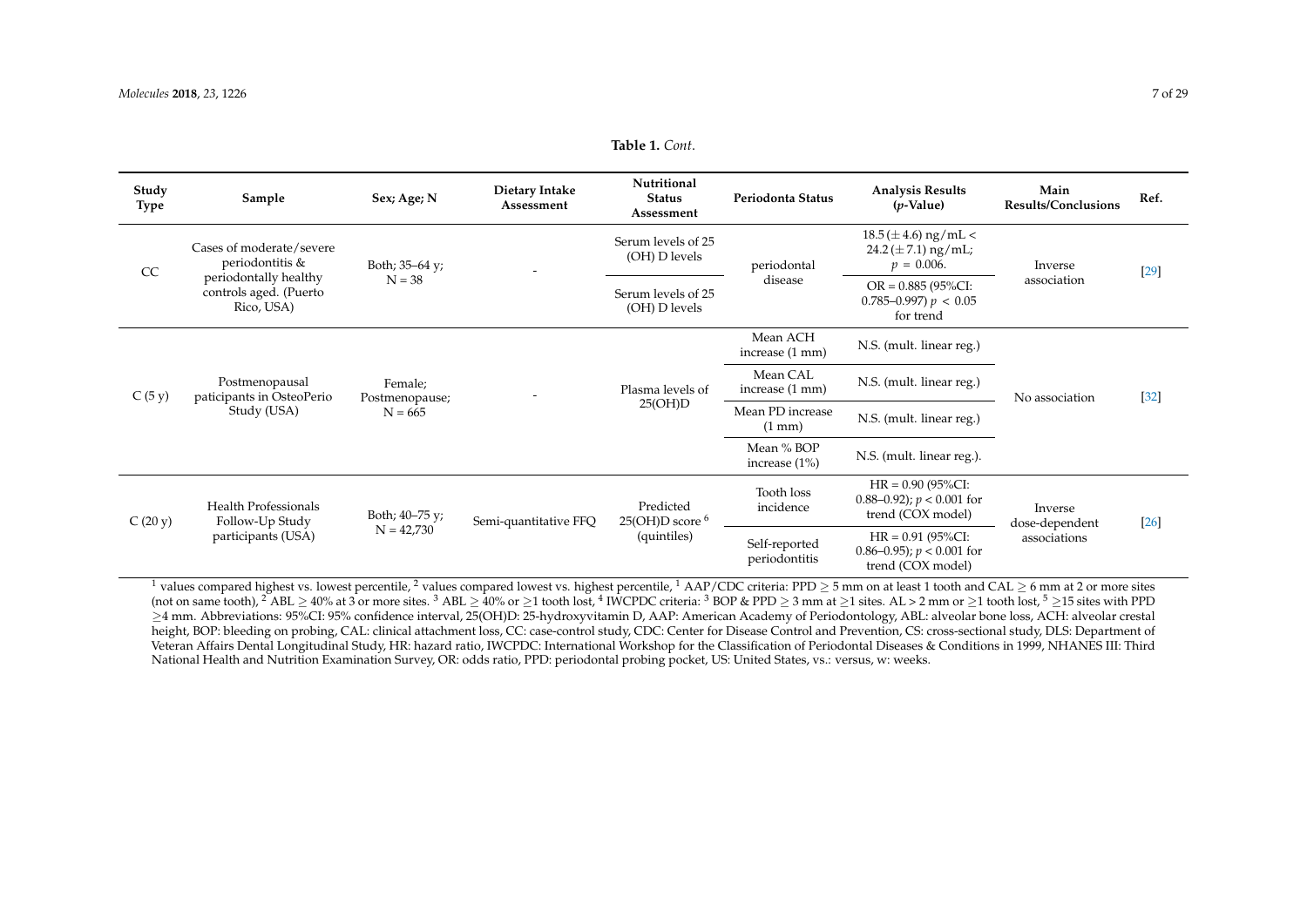### *2.2. Vitamin A*

Vitamin A is a liposoluble vitamin can be present in different forms including retinol  $(A_1)$ , retinal, 3,4-dehydroretinol  $(A_2)$  and 3-hydroxyretinol  $(A_3)$ . However, it his known that about 50 possible carotenoids (a group lipid-soluble plant pigments) act as vitamin precursors, being β-carotene the most important. For this reason, it was also selected studies assessing levels or intake of carotenoids with provitamin A activity (mainly  $\alpha$ - and β-carotene, and β-cryptoxanthin). Attending to that, seven publications were collected, although they contain only observational studies (Table [2\)](#page-10-0), mostly cross-sectional studies. Among them, only three studies estimated dietary intakes of vitamin A. On one hand, Freeland et al. [\[36\]](#page-26-24) reported a significant negative correlation at bivariate level between vitamin A intake and RPI in a smaller sample constituted by patients from a suburban dental clinic. Notwithstanding, these authors also analyzed the relationship with more nutrients and vitamin A intake was not considered among significant predictors in multiple analysis after using  $\mathbb{R}^2$  improvement. Additionally, dietary intake data only were available from 56 of 80 patients, which could produce a selection bias that was no evaluated. On the other hand, a case-control study in female adolescent with and without gingivitis indicates absence of differences for both, intake or prevalence of marginal deficiencies of intake (below one third of recommendations) [\[37\]](#page-26-25). However, in the two first studies, dietary intakes were estimated by a 24 h recall and a 3 days food diary, respectively. Such information only represents current diet, which along with the possible memory errors and bias may not represent real nutritional status of the sample [\[20\]](#page-25-19). Anyway, most of studies have investigated possible associations of serum levels of vitamin A (or retinol) and different carotenoids with periodontal health. Results from one of these investigations are particularly significant due to it was performed with a sample of 11,480 adults from the third National Health and Nutrition Examination Survey (NHANES III), which are a representative of the United States (US) non-institutionalized population [\[38\]](#page-26-26). In this, significant associations with periodontitis were reported for  $\alpha$ -, β-carotene and β-cryptoxanthin when analysis was not restricted to most severe cases of periodontitis (defined by the presence of at least one site with CAL of 4 mm or higher and PPD of at least 4 mm). Still, severe periodontitis (defined by the presence of two or more mesiobuccal sites with CAL of at least 5 mm and at least one mesiobuccal site with PPD of 4 mm or higher) was significantly associated with β-carotene and vitamin A [\[38\]](#page-26-26). In contrast, no significant associations with RPI was reported by the study in patients from a suburban dental clinic recently mentioned [\[36\]](#page-26-24). Moreover, as indicated, vitamin A intake was also not related to RPI in multiple analysis in the same study. Anyway, it is important to point out that blood samples were collected after no fasting indication in the last study. The combination of all this methodological issues along with the reduced subset of individuals evaluated would contribute to explain the absence of significant associations found in this study. In spite of most studies has been considered to evaluate vitamin A nutritional status by measurement of blood levels, there was also a study in an ethnic group from Sri Lanka that evaluated it by means of deficiency clinical symptoms presence, but no association was also found with RPI again [\[39\]](#page-26-27). However, in this last periodontal disease degree could be undervalued since oral examinations outside of University were made into bad conditions such as poor luminosity and non-appropriate chairs, among others. Despite these results, it is important to point out that Vitamin A is stored in the liver and serum levels are closely regulated, so low and deficient serum values are linked to depleted hepatic stores [\[40\]](#page-26-28).

Other known risk factors have been also taken into account in many of the selected studies, especially age and smoking. Some studies have been performed only in elderly adults. These include a retrospective cohort study in 334 Japanese from Niigata city where dietary intakes of  $\alpha$ - and β-carotene were estimated by a brief self-administered diet-history questionnaire (BDHQ) [\[41\]](#page-26-29), and a cross-sectional in 1258 PRIME study participants (North Ireland) where serum levels of retinol, α and β-carotene, and β-cryptoxanthin were registered [\[42\]](#page-26-30). In spite of the first one only was focused in two carotenoids, it was noted a negative association between dietary β-carotene intake and no of teeth with periodontal disease progression, even after adjustment for several cofounders, although  $\alpha$ -carotene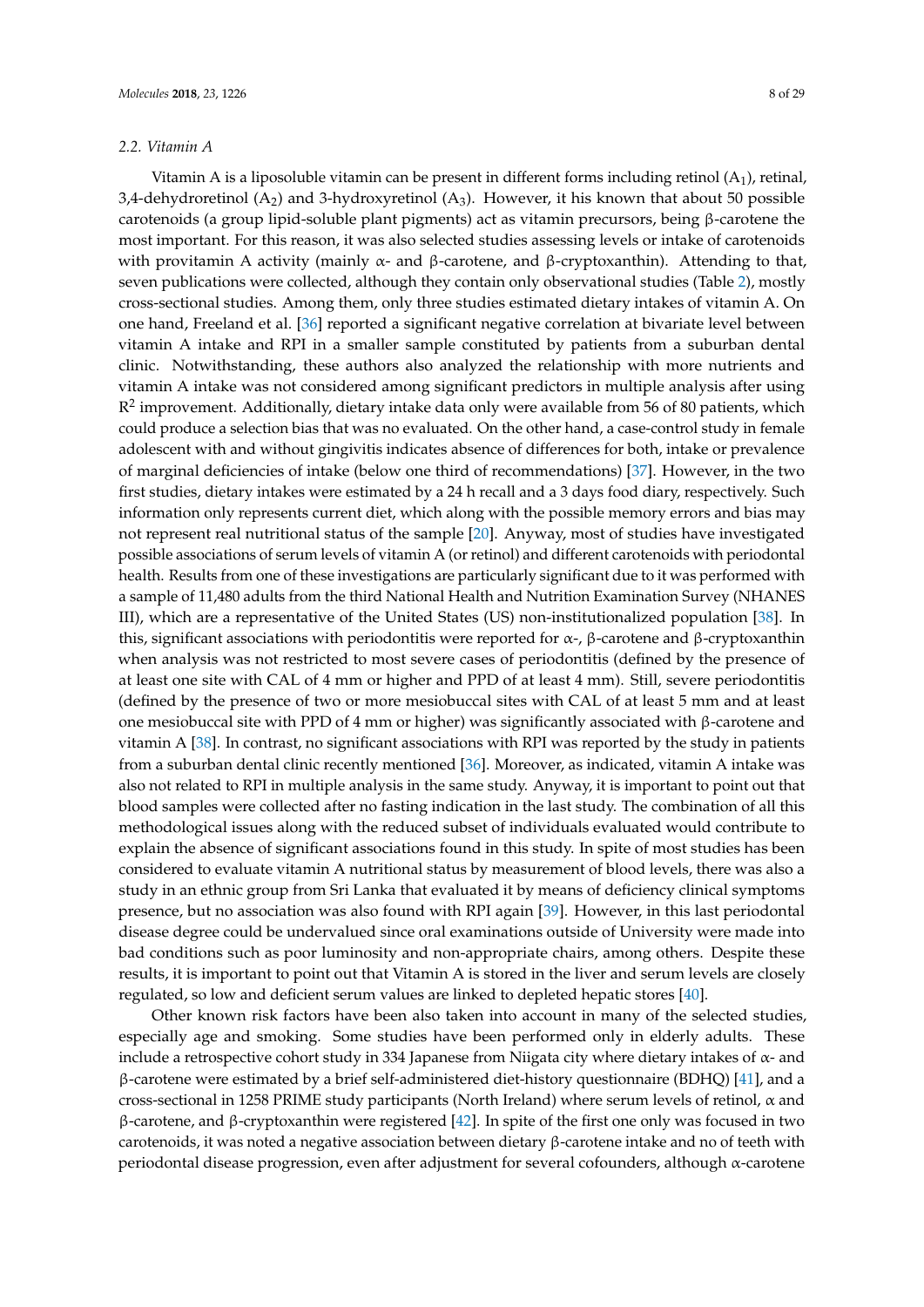intake did not show association [\[42\]](#page-26-30). Unfortunately, the BDHQ did not include supplements and it was self-assessed.

Notwithstanding, the role of β-carotene was supported by results from the second study that was carried out in a sample with a considerable size. This also suggests an important role for  $β$ -cryptoxanthin, as well as for  $α$ -carotene and retinol, but only when analysis were not restricted to more severe periodontitis cases. However, it is important to point out that participants were only men in the last one. Concerning smoking, in the study performed on data from NHANES III [\[38\]](#page-26-26) only β-carotene levels maintain an inverse association with periodontitis when analysis was restricted to never-smokers. In this context, other studies adjusted OR by age or include smoking status as covariate in multiple models. This emphasizes the importance of these risk factors in periodontal health as well as their interaction with this group of nutrients. This suggests the existence of putative risk groups to recommend the consumption of vitamins A or pro-vitamins as nutraceutical in the context of periodontal health. However, the methodological approaches of the mentioned studies makes provided evidence no definitive to consider this group of nutrients as "nutraceutical" and some additional experimental, or at least cohort, studies are needed.

The biologically active form of vitamin A, retinoic acid, is essential for maintaining the integrity of mucosal tissues and for proper differentiation of cells, including those of the immune system [\[28](#page-26-6)[,43\]](#page-26-31). According to this, it is expected that an adequate intake of this nutrient prevent periodontal disease onset or progression since it affect to connective tissue maintenance. Moreover, its role in immune system could be also important for maintain some bacteria adequate level and for prevent over-inflammation. However, as neither indicated studies specifically evaluating vitamin A intake did not support this [\[36,](#page-26-24)[37\]](#page-26-25). In spite of this might mean a virtual absence of relationship between this nutrient and periodontal health, it is also important to consider that none divided sample by recommended dietary amount. Consequently, if deficiencies are rare in populations where the studies were carried out, relationship could be not be elucidated when this is not linear. Moreover, other investigators have reported antioxidant activities for retinol and dehydroretinol as well as for many pro-vitamin A compounds, including *β*- and *α*-carotenes [\[44](#page-26-32)[,45\]](#page-26-33). However, *β*-carotene is an efficient quencher of singlet oxygen [\[46\]](#page-27-0) but vitamin A (i.e., retinol and derivatives) cannot quench singlet oxygen and has a very small capacity to scavenge free radicals [\[47,](#page-27-1)[48\]](#page-27-2). In addition, more studies and analysis reported associations for *β*-carotene than for retinol or vitamin A. This fact would be consistent with the possibility that this effect is due to its antioxidant activity and not as vitamin A precursor. Unfortunately, there were no measurements of oxidative stress levels in the studies presented in this review.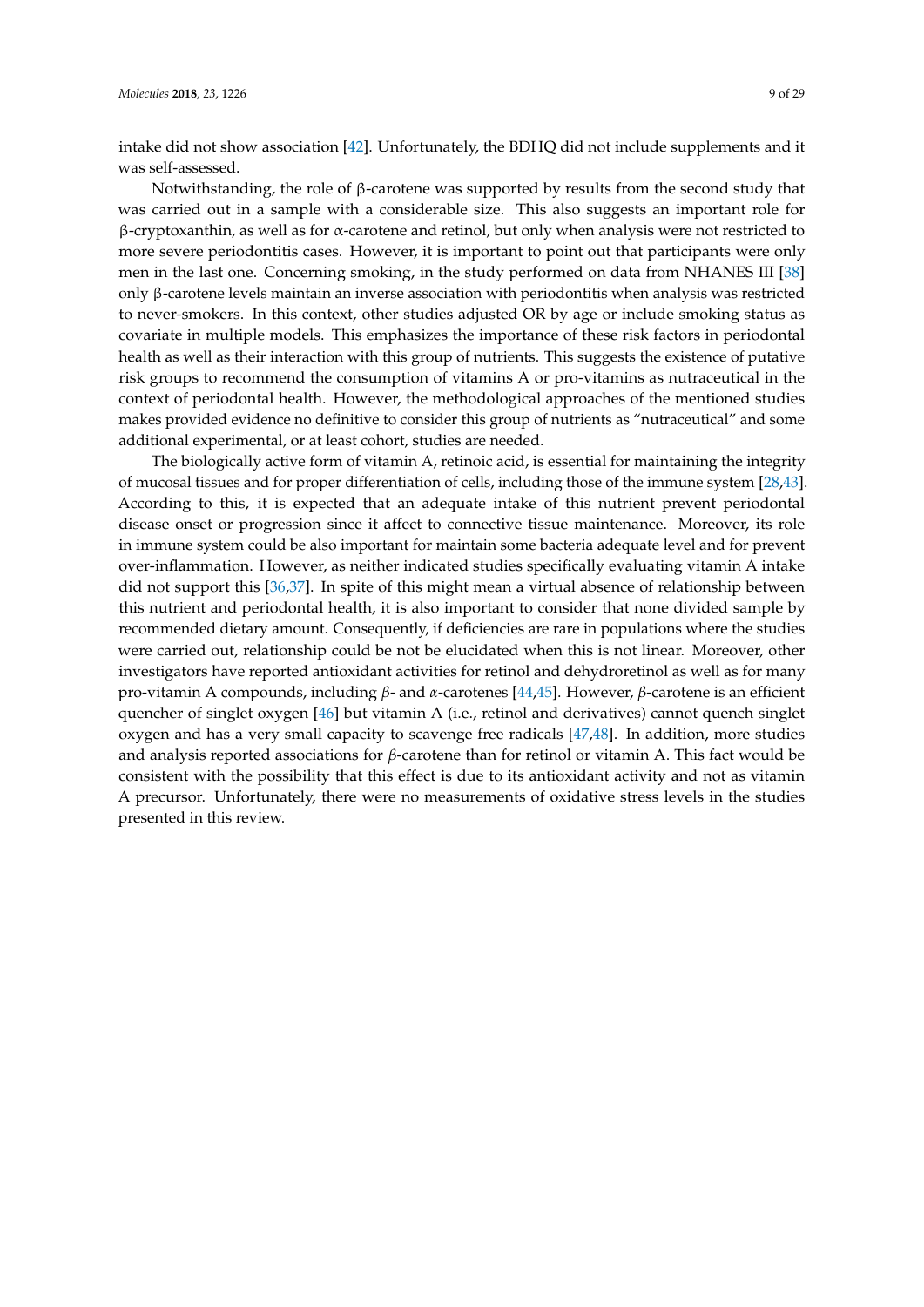| Study<br>Type | Sample                                  | Sex; Age; N                        | Dietary Intake<br>Assessment                                 | <b>Nutritional Status</b><br>Assessment                    | <b>Periodontal Status</b>         | Analysis Results (p-Value)                                                                                               | <b>Main Results/Conclusions</b>                                                                                | Ref    |
|---------------|-----------------------------------------|------------------------------------|--------------------------------------------------------------|------------------------------------------------------------|-----------------------------------|--------------------------------------------------------------------------------------------------------------------------|----------------------------------------------------------------------------------------------------------------|--------|
| <b>CS</b>     | Dental clinic<br>patients (USA)         | Both; N.A.;<br>$N = 80$            | Dietary intakes of<br>vitamin A by 24-h<br>recall $(N = 56)$ | Serum levels of<br>vitamin A                               | <b>RPI</b>                        | N.S. (mult. linear reg with $\mathbb{R}^2$<br>improvement)                                                               | No associations                                                                                                | $[36]$ |
| <b>CS</b>     | Ethnic group<br>subjects (Sri Lanka)    | Both; $\geq$ 13 y;<br>$N = 7944$   |                                                              | Vitamin A deficiency<br>determined by<br>clinical symptoms | <b>RPI</b>                        | N.S. (mult. linear reg.)                                                                                                 | No association                                                                                                 | $[39]$ |
|               |                                         |                                    |                                                              | Serum levels of                                            | Mild periodontitis <sup>3</sup>   | OR $1 = 0.60$ (95%CI: 0.46–0.77);<br>$p = 0.0009$ for trend (mult. logistic reg.)<br>in non-restricted model             |                                                                                                                |        |
|               |                                         |                                    |                                                              | $\alpha$ -carotene<br>(quintiles)                          |                                   | N.S. (mult. logistic reg.) in model<br>restricted to never-smokers                                                       |                                                                                                                |        |
|               |                                         |                                    |                                                              |                                                            | Severe periodontitis <sup>4</sup> | N.S. (mult. logistic reg.) in both models                                                                                |                                                                                                                |        |
|               |                                         |                                    |                                                              |                                                            | Mild periodontitis $3$            | OR $1 = 0.80$ (95%CI: 0.65, 0.98);<br>$p = 0.0001$ for trend (mult. logistic reg.)<br>in non-restricted model            |                                                                                                                |        |
|               |                                         |                                    |                                                              | Serum levels of<br>$\beta$ -carotene<br>(quintiles)        |                                   | OR $1 = 0.99$ (95%CI: 0.73-1.35);<br>$p = 0.044$ for trend (mult. logistic reg.)<br>in model restricted to never-smokers | Negative association of $\beta$ -&<br>$\alpha$ -carotene, &                                                    |        |
| <b>CS</b>     | <b>NHANES III</b><br>participants (USA) | Both; $\geq$ 20 y;<br>$N = 11,480$ |                                                              |                                                            | Severe periodontitis <sup>4</sup> | OR $1 = 0.65$ (95%CI: 0.46–0.93);<br>$p = 0.001$ (mult. logistic reg.) in<br>non-restricted model                        | $\beta$ -Cryptoxanthin with mild<br>periodontitis; & of<br>β-carotene & vitamin A<br>with severe periodontitis | $[38]$ |
|               |                                         |                                    |                                                              |                                                            |                                   | N.S. (mult. logistic reg.) in model<br>restricted to never-smokers                                                       |                                                                                                                |        |
|               |                                         |                                    |                                                              | Serum levels of<br>$\beta$ -cryptoxanthin                  | Mild periodontitis <sup>3</sup>   | OR $2 = 0.74$ (95%CI: 0.61–0.89) $p = 0.03$<br>for trend (mult. logistic reg.) in<br>non-restricted model                |                                                                                                                |        |
|               |                                         |                                    |                                                              | (quintiles)                                                |                                   | N.S. (mult. logistic reg.) in model<br>restricted to never-smokers                                                       |                                                                                                                |        |
|               |                                         |                                    |                                                              |                                                            | Severe periodontitis <sup>4</sup> | N.S. (mult. logistic reg.) in both models                                                                                |                                                                                                                |        |
|               |                                         |                                    |                                                              |                                                            | Mild periodontitis <sup>3</sup>   | N.S. (mult. logistic reg.) in both models                                                                                |                                                                                                                |        |
|               |                                         |                                    |                                                              | Serum levels of<br>vitamin A (quintiles)                   | Severe periodontitis <sup>4</sup> | OR $1 = 0.77$ (95%CI: 0.58–1.03) $p = 0.049$<br>for trend (mult. logistic reg.) in<br>non-restricted model               |                                                                                                                |        |
|               |                                         |                                    |                                                              |                                                            |                                   | N.S. (mult. logistic reg.) in model<br>restricted to never-smokers                                                       |                                                                                                                |        |

# **Table 2.** Observational studies on association of vitamin and provitamins A with periodontal disease.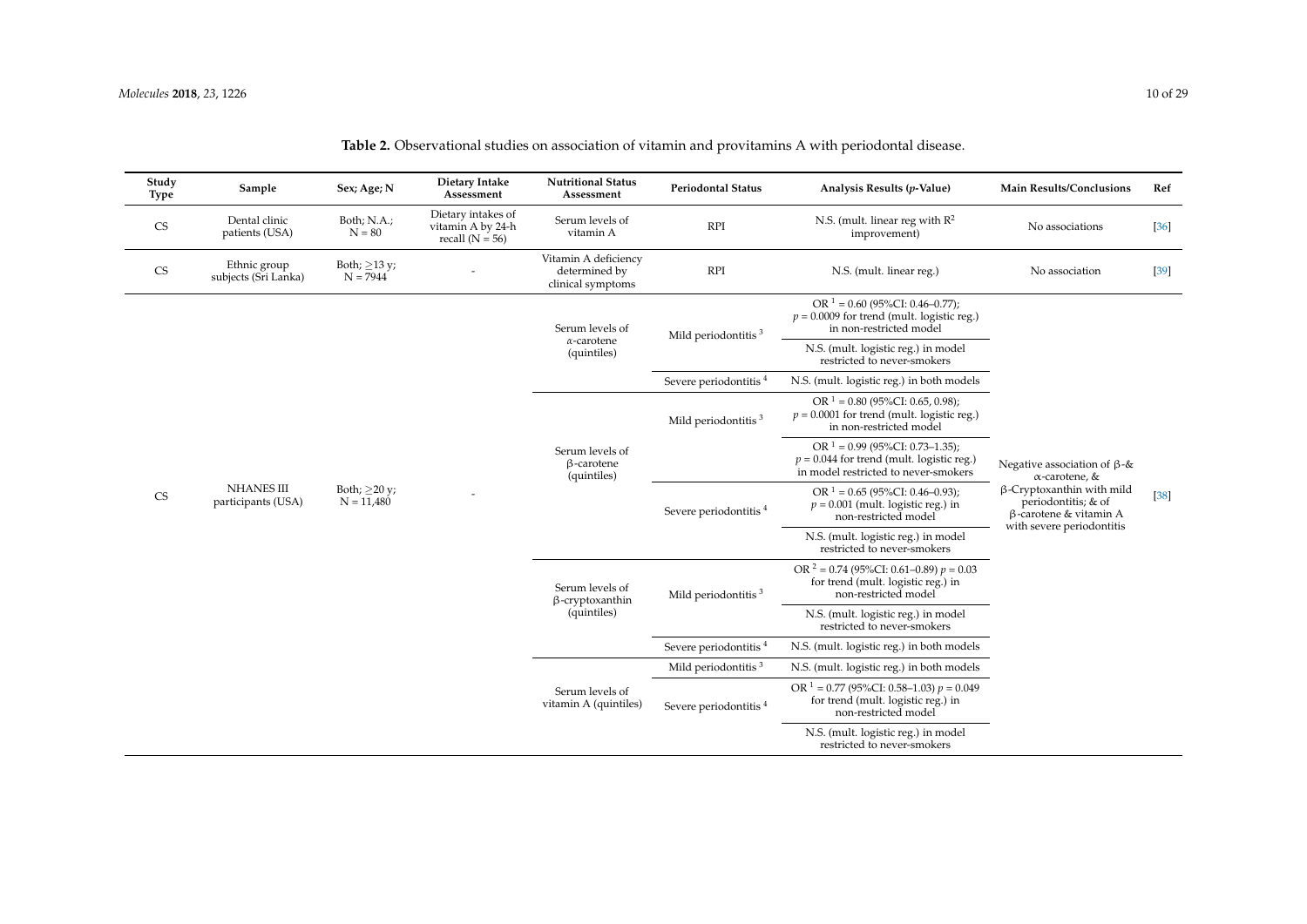**Table 2.** *Cont*.

| Study<br><b>Type</b> | Sample                             | Sex; Age; N                  | Dietary Intake<br>Assessment                                                           | <b>Nutritional Status</b><br>Assessment              | <b>Periodontal Status</b>                       | Analysis Results (p-Value)                                                                                      | <b>Main Results/Conclusions</b>                                                                  | Ref    |
|----------------------|------------------------------------|------------------------------|----------------------------------------------------------------------------------------|------------------------------------------------------|-------------------------------------------------|-----------------------------------------------------------------------------------------------------------------|--------------------------------------------------------------------------------------------------|--------|
|                      |                                    |                              |                                                                                        | Serum levels of                                      | Low-threshold<br>periodontitis <sup>5</sup>     | OR $2 = 1.64$ (95%CI: 1.07-2.51);<br>$p = 0.008$ for trend (mult. logistic reg.)                                |                                                                                                  |        |
|                      |                                    |                              |                                                                                        | retinol (quintiles)                                  | High-threshold<br>periodontitis <sup>6</sup>    | N.S. (mult. logistic reg.)                                                                                      |                                                                                                  |        |
| <b>CS</b>            | Participants in<br>PRIME (Northern | Male; 60–70 y;               |                                                                                        | Serum levels of<br>$\alpha$ -carotene                | Low-threshold<br>periodontitis <sup>5</sup>     | OR $2 = 1.81$ (95%CI: 1.17–2.82); $p < 0.001$<br>for trend (mult. logistic reg.)                                | Negative association of<br>serum levels of $\beta$ -carotene<br>& $\beta$ -cryptoxanthin at both |        |
|                      | Ireland)                           | $N = 1258$                   |                                                                                        | (quintiles)                                          | High-threshold<br>periodontitis <sup>6</sup>    | N.S. (mult. logistic reg.)                                                                                      | tresholds, & also of<br>$\alpha$ -carotene only at<br>low-threshold                              | $[42]$ |
|                      |                                    |                              |                                                                                        | Serum levels of<br>$\beta$ -carotene                 | $\overline{a}$                                  | Low-threshold period on titis OR $^2$ = 1.83 (95%CI: 1.19–2.80); $p < 0.001$<br>for trend (mult. logistic reg.) |                                                                                                  |        |
|                      |                                    |                              |                                                                                        | (quintiles)                                          | High-threshold<br>periodontitis <sup>6</sup>    | OR $^2$ = 1.87 (95%CI: 0.86-4.06); $p = 0.01$<br>for trend (mult. logistic reg.)                                |                                                                                                  |        |
|                      |                                    |                              |                                                                                        | Serum levels of<br>$\beta$ -cryptoxanthin            | Low-threshold<br>periodontitis <sup>5</sup>     | OR $2 = 1.50$ ; 95%CI: 0.99–2.27); $p = 0.02$<br>for trend (mult. logistic reg.)                                |                                                                                                  |        |
|                      |                                    |                              |                                                                                        | (quintiles)                                          | High-threshold<br>periodontitis <sup>6</sup>    | OR $2 = 4.02$ (95%CI: 1.61–9.99); $p = 0.001$<br>for trend (mult. logistic reg.)                                |                                                                                                  |        |
|                      |                                    |                              | Dietary intake of<br>vitamin A by 3-d<br>record                                        |                                                      |                                                 | N.S. differences between groups<br>(Student t test)                                                             |                                                                                                  |        |
| CC                   | Non-smokers<br>adolescents (Italy) | Female; 17-19 y;<br>$N = 54$ | Dietary intake<br>marginal deficiency<br>$(<1/3$ RDA) of<br>vitamin A by 3-d<br>record | Gingivitis affected <sup>7</sup> vs.<br>non-affected | N.S. $(X^2$ test with Yates correction)         | No association                                                                                                  | $[37]$                                                                                           |        |
|                      | Niigata study                      | Both; 75 y;                  | Dietary intakes of<br>$\alpha$ -carotene (tertiles)<br>by BDHQ                         |                                                      | No. of teeth with                               | N.S. (mult. logistic reg.)                                                                                      | Negative association with                                                                        | $[41]$ |
| RC(2y)               | participants (Japan)               | $N = 334$                    | Dietary intakes of<br>$\beta$ -carotene (tertiles)<br>by BDHO                          |                                                      | periodontal disease<br>progression <sup>8</sup> | IRR $1 = 0.73$ (95%CI: 0.56–0.95); $p < 0.05$<br>for trend (mult. logistic reg.)                                | $\beta$ -carotene intake                                                                         |        |

<span id="page-10-0"></span><sup>1</sup> values compared highest vs. lowest percentile, <sup>2</sup> values compared lowest t vs. highest percentile, <sup>3</sup> at least 1 site with CAL >4 mm & PPD >4 mm, <sup>4</sup> >2 mesiobuccal sites with CAL >5 mm & 1 mesiobuccal sites with PPD ≥4 mm, <sup>5</sup> at least 2 teeth with non-contiguous inter-proximal sites with CAL ≥6 mm & 1 PPD of ≥5 mm, <sup>6</sup> ≥15% of all sites measured CAL ≥6 mm & there was at least one site with PPD  $\geq$ 6 mm,  $^7$   $\geq$ 1 site with BOP,  $^8$  CAL  $\geq$  3 mm in  $\geq$ 1 site. Abbreviations: 95%CI: 95% confidence interval, BDHQ: brief diet-history questionnaire, BOP: Bleeding on probing; C: Cohort study, CAL: Clinical attachment loss, CPI: Community periodontal index; CS: Cross-sectional study; d: days, h: hours, IRR: incidence rate ratio, mult.: multiple, N: sample size, N.S.: not significant, NHANES III: Third National Health and Nutrition Examination Survey, OR: Odds ratio, PRIME: Prospective Epidemiological Study of Myocardial Infarction, PPD: periodontal pocket depth, RC: retrospective cohort study, RDA: recommended dietary amount, Ref: reference, reg.: regression, RPI: Russell's Periodontal Index, SD: Standard deviation; US: United states, vs.: versus, y: years.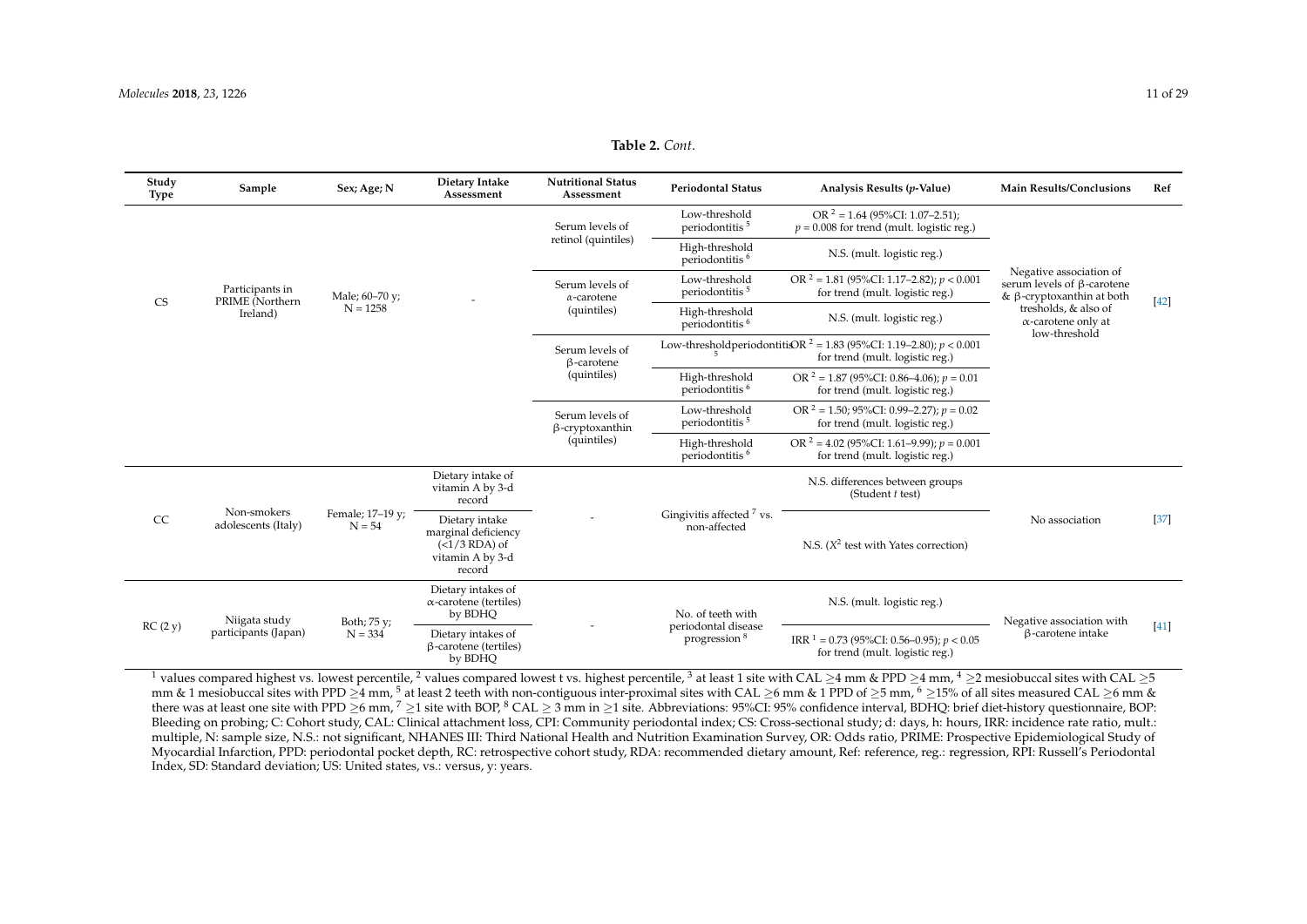### *2.3. Vitamin B-Complex*

Vitamin B-complex refers to all of the known essential water-soluble vitamins except for vitamin C. These include thiamine (vitamin  $B_{1}$ ), riboflavin (vitamin  $B_2$ ), niacin (vitamin  $B_3$ ), pantothenic acid (vitamin  $B_5$ ), pyridoxine (vitamin B6), biotin (vitamin  $B_7$  or  $B_8$ ), folic acid (vitamin  $B_9$ ) and cobalamin (vitamin  $B_{12}$ ) [\[49\]](#page-27-3). Four observational studies in humans, three cross-sectional studies and a case-control study met the eligibility criteria for vitamins belonging to B-complex. Concerning to experimental research there was only one report focusing on a nutritional intervention in human beings [\[50\]](#page-27-4). Overall, vitamin B-complex is necessary for cell growth and metabolism [\[49\]](#page-27-3), but each member of the B-complex has a unique structure and performs unique functions. Vitamins  $B_1$ ,  $B_2$ ,  $B_3$ , and biotin participate in different aspects of energy production, vitamin B6 is essential for amino acid metabolism, and vitamin  $B_{12}$  and folic acid facilitate steps required for cellular division [\[50–](#page-27-4)[52\]](#page-27-5).

The most promising results for this group of nutrients has been offered by a randomized placebo-controlled double-blind trial (Table [3\)](#page-13-0) where it was tested the effect of a vitamin B-complex supplement (50 mg of  $B_1$ ,  $B_5$ ,  $B_2$ ,  $B_3$ , and  $B_6$ ; 50 µg of  $B_{12}$  and  $B_7$ ; and 400 µg of  $B_9$ ) after access flap surgery. After 30 days of treatment, the supplement led to statistically significant superior CAL gains when compared to placebo, although PPD improved in a similar manner in all groups [\[50\]](#page-27-4). However, currently it is assumed that PPD alone does not reliably reflect whether teeth have progressive CAL, except in sites with deep PPD. This would support the use of vitamin B-complex supplements as nutraceutical to restore periodontal health, at least in combination with surgical interventions.

On the other hand, no associations were observed in the older investigation that analyzed clinical sings of vitamin B deficiency in relation to RPI previously indicated for vitamin A [\[39\]](#page-26-27). However, as mentioned, in this last periodontal disease degree could be undervalued since some oral examinations were made into bad conditions. Notwithstanding, more studies exploring the use of vitamin B-complex as nutraceutical under different conditions are needed prior to encourage its use in relation to periodontal disease.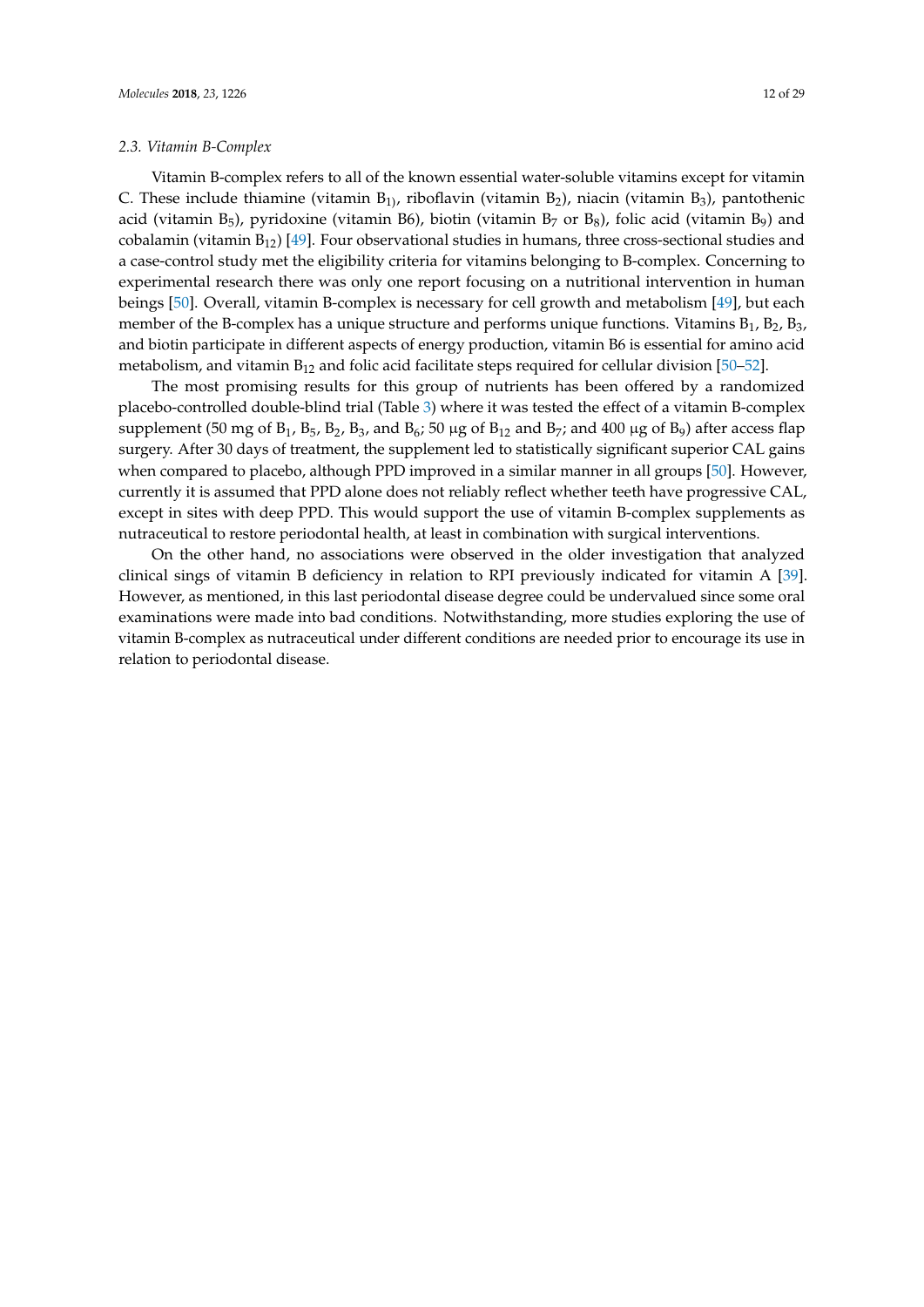| Subjects/Animals; Age; N<br><b>Experimental Design (Duration)</b>                                                                         |                                                                                                                                                       | Results Data (p-Value)                                                                                           | <b>Main Results/Conclusions</b>                                                                                                                                                | Ref.   |
|-------------------------------------------------------------------------------------------------------------------------------------------|-------------------------------------------------------------------------------------------------------------------------------------------------------|------------------------------------------------------------------------------------------------------------------|--------------------------------------------------------------------------------------------------------------------------------------------------------------------------------|--------|
|                                                                                                                                           | RCT (DB) B-complex supplement for 30 d (50 mg                                                                                                         | $\Delta$ CAL: 0.41 > -0.52 mm (p = 0.024)                                                                        | B-complex led to superior CAL gains when                                                                                                                                       | $[50]$ |
|                                                                                                                                           | of $B_1$ , $B_5$ , $B_2$ , $B_3$ , and $B_6$ ; 50 µg of $B_{12}$ and $B_7$ ; and<br>$400 \mu$ g of B <sub>9</sub> ) after access flap surgery (180 d) | $\Delta$ PPD: $-1.50 \pm 0.21 = -1.57 \pm 0.34$ mm (N.S.)                                                        | compared to placebo whereas PPD improved<br>in similar manner among groups                                                                                                     |        |
| Calculus formers from Staff & patients<br>from a Faculty of Odontology (Sweden);<br>Age not provided; $N = 60$                            | Chew on 0 or 5 sugar free gum/day contained 60<br>mg or $0$ mg vitamin $C(CO)$ (3 m per treatment)                                                    | Calculus index, Erosion scores, GB, visible PI, & saliva<br>secretion rates ( $p < 0.05$ )                       | Vitamin C & non-vitamin gum reduced<br>visible plaque, but No. of bleeding sites only<br>with the first one                                                                    | $[53]$ |
| Children with $\leq 1$ fully erupted tooth<br>following routine prophylaxis; 5-20 y; N<br>$= 267$                                         | Chew on tablets containing vitamin C or mannitol<br>(DB) (28 d)                                                                                       | RPI (N.S.) Teeth lost (N.S.)                                                                                     | No effect                                                                                                                                                                      | $[54]$ |
| Chronic periodontitis patients with $\leq$ 20<br>teeth receiving non-surgical treatment &<br>health Subjects (Syria); $23-65$ y; $N = 60$ | Adjunctive dose of vitamin C or none (4 w after<br>non-surgical treatment)                                                                            | Plasma TAOC, PPD, CAL, % BOP, PI & GI                                                                            | Non-surgical treatment increases plasma<br>TAOC & improves clinical measures, but<br>vitamin C supplements have no effect                                                      | $[55]$ |
| Patients with vary degrees of gingivitis<br>$(USA); 25–60 y; N = 41$                                                                      | Vitamin C-supplemented or non-supplemented<br>diet (14 d), after receiving scaling & curettage<br>therapy in one quadrant or not                      | Levels of vitamin C in blood & gingiva, microscopy<br>evaluation of gingival biopsies                            | Vitamin C supplementation increased<br>Vitamin C levels in blood                                                                                                               | $[56]$ |
| Male Wistar rats; $8 w$ ; $N = 35$                                                                                                        | Ligatures placement or not placement $(6 w)$<br>combined or not with vitamin C supplementation<br>$last 2 w$                                          | Plasma levels of vitamin C & ROM, gingival<br>GSH/GSSG & levels of 8-OhdG<br>Genetic expresion study in gums $1$ | Vitamin C increased plasma vitamin C level,<br>improved GSH/GSSG & decreased 8-OHdG<br>level (61% lower) & down-regulated some<br>inflammation genes expression ( $p < 0.01$ ) | $[57]$ |
| Male Wistar rats; N.A.; $N = 36$                                                                                                          | Ligatures placement or not placement $(7 w)$<br>combined or not with supplemens of vitamin C<br>$\left(\text{last } 2 w\right)$                       | Serum levels of BAP, gingival MPO activity, RANKL<br>expression, BDI in mandible                                 | Either supplement led to lower MPO activity,<br>& RANKL expression, but higher AP; &<br>improved BDI at the periodontitis areas                                                | $[58]$ |

# **Table 3.** Experimental studies on vitamin effects on periodontal disease.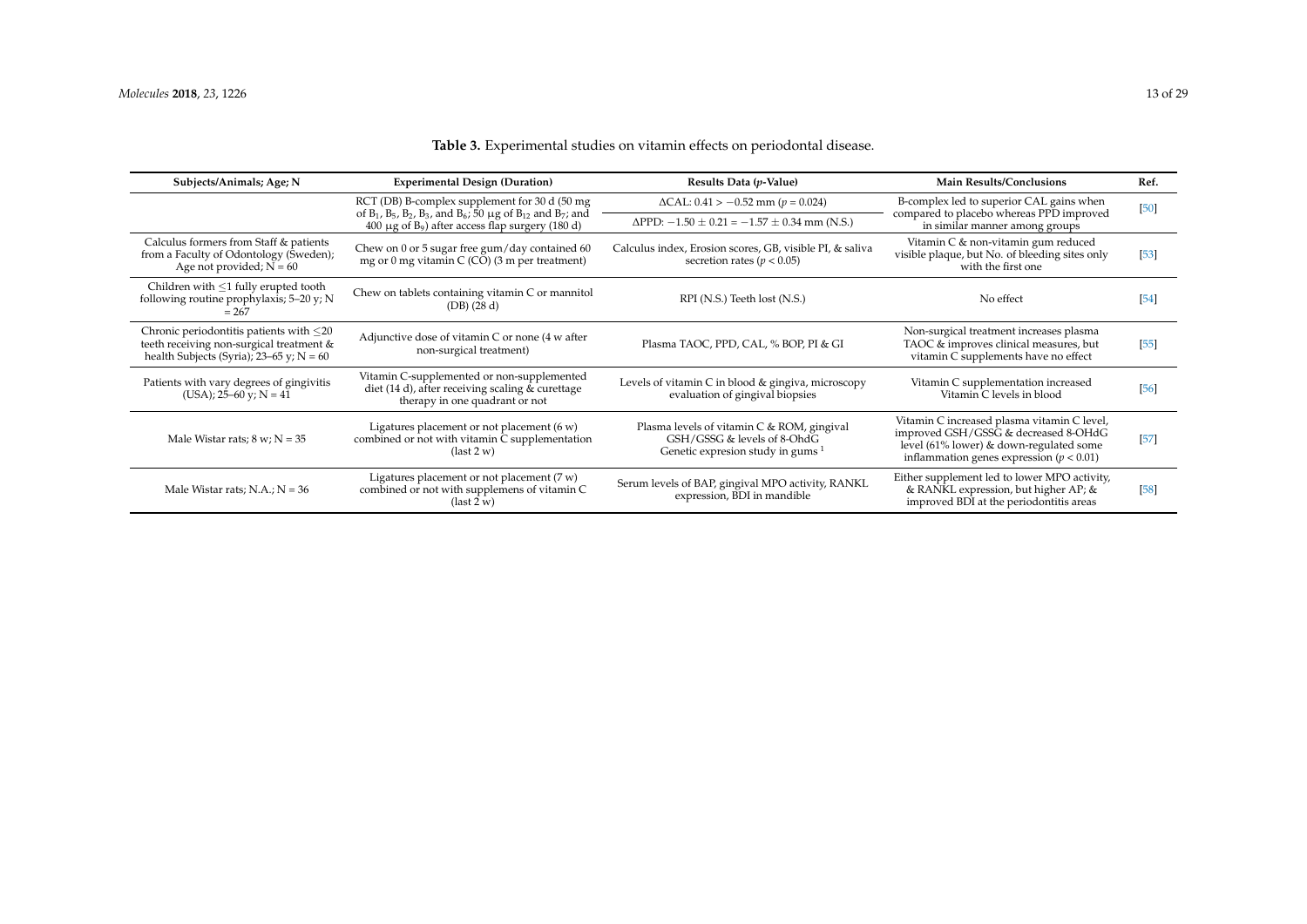#### **Table 3.** *Cont*.

| Subjects/Animals; Age; N                                                                                  | <b>Experimental Design (Duration)</b>                                                                                      | Results Data (p-Value)                                                                                                                                                                                                                                                                                                                                                                                                                                                                            | <b>Main Results/Conclusions</b>                                                                                                                                     | Ref.   |
|-----------------------------------------------------------------------------------------------------------|----------------------------------------------------------------------------------------------------------------------------|---------------------------------------------------------------------------------------------------------------------------------------------------------------------------------------------------------------------------------------------------------------------------------------------------------------------------------------------------------------------------------------------------------------------------------------------------------------------------------------------------|---------------------------------------------------------------------------------------------------------------------------------------------------------------------|--------|
| Male Wistar rats; $8 w$ ; $N = 24$                                                                        | 1 or 2 folds vitamin C-supplemented<br>high-cholesterol diet, non-supplemented, or<br>standard diet (12 w)                 | Alveolar BMD, TRAP-positive osteoclastic cells &<br>8-OHdG level in periodontal tissues<br>8-OHdG (1663 & 1675 mg/cm in vitamin C groups vs.<br>1430 ( $-80$ ) mg/cm in cholesterol group, $p < 0.001$ and<br>vs. 1556 mg/cm in control groups, $p < 0.05$ ), osteoclast<br>differentiation (1.1 & 0.8 vs. 4.2 No. of tartrate-resistant<br>acid phosphatase [TRAP]-positive osteoclasts/0.1 mm,<br>$p < 0.05$ ) & decreased serum 8-OHdG expression (0.12<br>& 0.10 vs. 0.14 ng/mL, $p < 0.05$ ) | Vitamin C supplements reduced the effect of<br>high-cholesterol diet on BMD, osteoclast<br>differentiation & decreased 8-OhdG and<br>osteoclast differentiation kit | $[59]$ |
| Male rats with non-osteogenic<br>hereditary disorder (ODS od/od) &<br>without it (ODS +/+); $5 w; N = 28$ | Vitamin C-deficient, minimally supplemented or<br>sufficient supplemented diet in non-osteogenic<br>disorder group $(4 w)$ | Plasma level of vitamin C, histological observations of<br>periodontium, BMD & cephalometric evaluation                                                                                                                                                                                                                                                                                                                                                                                           | Vitamin C deficiency influenced periodontal<br>ligament & craniofacial growth                                                                                       | [60]   |
| Male Wistar rats; $180-220$ g; $N = 72$                                                                   | Vitamin E supplements or placebo; combined<br>with ligatures placement or sham-operations (9 d)                            | ABL & malondialdehyde formation, SOD activity,<br>iNOS & TNF- $\alpha$ levels (1.89 $\pm$ 0.35 vs. 3.13 $\pm$ 0.42 mM<br>of malondialdehyde, $p < 0.01$ )                                                                                                                                                                                                                                                                                                                                         | Vitamin E prevented malondialdehyde<br>formation & reduced the immunoreactivity<br>to iNOS levels                                                                   | [61]   |
| Male rice rats; $92-119$ d; $N = 32$                                                                      | Vitamin E supplemented or non-supplemented<br>diet (122 d), combined with stress by a rotational<br>device (last 90 d)     | ABL (0.369 $\pm$ 0.091 vs. 0.436 $\pm$ 0.036 mm of CEI-ABC,<br>$p = 0.017$ ,                                                                                                                                                                                                                                                                                                                                                                                                                      | Vitamin E had a protective effect on bone loss<br>which was most pronounced at sites most<br>susceptible to loss                                                    | [62]   |
|                                                                                                           |                                                                                                                            | Genetic expression analysis for 86 genes implicated on: oxidative or metabolic stress, heat shock, proliferation and carcinogenesis, growth arrest and senescence, and necrosis or apoptosis.                                                                                                                                                                                                                                                                                                     |                                                                                                                                                                     |        |

<span id="page-13-0"></span>Abbreviations: 8-OHdG: 8-hydroxydeoxyguanosine, ABL: alveolar bone loss; BAP: bone alkaline phosphatase, BDI: Bone Density Index, BI: Bleeding index, BMD: Bone mass density, BOP: Bleeding on probing, CAL: Clinical attachment level, CO: Cross-over, d: days, DB: Double-bind, GB: gingival bleeding, GI: Gingival index, GSH/GSSG: reduced glutathione to oxidized glutathione ratio, IL: Interleukin, iNOS: Inducible nitric oxide synthase, m: moth, MPO: Myeloperoxidase, ODS: Osteogenic disorder Shionogi, PI: Plaque index, PPD: Periodontal probing depth, RANKL: Receptor activator of nuclear factor κB ligand, RCT: Randomized controlled trial, ROM: Reactive oxygen metabolites, RPI: Russell's periodontal index, SOD: Superoxide dismutase, TAOC: total antioxidant capacity, TNF-α: Tumor necrosis factor alpha, TRAP: Tartrate-resistant acid phosphatase, US: United Sates of America, w: weeks, y: years.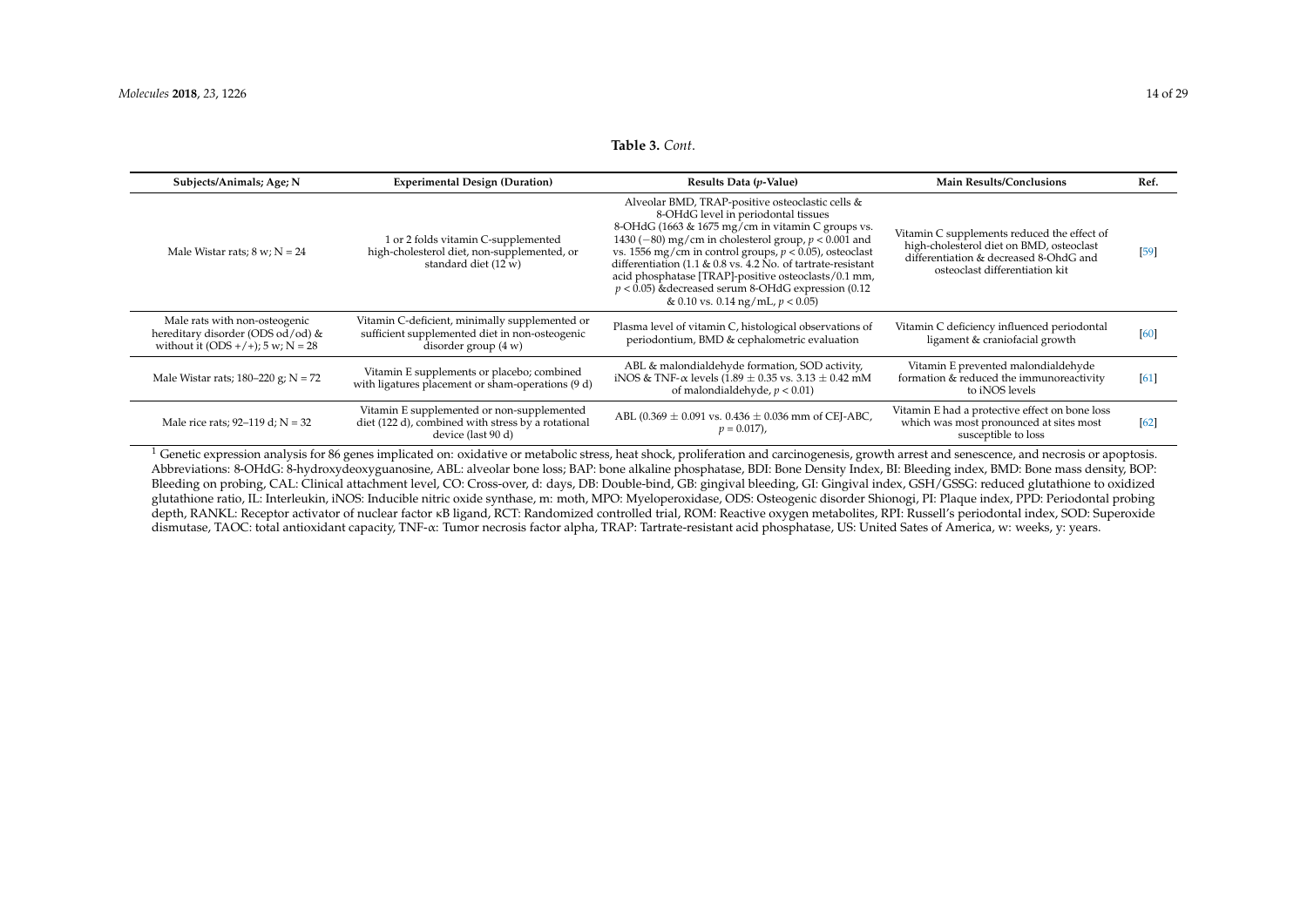There is little information about the separate role of the different components of this complex, although observational studies provide some information in this sense (Table [4\)](#page-15-0). Among all vitamins of the B-complex, folic acid seems to be the most interesting. Actually, two of the selected cross-sectional studies for vitamin B-complex only evaluated associations with this vitamin, but when their results are combined, a clear association cannot be established. One performed with data from elderly participants from the 2001–2002 National Health and Nutrition Examination Survey (NHANES) showed that low serum folate level was independently associated with periodontal disease (defined by the presence of at least of 10% of sites with CAL of 4 mm or higher and/or PPD of at least 3 mm) [\[63\]](#page-27-16). In contrast, in other study based on a representative sample of adults from Japan, no association between risk of periodontal disease (defined by a CPI of 3 or more) and dietary intake estimations was found [\[64\]](#page-27-17). Similarly, another study that only included non-smokers subjects [\[65\]](#page-27-18) reported no correlation of dietary intake with CPI score (i.e., periodontal disease severity) although it was inversely associated with percentage of sites with BOP. Despite low values of CPI reflect gingival bleeding and calculus, when it reach values of 3 or higher is only based on PPD and provides no information about bleeding or calculus presence. Therefore, the last study suggests that folic acid intake could be important for prevention of gingival inflammation, although the relationship with periodontal pocket formation and development is unclear. Notwithstanding, in this study only were included non-smokers individuals. In addition, they were adults belonging to any age. This could indicate that smoking and age and important risk factor interacting with vitamin  $B<sub>9</sub>$ , but bias associated with dietary intake assessment methods also could lead to underestimating the effect of this nutrient.

The role in periodontal disease of other vitamins belonging to B-complex has been also evaluated in an observational study but no clear association has been found for them. In the study carried out in patients from a dental clinic [\[36\]](#page-26-24), there was no correlation between RPI (that scored the presence and severity of both gingival bleeding and pocket depth) and the dietary intakes of the three vitamins measured, thiamine, niacin and riboflavin. The same vitamins were also analyzed in the study in female adolescents from Rome already mentioned for vitamin A with results that could results interesting to clarify their roles of some vitamin B, at least at gingival inflammation level. In this case, gingivitis-affected presented lower dietary intakes of vitamins  $B_1$  and  $B_2$  with respect to those non-affected, but  $B_2$  was the only that remained significant in multiple logistic regression analysis. This only occurred in one of the models used in that fiber was not included, whereas in the other two that did it, Vitamin  $B_2$  was substituted by calcium. Authors concluded that both nutrients as strong correlated as consequence of high milk intake, so real cause for this association remain unclear [\[37\]](#page-26-25). Moreover, association with dietary intake of vitamin  $B_{12}$  was also evaluated in the study based on a representative sample of Japanese adults, but no significant results were reported [\[64\]](#page-27-17). Therefore, the paucity of studies on individual vitamins B role in periodontal health does not allow recommending supplementation with a particular vitamin B with a nutraceutical objective, although folic acid is an important candidate. In any case, the results from the RCT with B-complex supplement [\[50\]](#page-27-4) are promising and more studies in human should be done with such combination.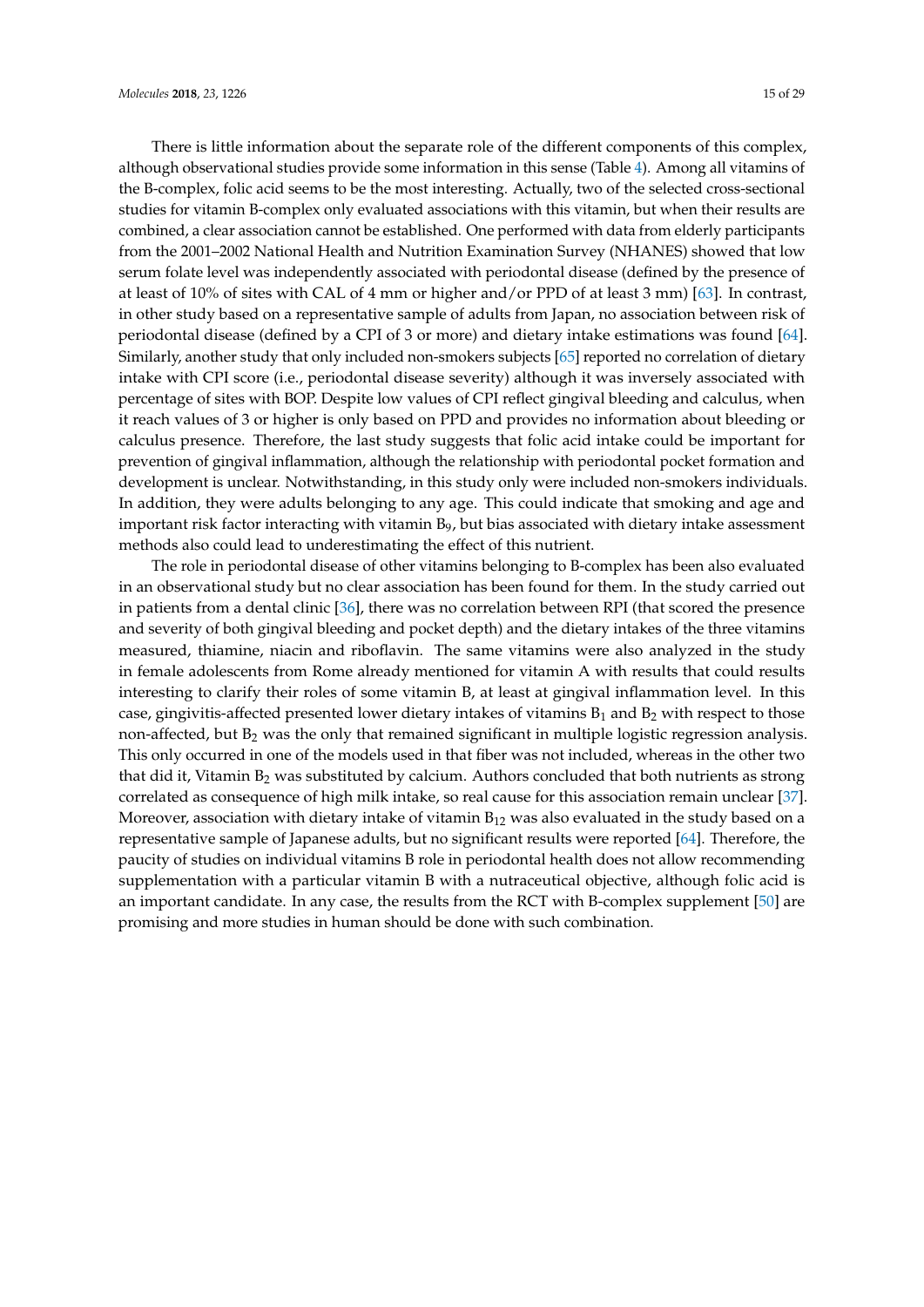| Study<br><b>Type</b>   | Sample                                          | Sex; Age; N                      | Dietary Intake Assessment                                                             | <b>Nutritional Status</b><br>Assessment                    | <b>Periodontal Status</b>                   | Analysis Results (p-Value)                                                       | Main<br><b>Results/Conclusions</b>                   | Ref    |
|------------------------|-------------------------------------------------|----------------------------------|---------------------------------------------------------------------------------------|------------------------------------------------------------|---------------------------------------------|----------------------------------------------------------------------------------|------------------------------------------------------|--------|
| ${\rm CS}$             | NHANES 2001/02<br>Participants (US)             | Both; $\geq 60$ y; N = 844       |                                                                                       | Serum levels of<br>vitamin B <sub>9</sub><br>(quartiles)   | Periodontal disease <sup>2</sup>            | OR $1 = 0.28$ (95%CI: 0.30-1); p<br>$= 0.03$ for trend (mult. logistic<br>reg.)  | Negative association                                 | $[63]$ |
| $\mathbb{C}\mathbf{S}$ | Non-smokers adults                              | Both; $\geq$ 18 y; N = 497       | Dietary intake of vitamin B <sub>9</sub>                                              |                                                            | <b>CPI</b>                                  | N.S. (mult. logistic reg.)                                                       | Negative association                                 | [64]   |
|                        | (Japan)                                         |                                  |                                                                                       |                                                            | % BOP                                       | $\beta$ = -0.204; $p < 0.001$ (mult.<br>logistic reg.)                           | with % BOP                                           |        |
| <b>CS</b>              | <b>NHANES</b><br>participants (Japan)           | Both; $\geq$ 20 y;<br>$N = 3043$ | Dietary intake of vitamins B <sub>9</sub><br>& $B_{12}$ by FFQ                        |                                                            | $CPI = 3-4$                                 | N.S. (mult. logistic reg.)                                                       | No associations                                      | [65]   |
| $\mathbb{C}\mathbb{S}$ | Dental clinic<br>patients (US)                  | Both; $N/A$ ; $N = 80$           | Dietary intakes of vitamins $B_1$ ,<br>$B_2$ & $B_3$ (N = 56)                         |                                                            | <b>RPI</b>                                  | N.S. (mult. linear reg. with $R^2$<br>improvement)                               | No associations                                      | $[36]$ |
| $\mathbb{C}\mathbb{S}$ | Subjects from an<br>ethnic group (Sri<br>Lanka) | Both; $\geq$ 13 y;<br>$N = 7944$ |                                                                                       | Vitamin B deficiency<br>determined by<br>clinical symptoms | <b>RPI</b>                                  | N.S. (mult. linear reg.)                                                         | No association                                       | $[39]$ |
|                        |                                                 |                                  | Dietary intakes of vitamin $B_1$                                                      |                                                            |                                             | $0.6 \ (\pm 0.2) < 0.9 \ (\pm 0.3)$ mg/d;<br>$p = 0.001$ (Student t test)        |                                                      |        |
|                        |                                                 |                                  | by 3-d record                                                                         |                                                            |                                             | N.S. (Stepwise Mult.<br>logistic reg.)                                           | Negative association<br>with vitamin $B_2$<br>intake |        |
|                        |                                                 |                                  | Dietary intakes of vitamin B <sub>2</sub><br>by 3-d record                            |                                                            | Gingivitis affected $3$ vs.<br>non-affected | $1.1 \ (\pm 0.3) < 1.4 \ (\pm 0.3)$ mg/d;<br>$p = 0.0009$ (Student t test)       |                                                      |        |
| CC                     | Non-smokers<br>adolescents (Italy)              | Female; 17-19 y;<br>$N = 54$     |                                                                                       |                                                            |                                             | $OR = 0.06$ (96%CI: 0.01-0.35);<br>$p = 0.002$ (Stepwise Mult.<br>logistic reg.) |                                                      | $[37]$ |
|                        |                                                 |                                  | Dietary intakes of vitamin B <sub>3</sub><br>by 3-d record                            |                                                            |                                             | N.S. (Student t test)                                                            |                                                      |        |
|                        |                                                 |                                  | Dietary intakes marginal<br>deficiency (<2/3 RDA) of<br>vitamin $B_1$ by 3-d record   |                                                            |                                             | $51.9 > 22.2\%$ ; $p = 0.04$ ( $X^2$ test<br>with Yates correction)              |                                                      |        |
|                        |                                                 |                                  | Dietary intakes marginal<br>deficiency $(<2/3$ RDA) of<br>vitamin $B_2$ by 3-d record |                                                            |                                             | $29.6 > 0\% p = 0.007 (X^2 \text{ test})$<br>with Yates correction)              |                                                      |        |
|                        |                                                 |                                  | Dietary intakes marginal<br>deficiency $(<2/3$ RDA) of<br>vitamin $B_3$ by 3-d record |                                                            |                                             | N.S. $(X^2$ test with Yates<br>correction)                                       |                                                      |        |

### **Table 4.** Observational studies on vitamin B-complex association with periodontal disease.

<span id="page-15-0"></span><sup>1</sup> values compared highest vs. lowest percentile, <sup>2</sup> >10% sites with CAL >4 mm & >10% sites PPD >3 mm, <sup>3</sup> >1 site with BOP. Abbreviations: 95%CI: 95% confidence interval, BOP: bleeding on probing; CC: Case-control study, CPI: Community periodontal index, CS: cross-sectional study, d: days, mult.: multiple, N: sample size, N.S.: not significant, NHANES: National Health and Nutrition examination Survey, OR: Odds ratio, Ref: reference, reg.: regression, RPI: Russel's Periodontal Index, RDA: recommended dietary amount, US: United States, vs.: versus, y: years.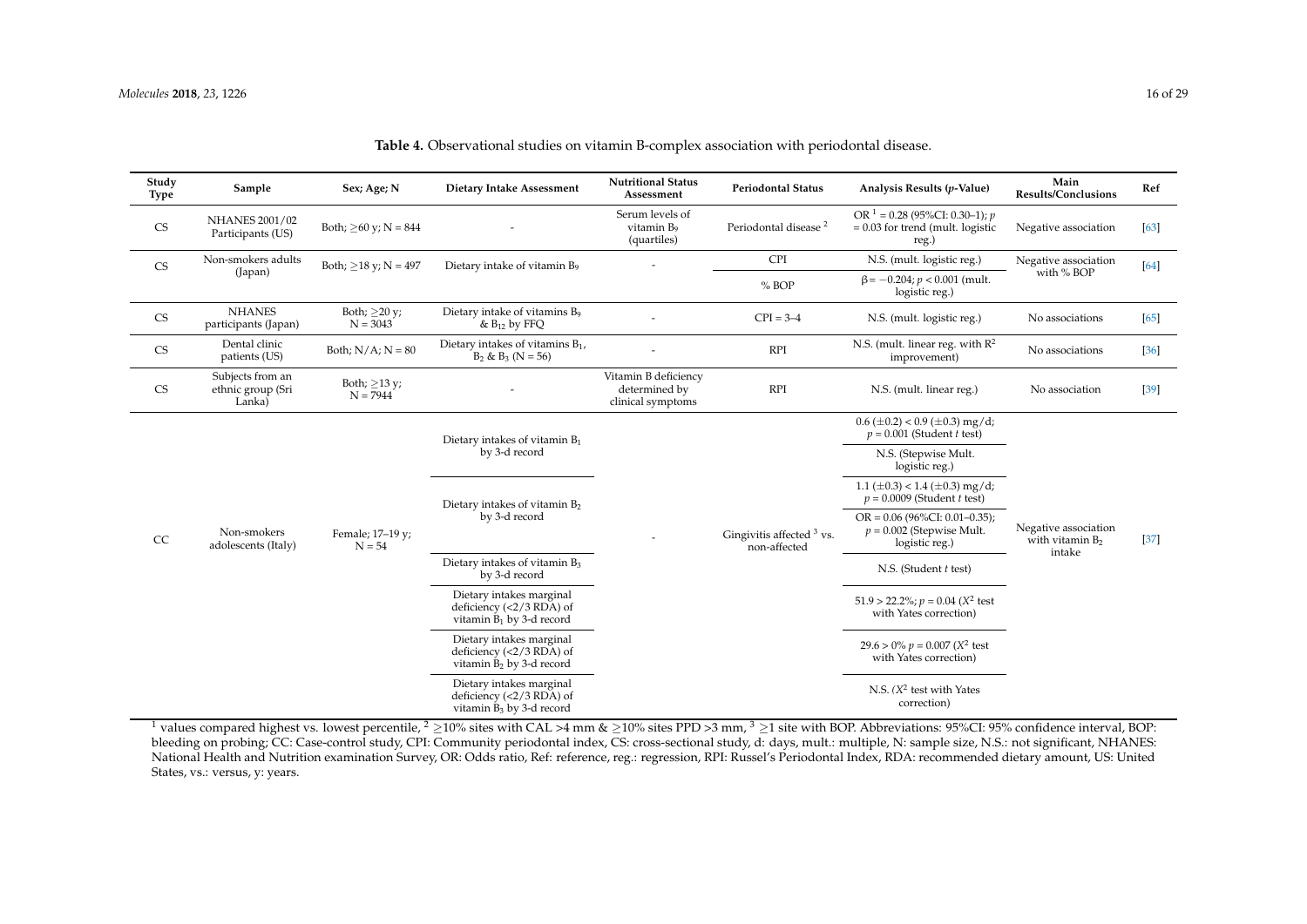### *2.4. Vitamin C*

Vitamin C, also known as L-ascorbic acid, acts as enzymatic cofactor in a range of essential metabolic reactions as ascorbate [\[66,](#page-27-22)[67\]](#page-27-23). These include hydroxylation of proline and lysine which is needed to stabilize its collagen structure during its manufacture. This activity confers to vitamin C a key role in the maintenance of the integrity of connective tissues such as the periodontium.

Actually, it is well known that vitamin C deficiency causes scurvy, but it is not certain whether milder degrees of insufficiency have clinically important effects on the periodontium. Furthermore this nutrient is involved in immunological functions, such as phagocytosis, and in wound healing. Vitamin C insufficiency may affect immunocompetence. Moreover, ascorbic acid is also known as a powerful antioxidant in living organisms, particularly at intracellular level [\[67\]](#page-27-23). A function in which some enzyme-dependent systems cooperate recycling oxidized forms. All these functions and activities have conferred to vitamin C an interesting potential role in periodontal health. Probably, this explains why this nutrients has been the most studied among all vitamins in relation to periodontal disease. Actually, the research into the relationship between vitamin C and periodontal-related diseases comes from as far as the eighteenth century when it was observed that scurvy was fully recovered after a treatment with oranges and lemons [\[68\]](#page-28-0). Since then, many experimental (Table [5\)](#page-19-0) and epidemiological studies have tried to address the relationship between vitamin C and periodontal disease. In fact, a total of 14 reports have been selected for this review in relation to this topic. This makes this vitamin the most represented.

Studies in animal models have been performed on male rats [\[57](#page-27-24)[,58\]](#page-27-25), in which periodontitis was experimentally induced by placing ligature around some teeth and the effects of vitamin C-supplemented diets were compared with standard diets. Overall, results from them endorse the protective or therapeutic role of vitamin C on periodontal health. After disease development by the mentioned procedure, vitamin C showed to improve bone density index (BDI) at areas with periodontitis [\[58\]](#page-27-25). In relation to bone metabolism markers, the supplemented diet decreased RANKL expression suggesting that osteoclastogenesis stimulation is diminished despite an increase in alkaline phosphatase (AP) was also observed [\[58\]](#page-27-25). The analysis of additional markers has shown that consumption of vitamin C-supplemented diets improved the values of some oxidative stress markers (reduced glutathione (GSH) to oxidized glutathione (GSSG) ratio and 8-hydroxydeoxyguanosine (8-OhdG)) [\[57\]](#page-27-24), decrease myeloperoxidase (MPO) activity [\[43\]](#page-26-31) and down-regulated the expression of assessed pro-inflammatory cytokines (interleukin (IL)-1 $\alpha$  and IL-1 $\beta$ ) [\[57\]](#page-27-24); all associated to experimental periodontitis.

In regard to research in humans, 15 observational studies and six randomized-controlled trials (RCT) were found among the selected studies. Results from observational studies are contradictory and often depend on parameter evaluated. Concerning dietary intake, several studies have reported a negative association with periodontal disease. Among cross-sectional studies, one of most interesting evidences are provided by Nishida et al. [\[69\]](#page-28-1) who reported a dose-dependent relationship between vitamin C intake and the number of persons with periodontitis (defined by an average value of CAL of 1.5 mm or higher) in a sample of 12,419 NHANES III participants. Otherwise, no relationships have been found in other investigations. These included a cross-sectional study in 80 patients from a U.S. dental clinic [\[21\]](#page-25-20) already cited for previous vitamins and a case-control study in 42 patients from an academic center in The Netherlands [\[70\]](#page-28-2), but also a cross-sectional study in 3043 participants from Japanese NHANES [\[65\]](#page-27-18) where periodontitis was defined by a CPI of 3 or more. In the same sense, in the study above that compared female adolescent with and without gingivitis [\[37\]](#page-26-25) no differences were observed in relation to prevalence of marginal deficiency of vitamin C intake.

In contrast, those studies evaluating vitamin C levels in blood mostly supported a negative association between nutritional status and periodontal disease. Among them, there was a cohort study in a younger group of Indonesian villagers reporting a negative correlation between plasma vitamin C level and CAL after 15 years [\[71\]](#page-28-3). Additionally, participants with vitamin C deficiency displayed higher CAL than those with no depletion or normal plasma values [\[71\]](#page-28-3). Likewise, case-control studies also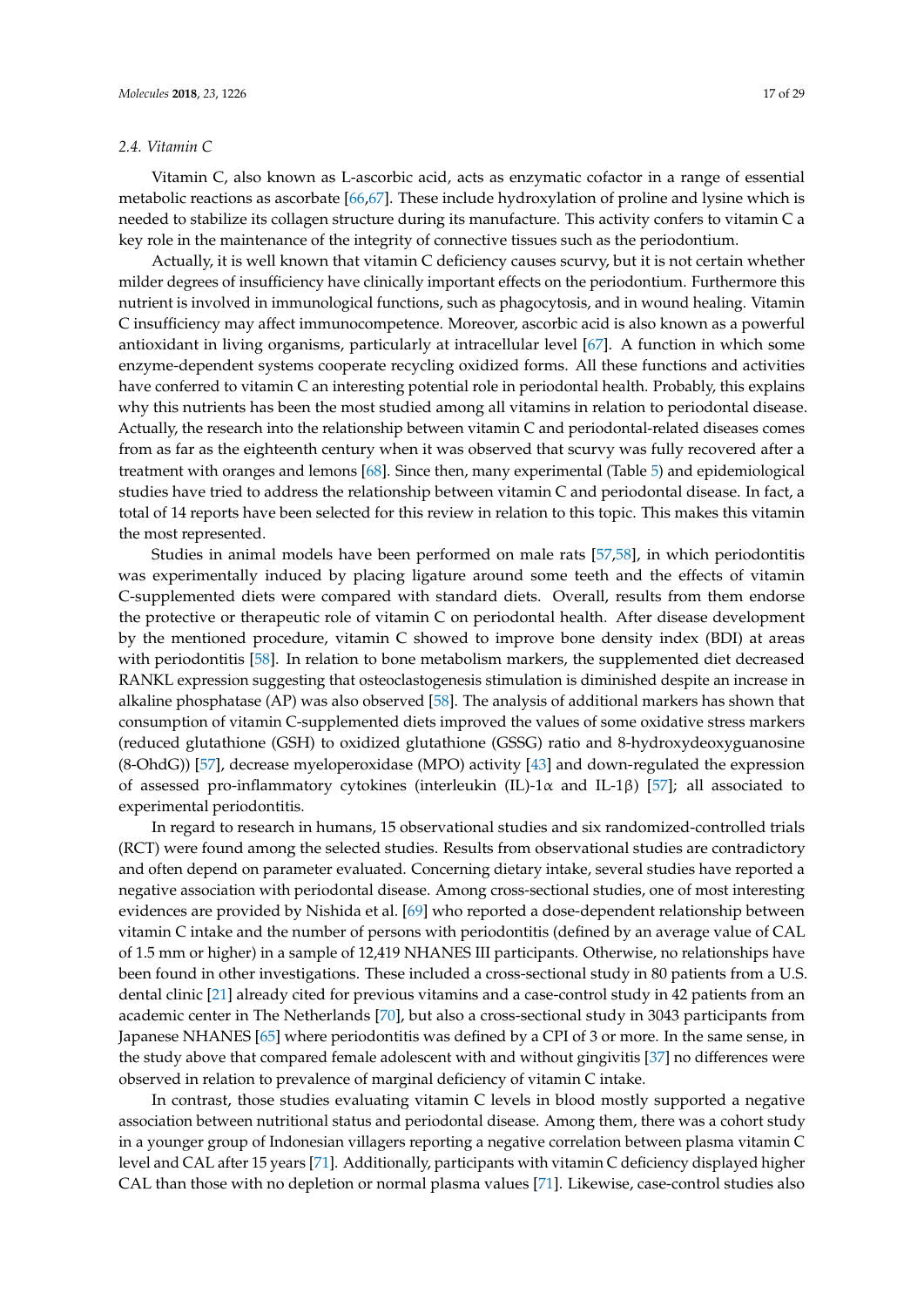confirmed this association [\[70](#page-28-2)[,71\]](#page-28-3). Among them, one where authors subdivided periodontitis patients into systemically healthy subjects and those type 2 diabetes mellitus (DM2) patients [\[72\]](#page-28-4). However, these last results may be questioned because the report did not offer details about possible pair-matched, confounding analysis or prevention of detection bias. Interestingly, the other case-control study, cited above [\[70\]](#page-28-2), did not find significant association with dietary intakes. In turn, in the cross-sectional study in dental clinic patients [\[36\]](#page-26-24) did not find associations with RPI as occurred with dietary intakes. Still, vitamin C levels were negatively associated with periodontitis prevalence in other study based on the NHANES III data, previously mentioned [\[38\]](#page-26-26). Furthermore, this association was significant depending on periodontitis definition criteria. Despite many studies reported an absence of association between vitamin C and periodontitis, it is important to note that those based in great and representative samples did it. Moreover, there was a wide variety in these studies concerning definitions and periodontal health-related clinical parameters used, which could explain in part the differences found among their results. On the other hand, some epidemiological studies have also focused on antibody levels against certain microorganism negatively related to periodontal health. In one of this, plasma concentrations of vitamin C were inversely correlated with the number of oversensitive to *P. gingivalis* [\[73\]](#page-28-5). On the other hand, when total immunoglobulin G (IgG) levels to several oral bacteria were taken into account, there was no association with dietary intakes of vitamin C in a sub-cohort aged 35–70 years old from the European Prevalence of Infection in Intensive Care Study [\[74\]](#page-28-6). This suggest that *P. gingivalis* is particularly interesting for periodontal disease pathogenesis.

Moreover, dietary vitamin C effects in the presence of typical risk factors also have been evaluated. Among others, the possible interaction with smoking has been evaluated in studies restricted to a particular subgroup or by means of stratification. In the study by Nishida et al. [\[69\]](#page-28-1) with NHANES III data from current and former smoker subjects, a dose-dependent relationship between vitamin C intake and periodontal disease diagnosis was reported, being stronger in current smokers. However, serum levels were negatively associated with periodontitis prevalence in other study based also on NHANES III data when only never-smokers were included, even after used a more restrictive criteria to define periodontitis [\[38\]](#page-26-26). Similarly, studies stratified by age or restricted to elderly people have been performed. Two cohort studies restricted to old segment of population have provided evidences for negative associations among disease and vitamin C intake. In a subset of 73 years old subjects from Niigata study, the number of teeth with periodontal disease progression for 2 years of follow-up was shown to be inversely affected by vitamin C intake, even after adjustment for potential confounder [\[34\]](#page-26-12). Aged subjects from the same survey showed similar associations when follow-up time was of 8 years [\[75\]](#page-28-7). In a cross-sectional study, elderly participants from Niigata city (Japan) exhibited a weak negative association although significant among CAL and serum vitamin C levels, even after adjustment for potential confounders in multivariate regression analysis [\[61\]](#page-27-26). Curiously, in a stratified cohort study in Americans that participated in the first National Health and Nutrition Examination Survey (NHANES I) and NHANES I Epidemiologic Follow-up Study (NHEFS) with a follow-up of approximately 10 years in a population of all ages, an inverse relationship with dietary intake was noted but only in younger persons (25–59 years) [\[76\]](#page-28-8). Therefore, although age and smoking can be related with efficacy of vitamin for periodontal disease prevention, this can depend on population features. In addition, results from a study in rats also have suggested that vitamin C supplementation could contribute to prevent the effect of other nutritional risk factors associated with this disease, namely cholesterol amount in the diet, on alveolar bone density [\[59\]](#page-27-27). This effect was also associated to a decrease in osteoclast differentiation markers and serum 8-OHdG initiating that it act by mechanisms related to oxidative stress and osteoclastogenesis regulation as occurred in similar models fed standard diets [\[57](#page-27-24)[,58\]](#page-27-25). All these suggest that vitamin C also can contributed to prevent the effect of other risk factors of periodontal health the use of supplements could result particularly interesting for subjects showing such risks.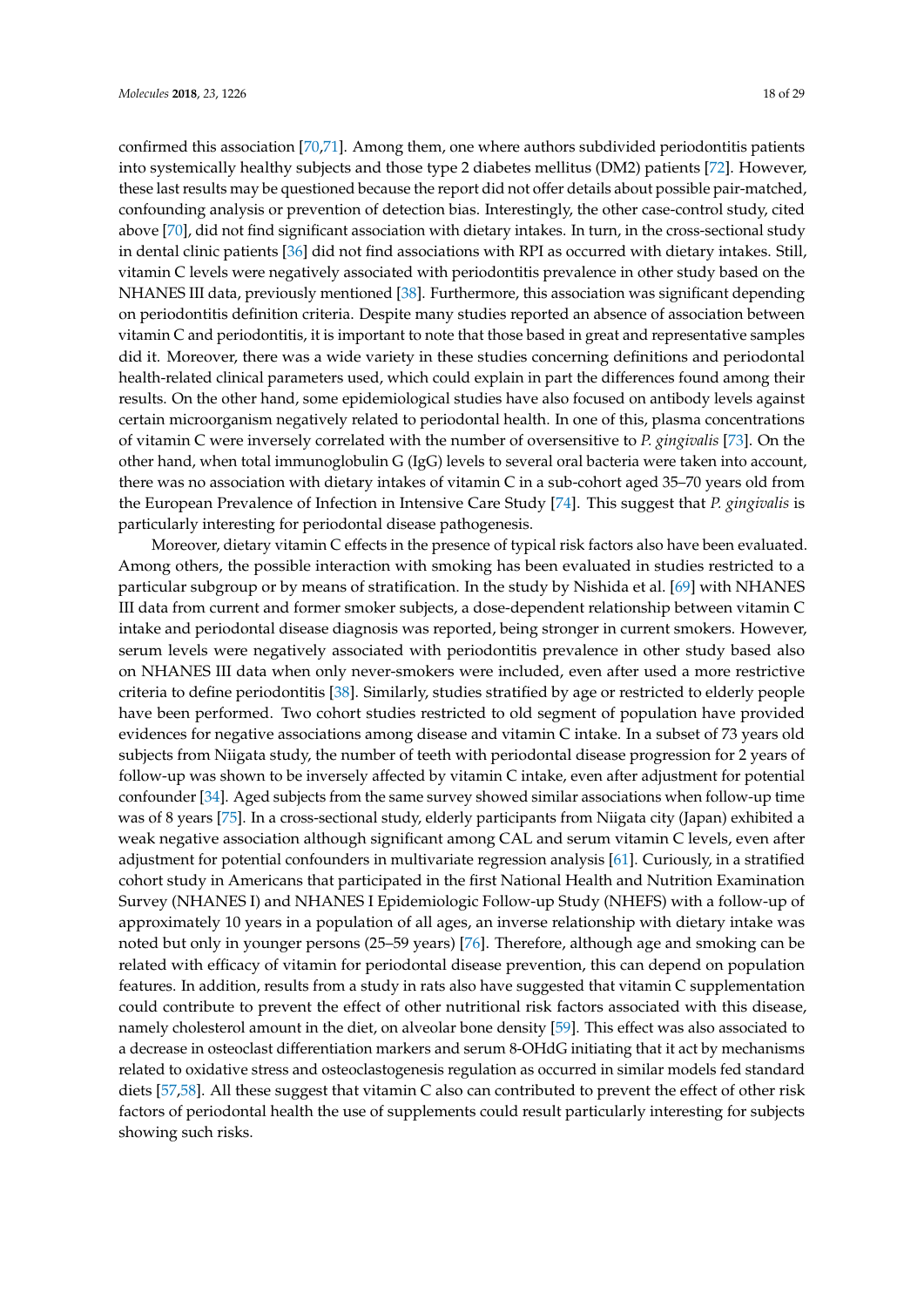| Study<br>Type          | Sample                                                            | Sex; Age; N                                   | Dietary Intake<br>Assessment                                   | <b>Nutritional Status</b><br>Assessment | <b>Periodontal Status</b>                                                                   | Analysis Results (p-Value)                                                                                                    | <b>Main Results/Conclusions</b>                                                       | Ref    |
|------------------------|-------------------------------------------------------------------|-----------------------------------------------|----------------------------------------------------------------|-----------------------------------------|---------------------------------------------------------------------------------------------|-------------------------------------------------------------------------------------------------------------------------------|---------------------------------------------------------------------------------------|--------|
| <b>CS</b>              | <b>NHANES III</b><br>Participants (US)                            | Both; $\leq$ 20 y;<br>$N = 12,419$            | Dietary intake by<br>24-h recall (0-29,<br>$30 - 59, 60 - 99,$ |                                         | Periodontal disease <sup>3</sup>                                                            | OR $1 = 1.28$ (95%CI: 1.02–1.43);<br>$p < 0.05$ for trend (mult. logistic<br>reg.) in current smokers                         | Negative association in<br>smokers, it was stronger in<br>former smokers than current | [69]   |
|                        |                                                                   |                                               | 100-179, $&\geq$ 180 mg)                                       |                                         |                                                                                             | OR $1 = 1.21$ (95%CI: 102-1.43);<br>$p < 0.05$ for trend (mult. logistic<br>reg.) in former smokers                           | tobacco users                                                                         |        |
|                        |                                                                   |                                               |                                                                |                                         | Mild periodontitis <sup>4</sup>                                                             | OR $2 = 0.82$ (95%CI: 0.76-0.87);<br>$p = 0.0001$ (mult. logistic reg.) in<br>non-restricted model                            |                                                                                       |        |
| <b>CS</b>              | <b>NHANES III</b><br>participants (US)                            | Both; $\leq$ 20 y;<br>$N = 11,480$            |                                                                | Serum levels<br>(quintiles)             |                                                                                             | OR $2 = 0.71$ ; (95%CI: 0.58-0.86);<br>$p = 0.001$ for trend (mult. logistic<br>reg.) in model restricted to<br>never-smokers | Negative association, it was<br>stronger with severe disease,<br>& in never-smokers   | $[38]$ |
|                        |                                                                   |                                               |                                                                |                                         |                                                                                             | OR $2 = 0.76$ (95%CI: 0.69–0.84);<br>$p = 0.0001$ for trend) in<br>non-restricted model                                       |                                                                                       |        |
|                        |                                                                   |                                               |                                                                |                                         | Severe periodontitis <sup>5</sup>                                                           | OR $2 = 0.8$ (95%CI: 0.71–0.89);<br>$p = 0.0001$ for trend (mult. logistic<br>reg.) in model restricted to<br>never-smokers   |                                                                                       |        |
| $\mathbb{C}\mathbb{S}$ | Niigata study<br>participants (Japan)                             | Both; 70 y; $N = 413$                         |                                                                | Serum levels                            | CAL                                                                                         | $\beta = -0.04$ (95%CI: $-0.06$ to<br>$-0.005$ ; $p < 0.05$ (mult. linear reg.)                                               | Negative association                                                                  | $[77]$ |
| $\mathbb{C}\mathbb{S}$ | Dental clinic<br>patients (US)                                    | Both; N.A.; $N = 80$                          | Dietary intakes by<br>24-h recall                              | Serum levels                            | <b>RPI</b>                                                                                  | N.S. (mult. linear reg with $R^2$<br>improvement)                                                                             | No associations                                                                       | $[36]$ |
| <b>CS</b>              | <b>NHANES</b><br>participants (Japan)                             | Both; $\geq$ 20 y;<br>$N = 3043$              | Dietary intake by<br>24-h recall                               |                                         | $CPI = 3-4$                                                                                 | N.S. (mult. logistic reg.)                                                                                                    | No associations                                                                       | [65]   |
| CS                     | Men from 2<br>populations                                         | Male; $48.2 \pm$<br>$13.6/44.8 \pm 11.4$ y; N |                                                                | Plasma levels                           | Serum IgG against Pg                                                                        | $r = -0.22; p < 0.001$ (Pearson<br>correlation analysis)                                                                      | Negative association with                                                             | $[73]$ |
|                        | (Finland & Russia)                                                | $= 431$                                       |                                                                |                                         | Serum IgG against<br>Agact                                                                  | N.S. (Pearson correlation analysis)                                                                                           | anti-Pg IgGs level                                                                    |        |
| <b>CS</b>              | Cancer-free<br>individuals from an<br>EPIC sub-cohort<br>(Europe) | Both; 35-70 y;<br>$N = 395$                   | Dietary intake *                                               |                                         | Total IgGs levels for 25<br>oral bacteria <sup>6</sup>                                      | N.S. (generalized linear models)                                                                                              | No association                                                                        | $[74]$ |
| CC                     | Non-smokers<br>outpatients (India)                                | Both; $30-60$ y; $N = 60$                     |                                                                | Serum levels                            | DM2 & periodontal<br>disease-affected7 only<br>periodontal<br>disease-affected &<br>healthy | $0.93 \ (\pm 0.24) > 0.335 \ (\pm 0.5) > 0.292$<br>$(\pm 0.004)$ ; $p < 0.001$ (student t test)                               | Subjects with periodontal<br>disease showed lower vitamin<br>C levels                 | $[72]$ |

# **Table 5.** Observational studies on vitamin C association with periodontal disease.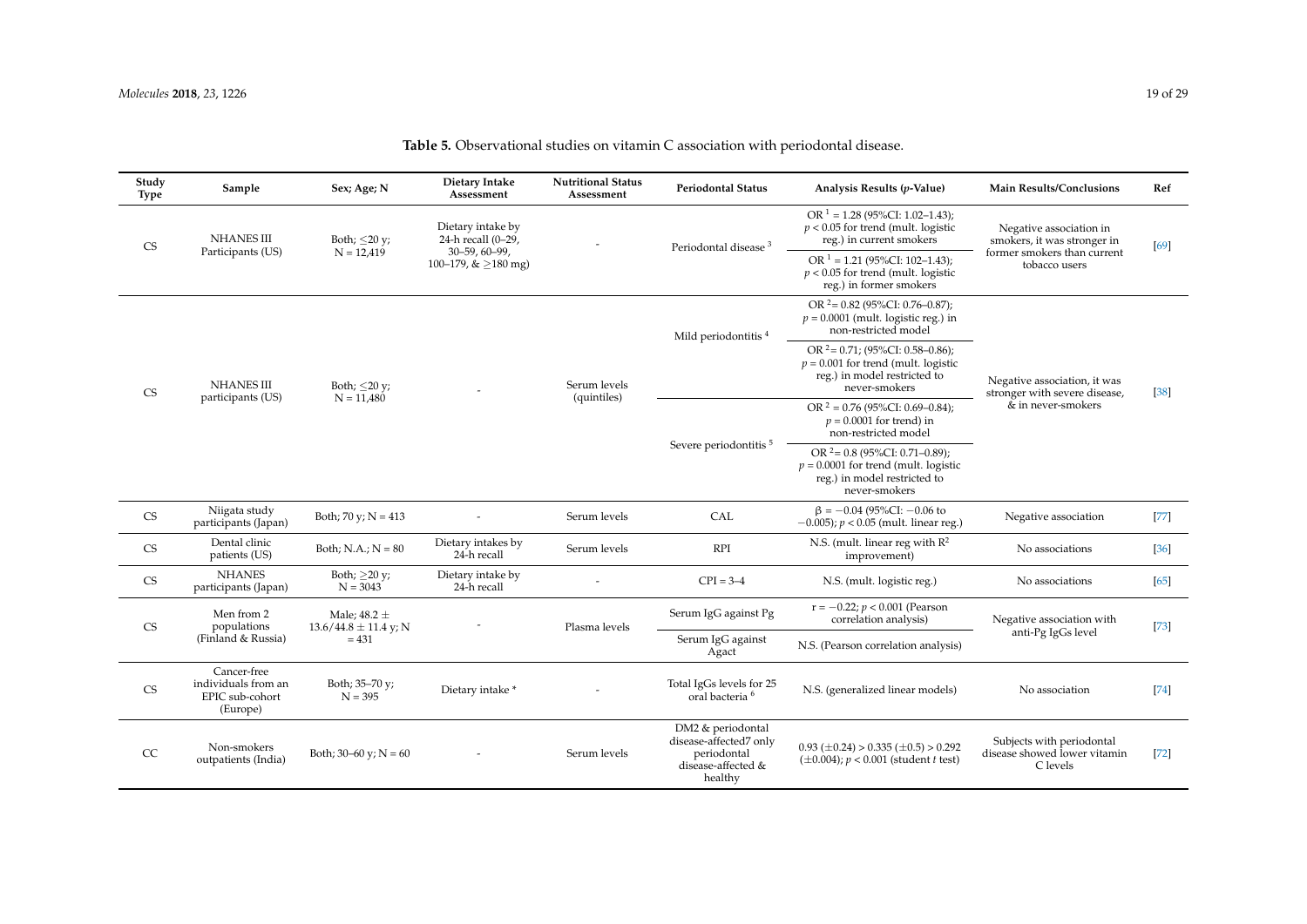| <b>Table 5.</b> Cont. |  |
|-----------------------|--|
|-----------------------|--|

| Study<br><b>Type</b> | Sample                                  | Sex; Age; N                  | Dietary Intake<br>Assessment                                                        | <b>Nutritional Status</b><br>Assessment          | <b>Periodontal Status</b>                                             | Analysis Results (p-Value)                                                                     | <b>Main Results/Conclusions</b>            | Ref    |
|----------------------|-----------------------------------------|------------------------------|-------------------------------------------------------------------------------------|--------------------------------------------------|-----------------------------------------------------------------------|------------------------------------------------------------------------------------------------|--------------------------------------------|--------|
|                      | Patients from an                        |                              |                                                                                     | Levels in plasma                                 |                                                                       | $8.3 \ (\pm 3.9) < 11.3 \ (\pm 5.2)$ mg/L;<br>$p = 0.03$ (N.A.)                                | Subjects with periodontitis                |        |
| CC                   | academic center<br>(NL)                 | Both; $\geq$ 21 y; N = 42    | No. of servings (of<br>$>31,30$ to 2, or $<$ 2<br>mg per $100$ mg) by<br>3-d record |                                                  | Periodontitis-affected <sup>8</sup><br>vs. healthy                    | N.S. differences                                                                               | showed lower plasma levels<br>of vitamin C | $[70]$ |
|                      |                                         |                              | Total intake by 3-d<br>record                                                       |                                                  |                                                                       | N.S. differences                                                                               |                                            |        |
|                      |                                         |                              | Dietary intake by<br>3-d record                                                     |                                                  |                                                                       | N.S. differences (Student t test)                                                              |                                            |        |
| CC                   | Non-smokerss<br>adolescents (Italy      | Female; 17-19 y;<br>$N = 56$ | Dietary intakes<br>marginal deficiency<br>$(<273$ RDA) by 3-d<br>record             |                                                  | Gingivitis affected <sup>9</sup> vs.<br>non-affected                  | N.S. differences $(X^2$ test)                                                                  | No association                             | $[37]$ |
| RC(2 y)              | Niigata study<br>participants (Japan)   | Both; 73 y; $N = 264$        | Dietary intake<br>(tertiles) by BDHO                                                |                                                  | No. of teeth with<br>periodontal disease<br>progression <sup>10</sup> | IRR $^2$ = 0.72 (95%CI: 0.56–0.93);<br>$p < 0.05$ for trend (mult.<br>logistic reg.)           | Negative association                       | $[41]$ |
| C(8y)                | Niigata study<br>participants (Japan)   | Both; 71 y; $N = 224$        |                                                                                     | Serum levels<br>(tertiles)                       | Periodontal disease<br>events <sup>11</sup>                           | $RR^2 = 1.30 (95\% CI: 1.16-1.47);$<br>$p < 0.05$ for trend (mult.<br>logistic reg.)           | Negative association                       | $[77]$ |
| RC(3y)               | Residents from a<br>village (Indonesia) | Both; 33-43 y;<br>$N = 123$  |                                                                                     | Plasma levels (>2;<br>2–3.9; or $\geq$ 4.0 mg/L) | Mean CAL                                                              | $\beta = -0.199$ ; $p = 0.029$ (mult.<br>linear reg.)                                          | Negative association                       | $[72]$ |
|                      | <b>NHEFS &amp; NHANES</b>               | Both; 25-74 y;               | Dietary intake (%<br>NHANES standards)                                              |                                                  | Total teeth lost                                                      | $\beta = -0.0031 \ (\pm 0.0011); p = 0.01$<br>(mult. linear reg.) in $25-59$ y old<br>subjects | Negative association only in               | $[76]$ |
| C(10 y)              | I participants (US)                     | $N = 10,523$                 | by 24-h recall & FFQ                                                                |                                                  |                                                                       | N.S. (mult. linear reg.) in 60-74 y<br>old subjects                                            | younger subjects                           |        |

<span id="page-19-0"></span><sup>1</sup> values compared lowest vs. highest percentile, <sup>2</sup> values compared highest vs. lowest percentile, <sup>3</sup> mean CAL >1.5 mm, <sup>4</sup> >1 site with CAL >4 mm & PPD >4 mm, <sup>5</sup> >2 mesiobuccal sites with CAL ≥5 mm & 1 mesiobuccal sites with PPD ≥4 mm, <sup>6</sup> Pg ATCC 33277 & ATCC 53978, Agact ATCC 29523 & ATCC 43718, *Tannerella forsythia* ATCC 43037, *Fusobacterium nucleatum* ATCC 25586, *Fusobacterium periodontium* ATCC 33693, *Fusobacterium polymorphum* ATCC 10953, Prevotella intermedia ATCC 25611, Prevotella melaninogenica ATCC 25845, Prevotella nigrescens ATCC 33563, Veillonella atypica ATCC 17744, *Veillonella parvula* ATCC 10790, *Bifidobacterium dentium* ATCC 27534, *Corynebacterium matruchotii* ATCC 14266, *Enterococcus faecalis* ATCC 29212, *Parvimonas micra* ATCC 33270, *Peptostreptococcus anaerobius* ATCC 27337, *Streptococcus intermedius* ATCC 27335, *Streptococcus mitis* ATCC 49456 & *Streptococcus salivarius* ATCC 7073,  $\frac{7}{2}$  generalized CAL >5 mm & BOP,  $\frac{8}{10}$  ABL >1/3 of the root length in >1 tooth per quadrant,  $\frac{9}{2}$  is te with BOP,  $\frac{10}{10}$  CAL  $\geq$ 3 mm in >1 site,  $\frac{11}{10}$  No. of teeth with a loss of CAL  $\ge$ Abbreviations: 95%CI: 95% confidence interval, Agact: *Aggregatibacter actinomycetemcomitans*, BOP: Bleeding on probing; C: Cohort study, CAL: Clinical attachment level, CC: Case-control study, CEJ: Cementum-emanel junction, CS: cross-sectional study, EPIC: European Prospective Investigation into Cancer and Nutrition, DM1: Diabetes mellitus type 1, DM2: Diabetes mellitus type 2, FBG: Fasting blood glucose, FFQ: food frequency questionnaire, IgG: Immunoglobulin G, IRR: Incidence rate ratio, IWCPDC: International Workshop for the Classification of Periodontal Diseases & Conditions in 1999, NHANES I: First National Health and Nutrition Examination Survey, NHANES III: Third National Health and Nutrition Examination Survey; NHEFS: NHANES I Epidemiologic Follow-up Stud, NL: Netherlands, OR: Odds ratio; Pg: Porphyromonas gingivalis, PBMC: Peripheral blood mononuclear cells, PI: Plaque index; PMN: Polymorphonuclear neutrophils, PPD: Periodontal probing depth; RBG: Random blood glucose, Russell's periodontal index; RR: Relative risk, US: Unite States, vs.: versus, y: years. \* by extensive quantitative dietary questionnaires or semi-quantitative FFQ or combined food records & questionnaires quartiles.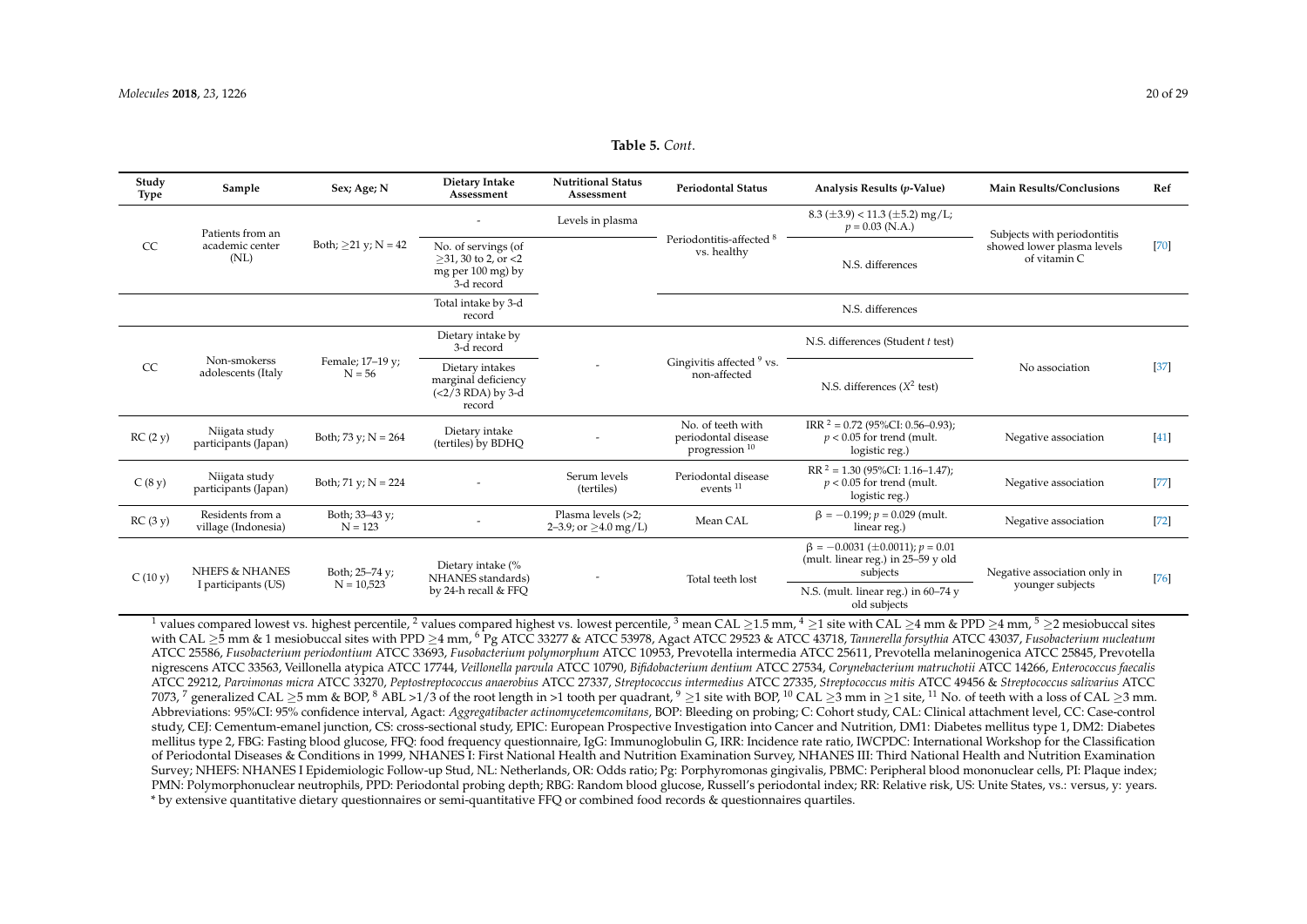Despite evidences collected from animals and epidemiological studies, none intervention in humans presented here reported clear positive effects for vitamin C supplementation on healthy subjects or periodontitis patients. Positive effects were noted only with increases of intakes through vitamin C-rich foods introduced on diet. Main finding supporting this idea comes from a cross-over trial where the same individuals chewed on sugar free gum contained vitamin C, non-vitamin C and no gum for three months following by scaling treatment. Vitamin C-containing gum led to an improvement at gingival bleeding (GB) level, although interestingly, calculus score and visible plaque were diminished with the two gums. However, it is important to note that other clinical measurements related to periodontal disease like PPD or CAL were not taken, so treatment implications were not deeply known [\[53\]](#page-27-28).

In relation to this parameters, another study, in this case in children, tested the effect of chewing on vitamin C enriched tablets on RPI but no effect were observed compared with mannitol-containing tablets that were used as placebo [\[54\]](#page-27-29). Notwithstanding, risk of performance bias was present because of variability in consumption. Likewise, no effects also was noted in other two investigations in patients that received root and planning therapy before a period of vitamin C supplementation [\[55](#page-27-15)[,56\]](#page-27-30). However, not blinding nor detail about selection comprised results in one of them. Problems in obtaining positive results could be due to used dosages or its combination with treatment more effective [\[55,](#page-27-15)[56\]](#page-27-30) that may occult the effect of this nutrient. On the other hand, maybe correct vitamin C intake is necessary to avoid periodontal problems but when the pathological state has been instituted, a supplementation with vitamin C is not enough to revert it to the healthy state

### *2.5. Vitamin E*

Vitamin E activity is exerted by a set of lipid-soluble food compounds featured by a phenolic-chromanol ring linked to an isoprenoid side chain. These are termed as tocopherols or tocotrienols depending on the phenolic-chromanol ring were saturated or unsaturated, respectively. In addition both can present four forms according to the number and position of methyl groups on the ring: α, β, γ and δ [\[78\]](#page-28-16). As expected, all these forms have been taken into account for this review. For this set of compounds, four observational studies in humans (Table [6\)](#page-21-0) and two experimental studies in rats were found (Table [2\)](#page-10-0). Regarding research in humans, there were two cohort studies and two cross-sectional studies. Serum levels of α-tocopherol have been inversely associated with mean PPD and periodontitis (defined according to CDC/AAP criteria) in a subset of participants in the 1999–2001 NHANES. However, serum levels of γ-tocopherol showed a most modest association with subjects in the interquartile range displaying a significantly lower mean PPD than those in the highest quartile [\[3\]](#page-25-2).

The rest of observational studies were restricted to elderly subjects [\[41](#page-26-29)[,42](#page-26-30)[,77\]](#page-28-17). Two cohort studies has provided complementary data supporting the positive effect of vitamin E on the prevention of periodontal disease progression (defined by an annual loss of CAL equal or higher than 3 mm or higher at any site over the study period) but they only were performed in elderly people. One of them, that have been previously reported [\[41\]](#page-26-29), estimated dietary intakes of vitamin E [\[26\]](#page-26-4) and the other evaluated serum levels of α-tocopherol [\[77\]](#page-28-17). However, this survey could be affected by a possible detection bias due to self-assessment and no inclusion of supplement as we pointed out previously. In contrast, no association of periodontitis with  $\alpha$ -tocopherol or  $\gamma$ -tocopherol levels was found in PRIME study participants [\[42\]](#page-26-30), although it was a cross-sectional study. Anyway, both studies reporting associations were performed with subjects form Niigata city (Japan), it would be interesting evaluate this relationship in cohorts from other population to validate this association, at least in old people.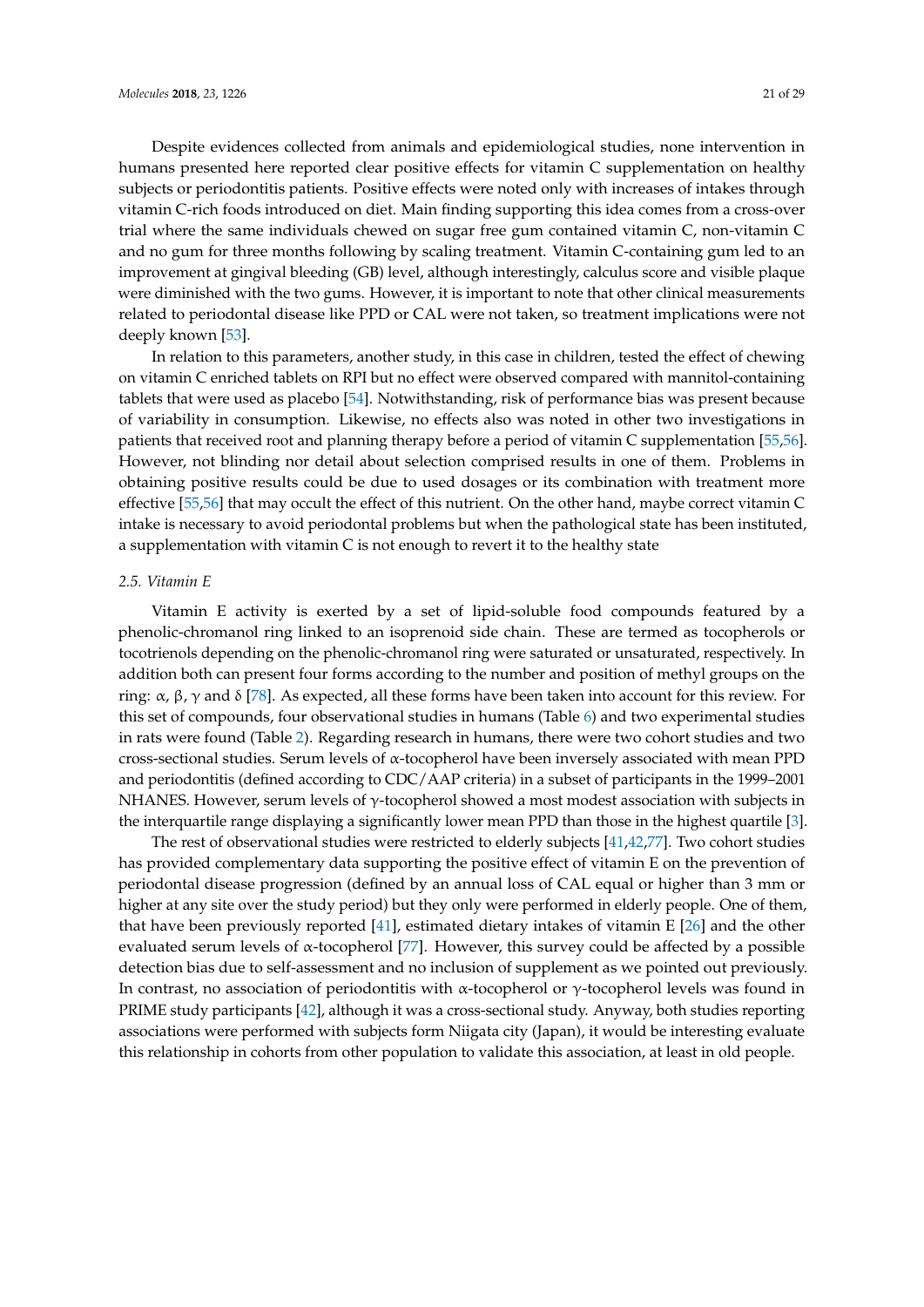| Study<br>Type          | Sample                                   | Sex; Age; N                  | Dietary Intake<br>Assessment                          | <b>Nutritional Status</b><br>Assessment                                                  | <b>Periodontal Status</b>                                            | Analysis Results (p-Value)                                                                                          | Main<br><b>Results/Conclusions</b>                                                                      | Ref    |
|------------------------|------------------------------------------|------------------------------|-------------------------------------------------------|------------------------------------------------------------------------------------------|----------------------------------------------------------------------|---------------------------------------------------------------------------------------------------------------------|---------------------------------------------------------------------------------------------------------|--------|
|                        |                                          |                              |                                                       | Serum levels of<br>$\alpha$ -tocopherol adjusted by<br>cholesterol levels<br>(quartiles) | mean PPD                                                             | Mean $1 = 1.07$ (95%CI:<br>$1.00-1.15$ ; 0.96 (95%CI: 0.90,<br>1.02) $p = 0.005$ for trend (mult.<br>logistic reg.) |                                                                                                         |        |
|                        | 1999-2001 NHANES                         |                              |                                                       |                                                                                          | CAL                                                                  | N.S. (mult.logistic reg.)                                                                                           | Non-linear inverse<br>association of<br>$\alpha$ -tocopherol levels<br>with mean PPD &<br>periodontitis |        |
| CS                     | participants (US)                        | Both; adults<br>$N = 4708$   |                                                       |                                                                                          | Periodontitis <sup>3</sup>                                           | $OR1 = 1.65 (95%CI: 1.26-2.16);$<br>$p = 0.005$ for trend (mult.<br>logistic reg.)                                  |                                                                                                         | $[3]$  |
|                        |                                          |                              |                                                       | Serum levels of<br>$\gamma$ -tocopherol adjusted by<br>cholesterol levels                | CAL                                                                  | N.S. (mult.logistic reg.)                                                                                           |                                                                                                         |        |
|                        |                                          |                              |                                                       |                                                                                          | mean PPD                                                             | N.S. (mult.logistic reg.)                                                                                           |                                                                                                         |        |
|                        |                                          |                              |                                                       | (quartiles)                                                                              | Periodontitis <sup>3</sup>                                           | N.S. (mult.logistic reg.)                                                                                           |                                                                                                         |        |
| $\mathbb{C}\mathbf{S}$ | PRIME participants<br>(Northern Ireland) | Male; 60–70 y;<br>$N = 1258$ |                                                       | Serum levels of<br>$\alpha$ -tocopherol &<br>$\gamma$ -tocopherol (quintiles)            | Low-threshold <sup>4</sup><br>Periodontitis                          | N.S. (mult.logistic reg.)                                                                                           | No associations                                                                                         | $[42]$ |
|                        |                                          |                              |                                                       |                                                                                          | High-threshold <sup>5</sup><br>periodontitis                         | N.S. (mult.logistic reg.)                                                                                           |                                                                                                         |        |
| C(8 y)                 | Niigata study<br>participants (Japan)    | Both; 71 y; $N = 224$        |                                                       | Serum levels of<br>$\alpha$ -tocopherol (tertiles)                                       | Periodontal disease<br>events <sup>6</sup>                           | $RR^2 = 1.15 (95\% CI: 1.04-1.28);$<br>$p < 0.05$ for trend<br>(mult.logistic. reg.)                                | Negative association                                                                                    | $[75]$ |
| RC(2 y)                | Niigata study<br>participants (Japan)    | Both; $75 y$ ; $N = 264$     | Dietary intakes of<br>vitamin E (tertiles)<br>by BDHQ |                                                                                          | No. of teeth with<br>periodontal disease<br>progression <sup>7</sup> | IRR $2 = 0.55$ (95%CI:<br>0.42-0.72); $p < 0.005$ for trend<br>(mult. logistic reg.)                                | Negative association                                                                                    | $[42]$ |

### **Table 6.** Observational studies on vitamin E association with periodontal disease.

<span id="page-21-0"></span><sup>1</sup> values compared lowest vs. highest percentile, <sup>2</sup> values compared highest vs. lowest percentile, <sup>3</sup> sum of mild, moderate, and severe periodontitis according to CDC/American Academy of Periodontology criteria,  $4 \geq 2$  teeth with non-contiguous inter-proximal sites with CAL  $\geq 6$  mm & 1 PPD  $\geq 5$  mm,  $5 \geq 15\%$  of all sites measured CAL  $\geq 6$  mm &  $\geq 1$  site with PPD ≥6 mm, <sup>6</sup> No. of teeth with CAL ≥3 mm, <sup>7</sup> CAL ≥3 mm in one site. Abbreviations: 95%CI: 95% confidence interval, BDHQ: brief diet-history questionnaire, C: cohort study, CAL: clinical attachment loss, CS: cross-sectional study, IRR: incidence rate ratio, mult.: multiple, N: sample size, N.S.: not significant, OR: odds ratio, PPD: preiodontal probing depth, PRIME: Prospective Epidemiological Study of Myocardial Infarction, reg.: regression, RR: relative risk, US: United States, v: years.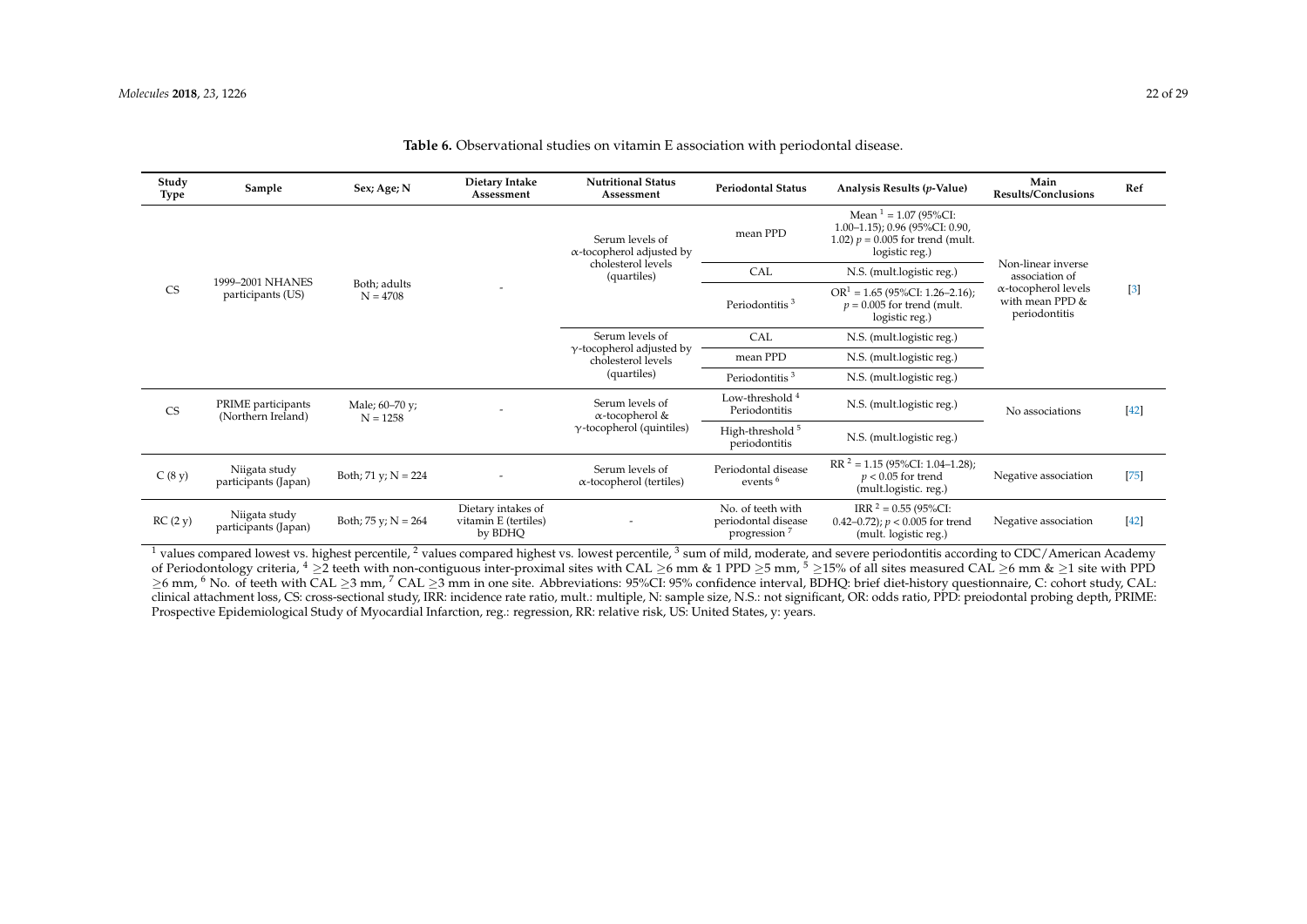Because of their liposoluble properties, vitamin E is able to incorporate in biological membranes where it inhibits peroxidation of lipids [\[79](#page-28-19)[,80\]](#page-28-20) due to this well-known antioxidant activity [\[80\]](#page-28-20). As consequence, vitamin E stops the production of ROS formed when fat undergoes oxidation [\[78\]](#page-28-16) preventing propagation of damage to cell membranes by peroxyl radicals formed by the oxidation of lipids to stabilize the membrane structure by terminating the free radical chain reaction [\[78–](#page-28-16)[80\]](#page-28-20). Research in animals has allowed to evaluate the use of vitamin E supplements on periodontal diseases and its possible role on ROS and inflammatory processes associated with this conditions [\[46](#page-27-0)[,47\]](#page-27-1). In a rat model of periodontitis induced by ligatures, vitamin E supplements prevented increases in malondialdehyde levels and immunoreactivity to inducible nitric oxide synthase (iNOS), but did not decrease ABL [\[61\]](#page-27-26). However, in other rats stressed on a rotational device or not stressed, supplements had a protective effect on bone loss in all cases, but there was no interaction with stress condition [\[62\]](#page-27-31). Therefore, experiments in rats suggest that vitamin E supplements would prevent oxidative stress associated to periodontitis [\[46,](#page-27-0)[47\]](#page-27-1), but its potential for periodontal disease treatment is not clear since they did not decreased ABL always [\[46\]](#page-27-0). In any case, there are no studies evaluating its possible use as nutraceutical in relation to this disease in humans.

### **3. Materials and Methods**

### *3.1. Selection Criteria*

Inclusion and exclusion criteria for the selection of papers to be reviewed were established prior to commencement of the literature search. For this review, researches using both humans and animals were included, but only written in English language. All relevant studies investigating the association between periodontal disease and nutrient dietary intake or nutritional status markers were included, even if they focused only on people belonging to certain age groups or on subjects with any special physiological condition or illness (pregnancy, menopause, diabetes mellitus or others). Studies had to assess periodontal health condition, including also number of teeth or edentulism. However it was considered that it could be due to other pathologies. Regarding study design, cross-sectional, cohort and case-control studies were selected within those belonging to observational type. On the other hand, only RCT were accepted from experimental surveys collected. Additionally, interventional trials with nutrient combinations were excluded for individual assessment of each nutrient, although some exceptions were made, which will be discussed later. Similar exclusion criteria were used in the case of animal studies.

### *3.2. Information Source and Search Terms*

The electronic database of the National Library of Medicine (Washington, DC, USA) (MEDLINE: PubMed) was used to select appropriate papers. We first derived two themes that were then combined by using the Boolean operator "AND". Each theme was created by using the operator "OR" to search for terms appearing as either explorer text words or Medical Subjects Headings (Mesh), when they existed and it was not contained within other, also used. The selected periodontal disease related terms were: periodontal, periodontitis, gingivitis and it was also included the following outcome measurement related to periodontal disease: "Alveolar Bone Loss" [Mesh] OR "Periodontal Diseases" [Mesh] OR "Periodontal Attachment Loss" [Mesh] OR "Periodontal Index" [Mesh] OR "Gingival Hemorrhage" [Mesh] OR "periodontal disease" OR periodontitis OR "alveolar bone loss" OR "alveolar bone resorption" OR "tooth attachment" OR "tooth mobility" OR "gingivitis" OR "clinical attachment level" OR "periodontal attachment level" OR "attachment loss" OR "periodontal pocket" OR "pocket depth" OR "probing depth" OR "bleeding on probing" OR "gingival bleeding" OR "Gingival Hemorrhage" OR "gingival index" OR "bleeding index" OR "periodontal index". In addition to this, a second theme related to nutrition or diet was created. Search terms were as follows: "Food" [Mesh] OR "Diet" [Mesh] OR "Eating" [Mesh] OR "Nutrition Surveys" [Mesh] OR "Nutrition Assessment" [Mesh] OR "Nutrition Therapy" [Mesh] OR "Nutrition Processes" [Mesh] OR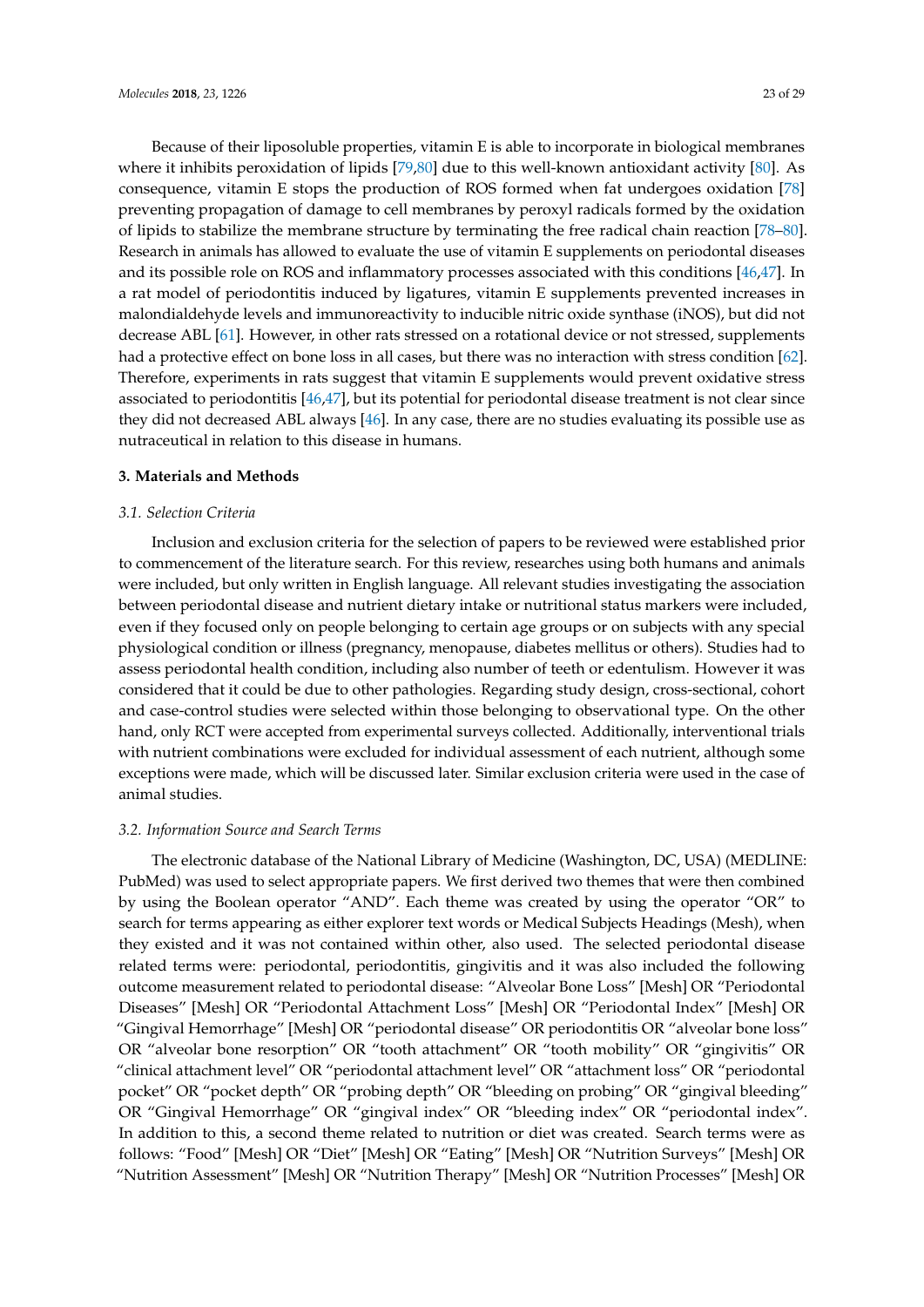"Nutritional Status" [Mesh] OR nutrition \* OR nutrition OR nutrient \* OR nutrient OR food OR dietary OR diet \* OR intake OR intakes OR consumption\* OR consumption OR ingestion OR eating. Finally, for each nutrient it was combined with all name synonyms, its precursors and its ionic forms present in organism as search terms.

### *3.3. Search Strategy*

The search strategy aimed to find both published studies in the English language from the inception of the database until February 2018. A comprehensive literature search was run independently by two of the review authors. At first, papers were screened by title and abstract. Screening procedures were adjusted for higher sensitivity (with restrictive search items omitted). Secondly, full text-papers were retrieved and selected based on the eligibility criteria, and duplicated studies were excluded. Titles without abstract but which suggested that they were related to the objectives of this review were selected for full text screening to screen the full text. Inconveniently, our methodological approach did not allow to obtain articles nor available on line, or published in journals whose rights had not been acquired by University of Granada at the date of search. Review authors' disagreements or inconsistencies concerning inclusion of publications or extraction of data were discussed to eventually achieve mutual consensus.

### *3.4. Data Collection Process, Data Items and Summary Measures*

The quantitative data extracted from papers included specific details about the interventions, populations, study methods, and significant outcomes for the review question and specific objectives. Data from eligible studies were independently evaluated. When they were available, outcome measurement means or differences between means, and their standard deviations between groups like clinical outcomes for periodontal disease, nutritional status or dietary intakes, depending on study, were included in our description of the results. In the same way, association measurements, such as correlation or regression coefficients, IRRs, ORs, RRs, HRs and their corresponding 95%CI, as well as significance levels considered or *p*-values were considered, but only if significant associations and/or differences were found.

### *3.5. Quality Assessment and Risk of Bias*

Subsequently, potentially relevant publications were read in full to determine their quality, mainly through the assessment of bias risk. The methodological quality of a publication was determined in accordance with several criteria depending on the study design. For observational studies, evaluation and strategies to deal with them were considered in addition to risk of bias. According to the prevention of confounding effects, the employment of randomization, only in clinical trials, matching or restriction, were explored at design level, while the use of multivariate analysis, stratification or frequency matching was appraised at data analysis level. Concerning the risk of bias, four types of bias have been proposed: selection, detection, attrition and reporting bias [\[81\]](#page-28-21); although other authors have simplified this classification into two categories: selection and information bias [\[82\]](#page-28-22). Anyway, critical issues for prevent them present differences among design types. For cross-sectional studies, three points were mainly evaluated: sample randomization, reliability and objectivity of variables assessment, as well as definition of group if comparisons were made. For case-control studies, it was also taken into account the objectivity and reliability of subjects evaluations including here category definitions and exposure evaluation methods. Lastly, for cohort studies, it was considered the exposure and status definition and measurement. In the same way, differences in duration, reliability and objectivity of outcome assessment were considered. Also, the presence of differences on intensity of medical surveillance, loss of follow-up, missing data treatment, and differences related to the outcome or exposure of risk factors between those who drop out and those who stay in the study were taken into account. Inclusion criteria and/or sources of data or individuals background were considered for the establishing of the sample external validity and set of population represented. Additionally,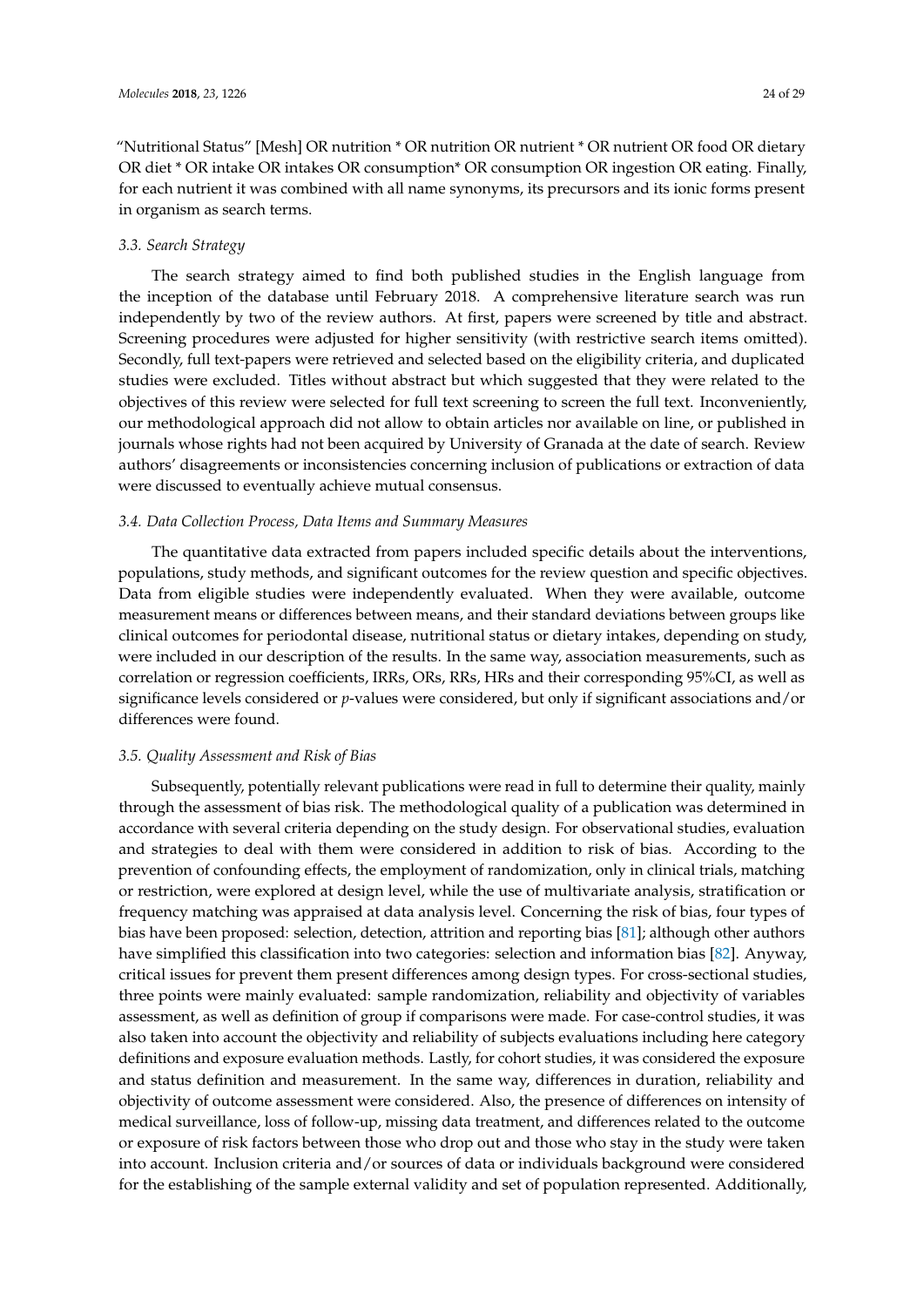grouping criteria in data analysis were account, when they were presented, especially if they were selected post hoc from alternative options.

On the other hand, Intervention trials were assessed according to Cochrane guidelines, which take into account five type of bias: selection, performance, detection, attrition and reporting bias [\[83\]](#page-28-23). Based on their recommendations, the following domains were evaluated: sequence generation (randomization), allocation concealment, blinding of participants, operators and/or examiners, incomplete outcome data and selective reporting. In function of the results of this assessment, degree of risk (high, low or unclear) was established for each type of bias, as well as its possible magnitude and direction. The risk of bias and its possible effects were summarizing for each outcome within each study. Finally, it was summarized for review as a whole, where it was possible.

### **4. Conclusions**

The aim of this review was to analyze the main published data until February 2018 on the relationship between vitamins and the development and progression of periodontal disease both in humans and animals to understand the potential benefits and risks of supplementation with vitamins on this pathology. Although some studies suggest that improving or maintaining an optimal nutritional status in relation to vitamins, particularly for vitamins D and C, in general, evidence supporting certain grade of relationship of vitamins with periodontal health is reduced and there are limitations that should be overcome. Among others, the number of experimental studies is reduced yet, particularly in humans; likewise, reported effects are usually too small to indicate the magnitude of therapeutic supplements, even when used as an adjunct to periodontal therapy. Importantly, for certain vitamins, interventions in humans did not reported clear positive effect despite evidence provided by observational and animal studies as occurred with vitamin C supplementation. Concerning observational studies, the use of dietary supplement was ignored or normalized with the same value for all subjects in some of them. Moreover, there was a wide variety in observational studies concerning definitions and periodontal health-related clinical parameters used, which could explain in part the differences found among their results. In addition to that, few articles deepened on the mechanisms under the observed relationships. On the other hand, several studies have been performed on subgroups with conditions that represent a risk for bone health such as age, menopause or smoking status. The use of supplements could result particularly interesting for subjects showing such risks. For instance, different studies on vitamin D suggest that starting to take vitamin D supplementation from middle age could be particularly interesting for preventing periodontal disease advancement.

Problems in obtaining positive results from experimental studies could be due to used dosages or its combination with treatment more effective that may occult the effect of this nutrient. In spite of this, there is a paucity of well-designed, long-term experimental studies to ascertain the direct effects of dietary supplements on the outcomes on periodontal diseases. Therefore, the results and methodological approaches of many of the presented studies makes provided evidence no definitive to clearly consider as "nutraceutical" any of the vitamins included in this review. In this sense, is particularly important to note that supplementation is not enough to revert the periodontium to a healthy state, or at least at the moment there is not enough evidence supporting this. Therefore, the use of vitamin supplements in any case can replace other therapies. Notwithstanding, the use of supplements with several or certain vitamins for people under physiological or pathological conditions that increase the risk of suffers bone pathologies or pathological alterations could contribute to protect periodontal tissues. This suggests the existence of putative risk groups to recommend the consumption of nutraceutical in the context of periodontal health, but more studies are needed to confirm this and clarify what vitamins use for each case, as well as dosages and taking frequency.

**Acknowledgments:** Authors acknowledge to the University of Granada and the Autonomous Government of Andalusia for partial support of the research team. Francesca Giampieri was supported by a Fondazione Umberto Veronesi Fellowship. Alfonso Varela-López is recipient of a postdoctoral fellowship from the Foundation Alfonso Martin Escudero. María D. Navarro-Hortal has enjoyed a Research Initiation Scholarship for undergraduate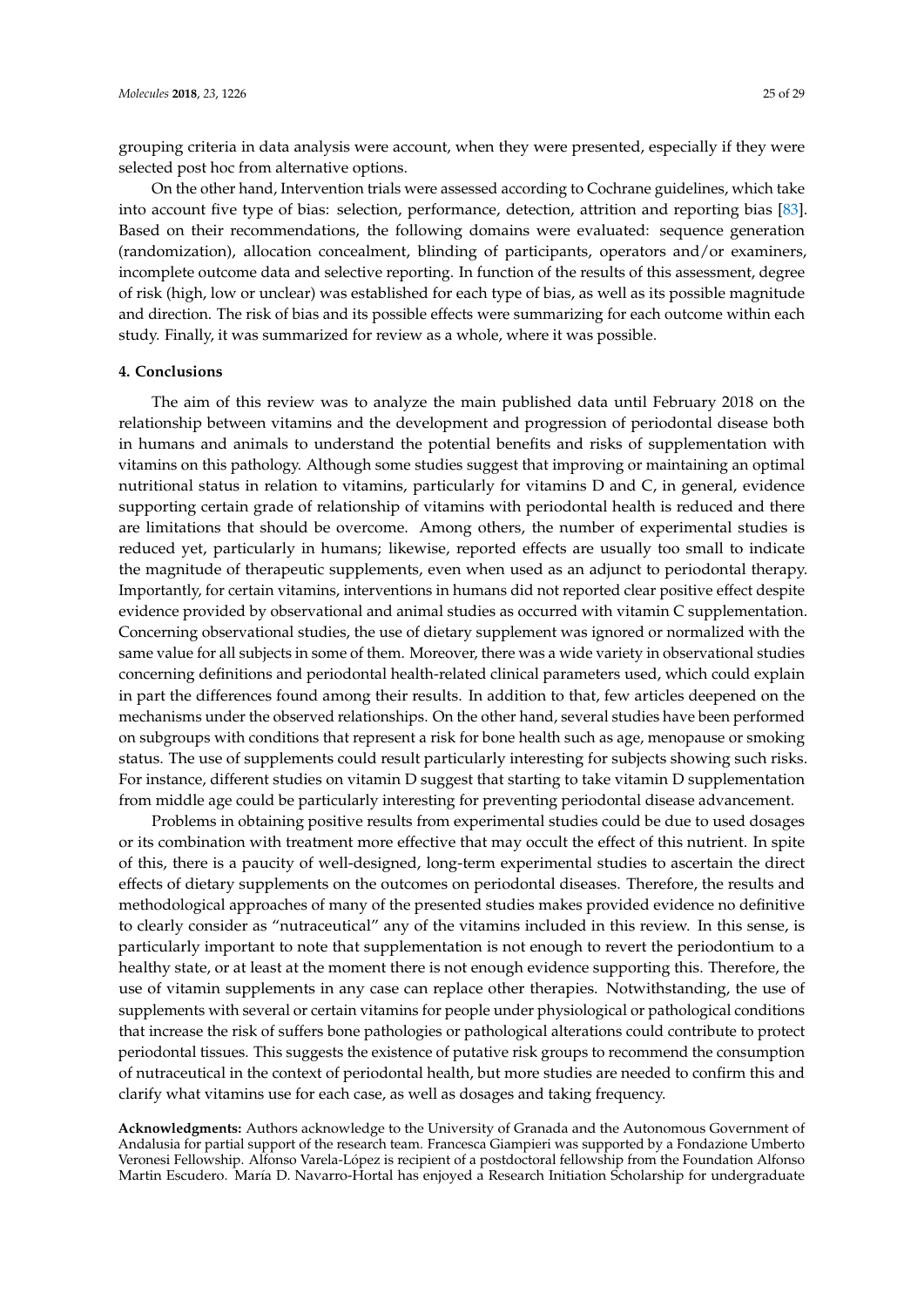<span id="page-25-21"></span>students of the University of Granada's Own Plan during the 2016–2017 academic year and a Student Collaboration Grant for Research in University Departments for the academic year 2017–2018, from the Spanish Ministry of Education, Culture and Sports, 2017/2018 call.

**Conflicts of Interest:** The authors declare no conflict of interest.

## **References**

- <span id="page-25-0"></span>1. Alagl, A.S.; Bhat, S.G. Ascorbic acid: New role of an age-old micronutrient in the management of periodontal disease in older adults. *Geriatr. Gerontol. Int.* **2015**, *15*, 241–254. [\[CrossRef\]](http://dx.doi.org/10.1111/ggi.12408) [\[PubMed\]](http://www.ncbi.nlm.nih.gov/pubmed/25407241)
- <span id="page-25-1"></span>2. Eke, P.I.; Dye, B.A.; Wei, L.; Thornton-Evans, G.O.; Genco, R.J. CDC Periodontal Disease Surveillance workgroup: James Beck (University of North Carolina, Chapel Hill, USA), Gordon Douglass (Past President, American Academy of Periodontology), Roy Page (University of Washin Prevalence of Periodontitis in adults in the United States: 2009 and 2010. *J. Dent. Res.* **2012**, *91*, 914–920. [\[CrossRef\]](http://dx.doi.org/10.1177/0022034512457373) [\[PubMed\]](http://www.ncbi.nlm.nih.gov/pubmed/22935673)
- <span id="page-25-2"></span>3. Zong, G.; Scott, A.E.; Griffiths, H.R.; Zock, P.L.; Dietrich, T.; Newson, R.S. Serum α-tocopherol has a nonlinear inverse association with periodontitis among US adults. *J. Nutr.* **2015**, *145*, 893–899. [\[CrossRef\]](http://dx.doi.org/10.3945/jn.114.203703) [\[PubMed\]](http://www.ncbi.nlm.nih.gov/pubmed/25934661)
- <span id="page-25-3"></span>4. Hasegawa, T.; Watase, H. Multiple risk factors of periodontal disease: A study of 9260 Japanese non-smokers. *Geriatr. Gerontol. Int.* **2004**, *4*, 37–43. [\[CrossRef\]](http://dx.doi.org/10.1111/j.1447-0594.2003.00116.x)
- <span id="page-25-4"></span>5. Van der Velden, U.; Kuzmanova, D.; Chapple, I.L.C. Micronutritional approaches to periodontal therapy. *J. Clin. Periodontol.* **2011**, *38*, 142–158. [\[CrossRef\]](http://dx.doi.org/10.1111/j.1600-051X.2010.01663.x) [\[PubMed\]](http://www.ncbi.nlm.nih.gov/pubmed/21323711)
- <span id="page-25-5"></span>6. Massaro, M.; Scoditti, E.; Carluccio, M.A.; De Caterina, R. Nutraceuticals and prevention of atherosclerosis: Focus on ω-3 polyunsaturated fatty acids and Mediterranean diet polyphenols. *Cardiovasc. Ther.* **2010**, *28*, e13–e19. [\[CrossRef\]](http://dx.doi.org/10.1111/j.1755-5922.2010.00211.x) [\[PubMed\]](http://www.ncbi.nlm.nih.gov/pubmed/20633019)
- <span id="page-25-6"></span>7. Chauhan, B.; Kumar, G.; Kalam, N.; Ansari, S.H. Current concepts and prospects of herbal nutraceutical: A review. *J. Adv. Pharm. Technol. Res.* **2013**, *4*, 4–8. [\[CrossRef\]](http://dx.doi.org/10.4103/2231-4040.107494) [\[PubMed\]](http://www.ncbi.nlm.nih.gov/pubmed/23662276)
- <span id="page-25-7"></span>8. Finley, J.W. The nutraceutical revolution: Emerging vision or broken dream? Understanding scientific and regulatory concerns. *Clin. Res. Regul. Aff.* **2016**, *33*, 1–3. [\[CrossRef\]](http://dx.doi.org/10.3109/10601333.2016.1117096)
- <span id="page-25-8"></span>9. Zeisel, S.H. Regulation of nutraceuticals. *Science* **1999**, *285*, 1853–1855. [\[CrossRef\]](http://dx.doi.org/10.1126/science.285.5435.1853) [\[PubMed\]](http://www.ncbi.nlm.nih.gov/pubmed/10515789)
- <span id="page-25-9"></span>10. Gulati, O.P.; Berry Ottaway, P. Legislation relating to nutraceuticals in the European Union with a particular focus on botanical-sourced products. *Toxicology* **2006**, *221*, 75–87. [\[CrossRef\]](http://dx.doi.org/10.1016/j.tox.2006.01.014) [\[PubMed\]](http://www.ncbi.nlm.nih.gov/pubmed/16487647)
- <span id="page-25-10"></span>11. Riley, J.H. Clinical pathology: Preanalytical variation in preclinical safety assessment studies-effect on predictive value of analyte tests. *Toxicol. Pathol.* **1992**, *20*, 490–500. [\[CrossRef\]](http://dx.doi.org/10.1177/0192623392020003206) [\[PubMed\]](http://www.ncbi.nlm.nih.gov/pubmed/1296278)
- <span id="page-25-11"></span>12. Bascones-Martínez, A.; Figuero-Ruiz, E. Periodontal diseases as bacterial infection. *Med. Oral Patol. Oral Cir. Bucal* **2004**, *9*, 92–100. [\[CrossRef\]](http://dx.doi.org/10.4321/S1699-65852005000300002)
- <span id="page-25-12"></span>13. Nasri, H.; Baradaran, A.; Shirzad, H.; Rafieian-Kopaei, M. New concepts in nutraceuticals as alternative for pharmaceuticals. *Int. J. Prev. Med.* **2014**, *5*, 1487–1499. [\[PubMed\]](http://www.ncbi.nlm.nih.gov/pubmed/25709784)
- <span id="page-25-13"></span>14. Kaye, E.K. Nutrition, dietary guidelines and optimal periodontal health. *Periodontology* **2012**, *58*, 93–111. [\[CrossRef\]](http://dx.doi.org/10.1111/j.1600-0757.2011.00418.x) [\[PubMed\]](http://www.ncbi.nlm.nih.gov/pubmed/22133369)
- <span id="page-25-14"></span>15. Quiles, J.L.; Varela-López, A. The role of nutrition in periodontal diseases. In *Studies on Periodontal Disease*; Springer: New York, NY, USA, 2014; pp. 251–278.
- <span id="page-25-15"></span>16. Varela-López, A.; Bullón, P.; Giampieri, F.; Quiles, J.L. Non-nutrient, naturally occurring phenolic compounds with antioxidant activity for the prevention and treatment of periodontal diseases. *Antioxidants* **2015**, *4*, 447–481. [\[CrossRef\]](http://dx.doi.org/10.3390/antiox4030447) [\[PubMed\]](http://www.ncbi.nlm.nih.gov/pubmed/26783837)
- <span id="page-25-16"></span>17. Varela-López, A.; Quiles, J.L.; Cordero, M.; Giampieri, F.; Bullón, P. Oxidative stress and dietary fat type in relation to periodontal disease. *Antioxidants* **2015**, *4*, 322–344. [\[CrossRef\]](http://dx.doi.org/10.3390/antiox4020322) [\[PubMed\]](http://www.ncbi.nlm.nih.gov/pubmed/26783708)
- <span id="page-25-17"></span>18. Varela-López, A.; Giampieri, F.; Bullón, P.; Battino, M.; Quiles, J.L. A systematic review on the implication of minerals in the onset, severity and treatment of periodontal disease. *Molecules* **2016**, *21*, 1183. [\[CrossRef\]](http://dx.doi.org/10.3390/molecules21091183) [\[PubMed\]](http://www.ncbi.nlm.nih.gov/pubmed/27617985)
- <span id="page-25-18"></span>19. Boushey, C.; Coulston, A.; Rock, C.; Monsen, E. *Nutrition in the Prevention and Treatment of Disease*; Academic Press: San Diego, CA, USA, 2001; ISBN 0-12-193155-2.
- <span id="page-25-19"></span>20. Mayne, S.T. Antioxidant nutrients and chronic disease: Use of biomarkers of exposure and oxidative stress status in epidemiologic research. *J. Nutr.* **2003**, *133* (Suppl. 3), 933S–940S. [\[CrossRef\]](http://dx.doi.org/10.1093/jn/133.3.933S) [\[PubMed\]](http://www.ncbi.nlm.nih.gov/pubmed/12612179)
- <span id="page-25-20"></span>21. Bikle, D.D. Vitamin D metabolism, mechanism of action, and clinical applications. *Chem. Biol.* **2014**, *21*, 319–329. [\[CrossRef\]](http://dx.doi.org/10.1016/j.chembiol.2013.12.016) [\[PubMed\]](http://www.ncbi.nlm.nih.gov/pubmed/24529992)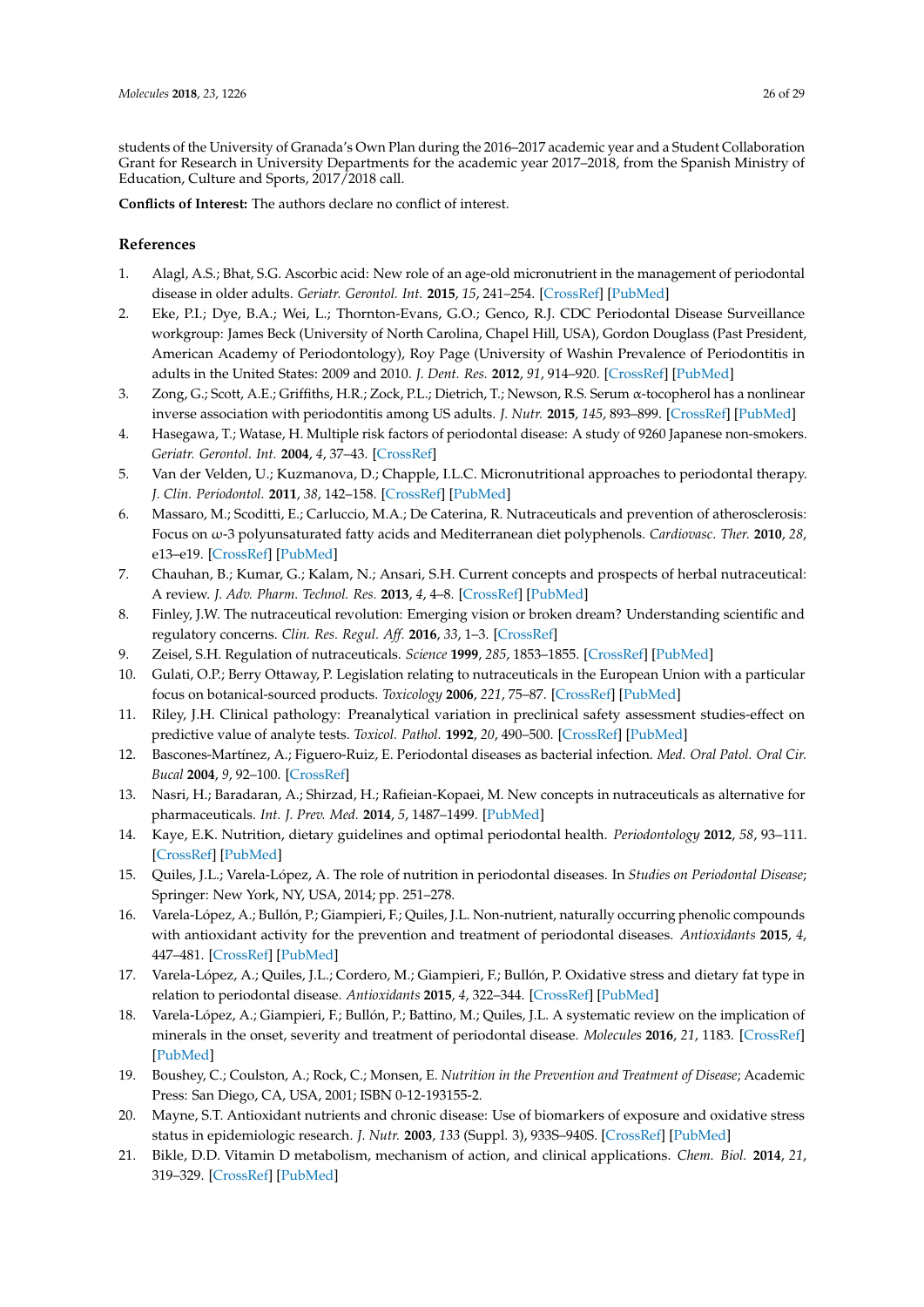- <span id="page-26-23"></span><span id="page-26-21"></span><span id="page-26-17"></span><span id="page-26-16"></span><span id="page-26-15"></span><span id="page-26-14"></span><span id="page-26-0"></span>22. Fukumoto, S. Phosphate metabolism and vitamin D. *Bonekey Rep.* **2014**, *3*, 497. [\[CrossRef\]](http://dx.doi.org/10.1038/bonekey.2013.231) [\[PubMed\]](http://www.ncbi.nlm.nih.gov/pubmed/24605214)
- <span id="page-26-1"></span>23. Gil, Á.; Plaza-Diaz, J.; Mesa, M.D. Vitamin D: Classic and novel actions. *Ann. Nutr. Metab.* **2018**, *72*, 87–95. [\[CrossRef\]](http://dx.doi.org/10.1159/000486536) [\[PubMed\]](http://www.ncbi.nlm.nih.gov/pubmed/29346788)
- <span id="page-26-22"></span><span id="page-26-2"></span>24. Wacker, M.; Holick, M.F. Sunlight and vitamin D: A global perspective for health. *Dermatoendocrinology* **2013**, *5*, 51–108. [\[CrossRef\]](http://dx.doi.org/10.4161/derm.24494) [\[PubMed\]](http://www.ncbi.nlm.nih.gov/pubmed/24494042)
- <span id="page-26-18"></span><span id="page-26-3"></span>25. Holick, M.F. Sunlight and vitamin D for bone health and prevention of autoimmune diseases, cancers, and cardiovascular disease. *Am. J. Clin. Nutr.* **2004**, *80*, 1678S–1688S. [\[CrossRef\]](http://dx.doi.org/10.1093/ajcn/80.6.1678S) [\[PubMed\]](http://www.ncbi.nlm.nih.gov/pubmed/15585788)
- <span id="page-26-20"></span><span id="page-26-4"></span>26. Adegboye, A.R.; Boucher, B.J.; Kongstad, J.; Fiehn, N.-E.; Christensen, L.B.; Heitmann, B.L. Calcium, vitamin D, casein and whey protein intakes and periodontitis among Danish adults. *Public Health Nutr.* **2016**, *19*, 503–510. [\[CrossRef\]](http://dx.doi.org/10.1017/S1368980015001202) [\[PubMed\]](http://www.ncbi.nlm.nih.gov/pubmed/25936381)
- <span id="page-26-19"></span><span id="page-26-5"></span>27. Jimenez, M.; Giovannucci, E.; Krall Kaye, E.; Joshipura, K.J.; Dietrich, T. Predicted vitamin D status and incidence of tooth loss and periodontitis. *Public Health Nutr.* **2014**, *17*, 844–852. [\[CrossRef\]](http://dx.doi.org/10.1017/S1368980013000177) [\[PubMed\]](http://www.ncbi.nlm.nih.gov/pubmed/23469936)
- <span id="page-26-34"></span><span id="page-26-6"></span>28. Dietrich, T.; Joshipura, K.J.; Dawson-Hughes, B.; Bischoff-Ferrari, H.A. Association between serum concentrations of 25-hydroxyvitamin D3 and periodontal disease in the US population. *Am. J. Clin. Nutr.* **2004**, *80*, 108–113. [\[CrossRef\]](http://dx.doi.org/10.1093/ajcn/80.1.108) [\[PubMed\]](http://www.ncbi.nlm.nih.gov/pubmed/15213036)
- <span id="page-26-37"></span><span id="page-26-35"></span><span id="page-26-7"></span>29. Abreu, O.J.; Tatakis, D.N.; Elias-Boneta, A.R.; López Del Valle, L.; Hernandez, R.; Pousa, M.S.; Palacios, C. Low vitamin D status strongly associated with periodontitis in Puerto Rican adults. *BMC Oral Health* **2016**, *16*, 89. [\[CrossRef\]](http://dx.doi.org/10.1186/s12903-016-0288-7) [\[PubMed\]](http://www.ncbi.nlm.nih.gov/pubmed/27590456)
- <span id="page-26-8"></span>30. Alshouibi, E.N.; Kaye, E.K.; Cabral, H.J.; Leone, C.W.; Garcia, R.I. Vitamin D and periodontal health in older men. *J. Dent. Res.* **2013**, *92*, 689–693. [\[CrossRef\]](http://dx.doi.org/10.1177/0022034513495239) [\[PubMed\]](http://www.ncbi.nlm.nih.gov/pubmed/23788610)
- <span id="page-26-9"></span>31. Lee, H.J.; Je, D.I.; Won, S.J.; Paik, D.I.; Bae, K.H. Association between vitamin D deficiency and periodontal status in current smokers. *Community Dent. Oral Epidemiol.* **2015**, *43*, 471–478. [\[CrossRef\]](http://dx.doi.org/10.1111/cdoe.12173) [\[PubMed\]](http://www.ncbi.nlm.nih.gov/pubmed/26031896)
- <span id="page-26-38"></span><span id="page-26-10"></span>32. Millen, A.E.; Hovey, K.M.; LaMonte, M.J.; Swanson, M.; Andrews, C.A.; Kluczynski, M.A.; Genco, R.J.; Wactawski-Wende, J. Plasma 25-Hydroxyvitamin D concentrations and periodontal disease in postmenopausal women. *J. Periodontol.* **2013**, *84*, 1243–1256. [\[CrossRef\]](http://dx.doi.org/10.1902/jop.2012.120445) [\[PubMed\]](http://www.ncbi.nlm.nih.gov/pubmed/23259413)
- <span id="page-26-36"></span><span id="page-26-11"></span>33. Page, R.C.; Eke, P.I. Case definitions for use in population-based surveillance of periodontitis. *J. Periodontol.* **2007**, *78*, 1387–1399. [\[CrossRef\]](http://dx.doi.org/10.1902/jop.2007.060264) [\[PubMed\]](http://www.ncbi.nlm.nih.gov/pubmed/17608611)
- <span id="page-26-12"></span>34. Boggess, K.A.; Espinola, J.A.; Moss, K.; Beck, J.; Offenbacher, S.; Camargo Jr., C. A. Vitamin D status and periodontal disease among pregnant women. *J. Periodontol.* **2011**, *82*, 195–200. [\[CrossRef\]](http://dx.doi.org/10.1902/jop.2010.100384) [\[PubMed\]](http://www.ncbi.nlm.nih.gov/pubmed/20809861)
- <span id="page-26-13"></span>35. Liu, K.; Meng, H.; Tang, X.; Xu, L.; Zhang, L.; Chen, Z.; Shi, D.; Feng, X.; Lu, R. Elevated plasma calcifediol is associated with aggressive periodontitis. *J. Periodontol.* **2009**, *80*, 1114–1120. [\[CrossRef\]](http://dx.doi.org/10.1902/jop.2009.080675) [\[PubMed\]](http://www.ncbi.nlm.nih.gov/pubmed/19563291)
- <span id="page-26-24"></span>36. Freeland, J.H.; Cousins, R.J.; Schwartz, R. Relationship of mineral status and intake to periodontal disease. *Am. J. Clin. Nutr.* **1976**, *29*, 745–749. [\[CrossRef\]](http://dx.doi.org/10.1093/ajcn/29.7.745) [\[PubMed\]](http://www.ncbi.nlm.nih.gov/pubmed/937229)
- <span id="page-26-25"></span>37. Petti, S.; Cairella, G.; Tarsitani, G. Nutritional variables related to gingival health in adolescent girls. *Community Dent. Oral Epidemiol.* **2000**, *28*, 407–413. [\[CrossRef\]](http://dx.doi.org/10.1034/j.1600-0528.2000.028006407.x) [\[PubMed\]](http://www.ncbi.nlm.nih.gov/pubmed/11106012)
- <span id="page-26-26"></span>38. Chapple, I.L.C.; Milward, M.R.; Dietrich, T. The prevalence of inflammatory periodontitis is negatively associated with serum antioxidant concentrations. *J. Nutr.* **2007**, *137*, 657–664. [\[CrossRef\]](http://dx.doi.org/10.1093/jn/137.3.657) [\[PubMed\]](http://www.ncbi.nlm.nih.gov/pubmed/17311956)
- <span id="page-26-27"></span>39. Waerhaug, J. Prevalence of periodontal disease in Ceylon. Association with age, sex, oral hygiene, socio-economic factors, vitamin deficiencies, malnutrition, betel and tobacco consumption and ethnic group. Final report. *Acta Odontol. Scand.* **1967**, *25*, 205–231. [\[CrossRef\]](http://dx.doi.org/10.3109/00016356709028749) [\[PubMed\]](http://www.ncbi.nlm.nih.gov/pubmed/5233925)
- <span id="page-26-28"></span>40. World Health Organization (WHO). *Vitamin A deficiency and Xerophthalmia: Report of a Joint WHO/USAID Meeting*; WHO: Yakarta, Indonesia, 1974.
- <span id="page-26-29"></span>41. Iwasaki, M.; Moynihan, P.; Manz, M.C.; Taylor, G.W.; Yoshihara, A.; Muramatsu, K.; Watanabe, R.; Miyazaki, H. Dietary antioxidants and periodontal disease in community-based older Japanese: A 2-year follow-up study. *Public Health Nutr.* **2013**, *16*, 330–338. [\[CrossRef\]](http://dx.doi.org/10.1017/S1368980012002637) [\[PubMed\]](http://www.ncbi.nlm.nih.gov/pubmed/22613693)
- <span id="page-26-30"></span>42. Linden, G.J.; McClean, K.M.; Woodside, J.V.; Patterson, C.C.; Evans, A.; Young, I.S.; Kee, F. Antioxidants and periodontitis in 60–70-year-old men. *J. Clin. Periodontol.* **2009**, *36*, 843–849. [\[CrossRef\]](http://dx.doi.org/10.1111/j.1600-051X.2009.01468.x) [\[PubMed\]](http://www.ncbi.nlm.nih.gov/pubmed/19703237)
- <span id="page-26-31"></span>43. Pino-Lagos, K.; Benson, M.J.; Noelle, R.J. Retinoic acid in the immune system. *Ann. N. Y. Acad. Sci.* **2008**, *1143*, 170–187. [\[CrossRef\]](http://dx.doi.org/10.1196/annals.1443.017) [\[PubMed\]](http://www.ncbi.nlm.nih.gov/pubmed/19076350)
- <span id="page-26-32"></span>44. Olson, J.A. Provitamin A function of carotenoids: The conversion of beta-carotene into vitamin A. *J. Nutr.* **1989**, *119*, 105–108. [\[CrossRef\]](http://dx.doi.org/10.1093/jn/119.1.105) [\[PubMed\]](http://www.ncbi.nlm.nih.gov/pubmed/2643691)
- <span id="page-26-33"></span>45. Galano, A. Relative antioxidant efficiency of a large series of carotenoids in terms of one electron transfer reactions. *J. Phys. Chem. B* **2007**, *111*, 12898–12908. [\[CrossRef\]](http://dx.doi.org/10.1021/jp074358u) [\[PubMed\]](http://www.ncbi.nlm.nih.gov/pubmed/17941663)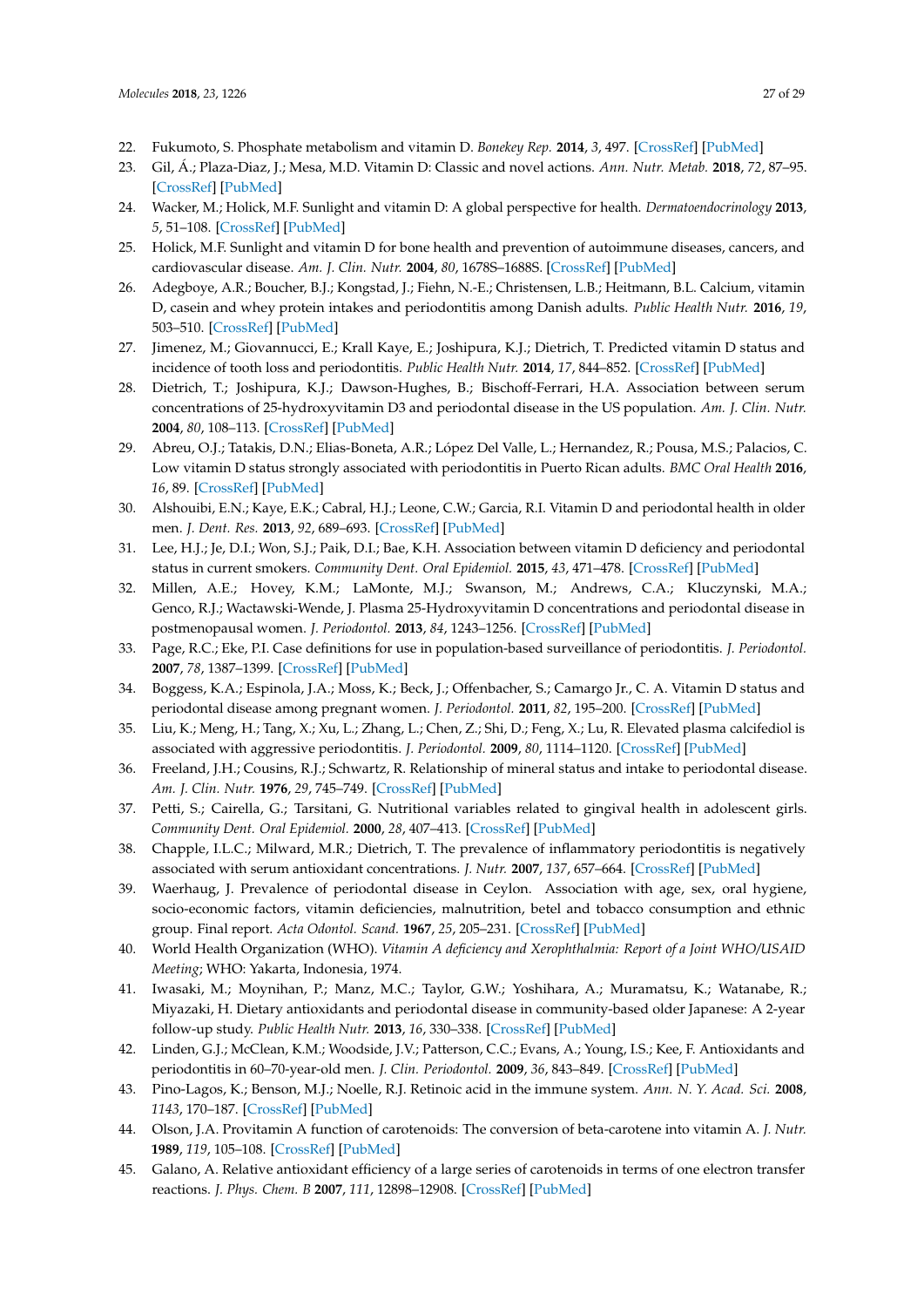- <span id="page-27-9"></span><span id="page-27-8"></span><span id="page-27-7"></span><span id="page-27-6"></span><span id="page-27-0"></span>46. Burton, G.W.; Ingold, K.U. Beta-Carotene: An unusual type of lipid antioxidant. *Science* **1984**, *224*, 569–573. [\[CrossRef\]](http://dx.doi.org/10.1126/science.6710156) [\[PubMed\]](http://www.ncbi.nlm.nih.gov/pubmed/6710156)
- <span id="page-27-1"></span>47. Mathews-Roth, M.M.; Pathak, M.A.; Fitzpatrick, T.B.; Harber, L.H.; Kass, E.H. Beta carotene therapy for erythropoietic protoporphyria and other photosensitivity diseases. *Arch. Dermatol.* **1977**, *113*, 1229–1232. [\[CrossRef\]](http://dx.doi.org/10.1001/archderm.1977.01640090077011) [\[PubMed\]](http://www.ncbi.nlm.nih.gov/pubmed/900968)
- <span id="page-27-11"></span><span id="page-27-10"></span><span id="page-27-2"></span>48. Urbach, C.; Hickman, K.; Harris, P.L. Effect of individual vitamins A, C, E, and carotene administered at high levels on their concentration in the blood. *Exp. Med. Surg.* **1952**, *10*, 7–20. [\[PubMed\]](http://www.ncbi.nlm.nih.gov/pubmed/14954887)
- <span id="page-27-3"></span>49. Kulkarni, V.; Bhatavadekar, N.B.; Uttamani, J.R. The effect of nutrition on periodontal disease: A systematic review. *J. Calif. Dent. Assoc.* **2014**, *42*, 302–311. [\[PubMed\]](http://www.ncbi.nlm.nih.gov/pubmed/25087348)
- <span id="page-27-4"></span>50. Neiva, R.F.; Steigenga, J.; Al-Shammari, K.F.; Wang, H.-L. Effects of specific nutrients on periodontal disease onset, progression and treatment. *J. Clin. Periodontol.* **2003**, *30*, 579–589. [\[CrossRef\]](http://dx.doi.org/10.1034/j.1600-051X.2003.00354.x) [\[PubMed\]](http://www.ncbi.nlm.nih.gov/pubmed/12834494)
- <span id="page-27-12"></span>51. Hamasaki, T.; Kitamura, M.; Kawashita, Y.; Ando, Y.; Saito, T. Periodontal disease and percentage of calories from fat using national data. *J. Periodontal Res.* **2017**, *52*, 114–121. [\[CrossRef\]](http://dx.doi.org/10.1111/jre.12375) [\[PubMed\]](http://www.ncbi.nlm.nih.gov/pubmed/27028150)
- <span id="page-27-5"></span>52. Pollack, S.V. Wound healing: A review. III. Nutritional factors affecting wound healing. *J. Enteros. Ther.* **1982**, *9*, 28–33. [\[CrossRef\]](http://dx.doi.org/10.1111/j.1524-4725.1979.tb00733.x)
- <span id="page-27-28"></span><span id="page-27-14"></span><span id="page-27-13"></span>53. Lingström, P.; Fure, S.; Dinitzen, B.; Fritzne, C.; Klefbom, C.; Birkhed, D. The release of vitamin C from chewing gum and its effects on supragingival calculus formation. *Eur. J. Oral Sci.* **2005**, *113*, 20–27. [\[CrossRef\]](http://dx.doi.org/10.1111/j.1600-0722.2004.00177.x) [\[PubMed\]](http://www.ncbi.nlm.nih.gov/pubmed/15693825)
- <span id="page-27-29"></span>54. Coven, E.M. Effect of prophylaxis and vitamin supplementation upon periodontal index in children. *J. Periodontol.* **1965**, *36*, 494–500. [\[CrossRef\]](http://dx.doi.org/10.1902/jop.1965.36.6.494) [\[PubMed\]](http://www.ncbi.nlm.nih.gov/pubmed/5320166)
- <span id="page-27-19"></span><span id="page-27-15"></span>55. Abou Sulaiman, A.E.; Shehadeh, R.M.H. Assessment of total antioxidant capacity and the use of vitamin C in the treatment of non-smokers with chronic periodontitis. *J. Periodontol.* **2010**, *81*, 1547–1554. [\[CrossRef\]](http://dx.doi.org/10.1902/jop.2010.100173) [\[PubMed\]](http://www.ncbi.nlm.nih.gov/pubmed/20569170)
- <span id="page-27-30"></span><span id="page-27-20"></span>56. Glickman, I.; Dines, M.M. Effect of increased ascorbic acid blood levels on the ascorbic acid level in treated and non-treated gingiva. *J. Dent. Res.* **1963**, *42*, 1152–1158. [\[CrossRef\]](http://dx.doi.org/10.1177/00220345630420050901) [\[PubMed\]](http://www.ncbi.nlm.nih.gov/pubmed/14061936)
- <span id="page-27-24"></span><span id="page-27-21"></span>57. Tomofuji, T.; Ekuni, D.; Sanbe, T.; Irie, K.; Azuma, T.; Maruyama, T.; Tamaki, N.; Murakami, J.; Kokeguchi, S.; Yamamoto, T. Effects of vitamin C intake on gingival oxidative stress in rat periodontitis. *Free Radic. Biol. Med.* **2009**, *46*, 163–168. [\[CrossRef\]](http://dx.doi.org/10.1016/j.freeradbiomed.2008.09.040) [\[PubMed\]](http://www.ncbi.nlm.nih.gov/pubmed/18983910)
- <span id="page-27-25"></span>58. Akman, S.; Canakci, V.; Kara, A.; Tozoglu, U.; Arabaci, T.; Dagsuyu, I.M. Therapeutic effects of alpha lipoic acid and vitamin C on alveolar bone resorption after experimental periodontitis in rats: A biochemical, histochemical, and stereologic study. *J. Periodontol.* **2013**, *84*, 666–674. [\[CrossRef\]](http://dx.doi.org/10.1902/jop.2012.120252) [\[PubMed\]](http://www.ncbi.nlm.nih.gov/pubmed/22702517)
- <span id="page-27-27"></span>59. Sanbe, T.; Tomofuji, T.; Ekuni, D.; Azuma, T.; Tamaki, N.; Yamamoto, T. Oral administration of vitamin C prevents alveolar bone resorption induced by high dietary cholesterol in rats. *J. Periodontol.* **2007**, *78*, 2165–2170. [\[CrossRef\]](http://dx.doi.org/10.1902/jop.2007.070181) [\[PubMed\]](http://www.ncbi.nlm.nih.gov/pubmed/17970684)
- 60. Miyajima, K.; Ito, R.; Matsuyama, T.; Togari, A.; Matsumoto, S.; Iizuka, T. Morphological differences in the skull of ascorbic acid-deficient ODS rats. *Arch. Oral Biol.* **1995**, *40*, 293–297. [\[CrossRef\]](http://dx.doi.org/10.1016/0003-9969(94)00174-A)
- <span id="page-27-26"></span>61. De Sousa Carvalho, R.; de Souza, C.M.; de Souza Neves, J.C.; Holanda-Pinto, S.A.; Pinto, L.M.S.; Brito, G.A.C.; de Andrade, G.M. Vitamin E does not prevent bone loss and induced anxiety in rats with ligature-induced periodontitis. *Arch. Oral Biol.* **2013**, *58*, 50–58. [\[CrossRef\]](http://dx.doi.org/10.1016/j.archoralbio.2012.04.020) [\[PubMed\]](http://www.ncbi.nlm.nih.gov/pubmed/22664314)
- <span id="page-27-31"></span>62. Cohen, M.E.; Meyer, D.M. Effect of dietary vitamin E supplementation and rotational stress on alveolar bone loss in rice rats. *Arch. Oral Biol.* **1993**, *38*, 601–606. [\[CrossRef\]](http://dx.doi.org/10.1016/0003-9969(93)90126-7)
- <span id="page-27-16"></span>63. Esaki, M.; Morita, M.; Akhter, R.; Akino, K.; Honda, O. Relationship between folic acid intake and gingival health in non-smoking adults in Japan. *Oral Dis.* **2010**, *16*, 96–101. [\[CrossRef\]](http://dx.doi.org/10.1111/j.1601-0825.2009.01619.x) [\[PubMed\]](http://www.ncbi.nlm.nih.gov/pubmed/19732352)
- <span id="page-27-17"></span>64. Yu, Y.-H.; Kuo, H.-K.; Lai, Y.-L. The association between serum folate levels and periodontal disease in older adults: Data from the National Health and Nutrition Examination Survey 2001/02. *J. Am. Geriatr. Soc.* **2007**, *55*, 108–113. [\[CrossRef\]](http://dx.doi.org/10.1111/j.1532-5415.2006.01020.x) [\[PubMed\]](http://www.ncbi.nlm.nih.gov/pubmed/17233693)
- <span id="page-27-18"></span>65. Nishida, M.; Grossi, S.G.; Dunford, R.G.; Ho, A.W.; Trevisan, M.; Genco, R.J. Calcium and the risk for periodontal disease. *J. Periodontol.* **2000**, *71*, 1057–1066. [\[CrossRef\]](http://dx.doi.org/10.1902/jop.2000.71.7.1057) [\[PubMed\]](http://www.ncbi.nlm.nih.gov/pubmed/10960010)
- <span id="page-27-22"></span>66. Benzie, I.F. Vitamin C: Prospective functional markers for defining optimal nutritional status. *Proc. Nutr. Soc.* **1999**, *58*, 469–476. [\[CrossRef\]](http://dx.doi.org/10.1017/S0029665199000610) [\[PubMed\]](http://www.ncbi.nlm.nih.gov/pubmed/10466192)
- <span id="page-27-23"></span>67. Padh, H. Vitamin C: Newer insights into its biochemical functions. *Nutr. Rev.* **1991**, *49*, 65–70. [\[CrossRef\]](http://dx.doi.org/10.1111/j.1753-4887.1991.tb07407.x) [\[PubMed\]](http://www.ncbi.nlm.nih.gov/pubmed/2057141)